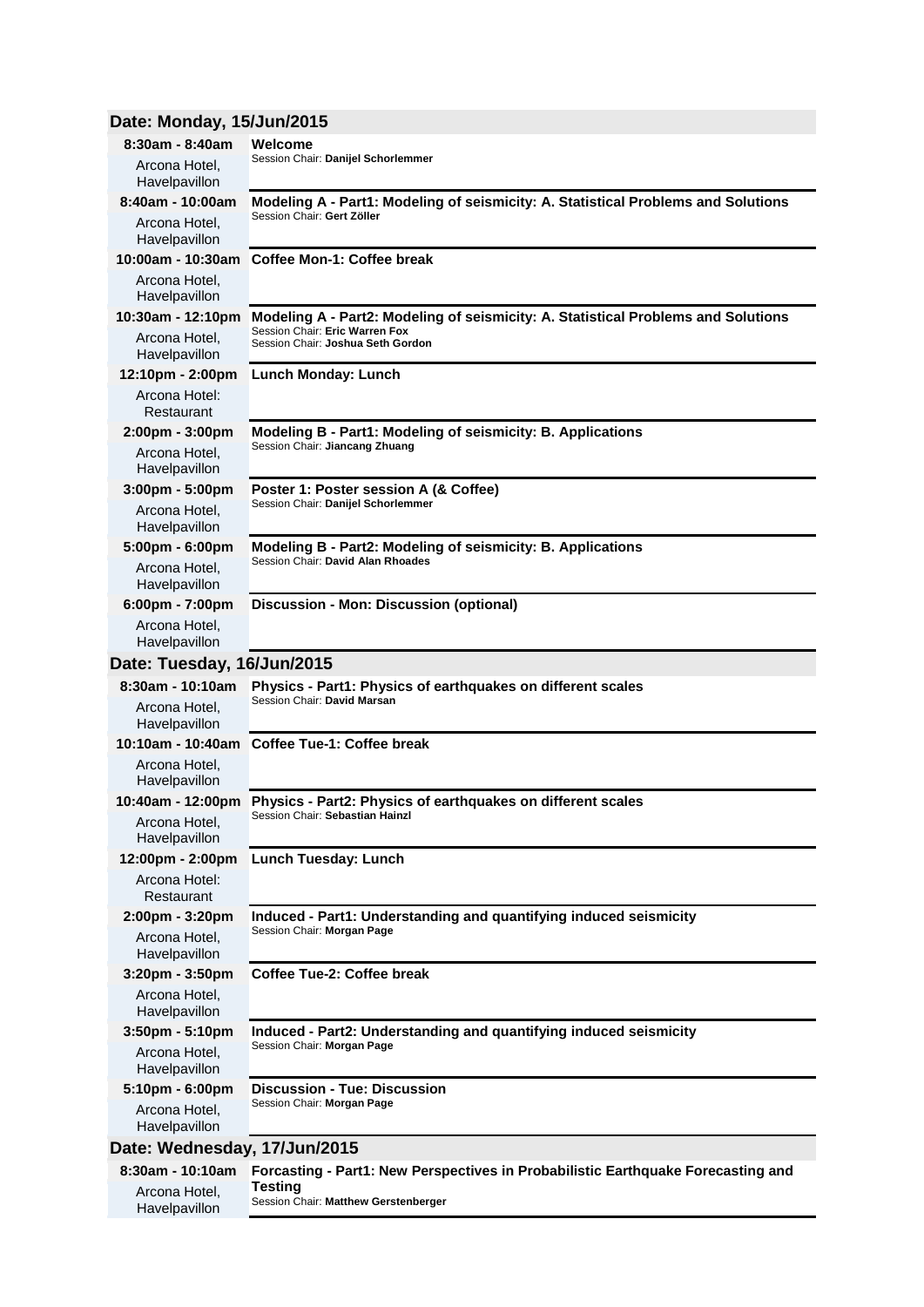|                                   | 10:10am - 10:40am Coffee Wed-1: Coffee break                                                                                   |
|-----------------------------------|--------------------------------------------------------------------------------------------------------------------------------|
| Arcona Hotel,<br>Havelpavillon    |                                                                                                                                |
| 10:40am - 12:00pm                 | Forcasting - Part2: New Perspectives in Probabilistic Earthquake Forecasting and<br>Testing<br>Session Chair: Warner Marzocchi |
| Arcona Hotel.<br>Havelpavillon    |                                                                                                                                |
| 12:00pm - 2:00pm                  | Lunch Wednesday: Lunch                                                                                                         |
| Arcona Hotel:<br>Restaurant       |                                                                                                                                |
| $2:00 \text{pm} - 3:00 \text{pm}$ | Forcasting - Part3: New Perspectives in Probabilistic Earthquake Forecasting and                                               |
| Arcona Hotel,<br>Havelpavillon    | Testing<br>Session Chair: Stefan Wiemer                                                                                        |
| $3:00 \text{pm} - 5:00 \text{pm}$ | Poster 2: Poster session B (& Coffee)<br>Session Chair: Sebastian Hainzl                                                       |
| Arcona Hotel,<br>Havelpavillon    |                                                                                                                                |
| $5:00 \text{pm} - 6:00 \text{pm}$ | Forcasting - Part4: New Perspectives in Probabilistic Earthquake Forecasting and                                               |
| Arcona Hotel,<br>Havelpavillon    | Testing<br>Session Chair: David Diether Jackson                                                                                |
| $6:00 \text{pm} - 7:00 \text{pm}$ | Discussion - Wed: Discussion (optional)                                                                                        |
| Arcona Hotel,<br>Havelpavillon    |                                                                                                                                |
|                                   |                                                                                                                                |

# **Presentations**

## **Modeling A - Part1: Modeling of seismicity: A. Statistical Problems and Solutions**

*Time:* Monday, 15/Jun/2015: 8:40am - 10:00am · *Location:* Arcona Hotel, Havelpavillon *Session Chair:* Gert Zöller

## **Some thoughts on the estimation of maximum and corner magnitude**

**Matteo Taroni<sup>1</sup> , Warner Marzocchi<sup>1</sup> , Jeremy D. Zechar<sup>2</sup>**

<sup>1</sup>INGV, Italy; <sup>2</sup>ETH, Zurich; matteo.taroni@ingv.it

One of the most uncertain elements of Probabilistic Seismic Hazard Analysis (PSHA) is related to the estimation of the earthquake maximum magnitude (Mmax) for each zone. Usually, the problem of Mmax is tackled in one of a few ways. The most popular is to use a truncated Gutenberg-Richter frequency-magnitude relationship, where the truncation is done at Mmax. Another promising approach, that is not yet common in PSHA, uses a tapered Gutenberg-Richter law, where a sharp truncation of the frequency-magnitude relationship is replaced by a tapered function. In this model, Mmax is not interpreted as the maximum magnitude but a sort of corner magnitude, and the frequency-magnitude distribution leaves a small probability to have larger events.

In both cases, it is very hard to estimate Mmax from a set of data, in particular for small areas. In this work we explore a method to estimate Mmax for a tapered Gutenberg-Richter for Italy and for the globe, and we analyze which aspect of the frequencymagnitude distribution may depend on the tectonic regime. Finally, we discuss a comparison of our results with previous studies.

## **Statistical tests for the tail of the seismic-moment distribution of global shallow earthquakes Isabel Serra, Álvaro Corral**

#### Centre de Recerca Matemàtica, Spain; iserra@crm.cat

The Gutenberg-Richter (GR) law is not only of fundamental importance in statistical seismology but also a cornerstone of nonlinear geophysics and complex-systems science. It states that, in terms of seismic moment M or released energy, the distribution of earthquake sizes is a power law. This has important physical implications, as it suggests an origin from a critical branching process or a self-organized-critical system. However, it presents also some conceptual difficulties, due to the fact that the mean value of M provided by the distribution turns out to be infinite. These elementary considerations imply that the GR law cannot be naively extended to arbitrarily large values of M, and one needs to introduce additional parameters to describe the tail of the distribution, coming presumably from finite-size effects.

Main and co-workers have examined the problem of the global earthquake-size distribution including recent data (shallow events only). Using a Bayesian information criterion (BIC), they compare the plain GR law with the so-called tapered GR distribution, and conclude that, although the tapered GR gives a significantly better fit before the 2004 Sumatra-Andaman event, the occurrence of this changes the balance of the BIC statistics, making the GR law more suitable; that is, the power law is more parsimonious, or simply, is enough for describing shallow global seismicity when the recent mega-earthquakes are included in the data.

We revisit the problem using distinct statistical tools and considering different parameterizations for the tail. A discussion of results will be presented.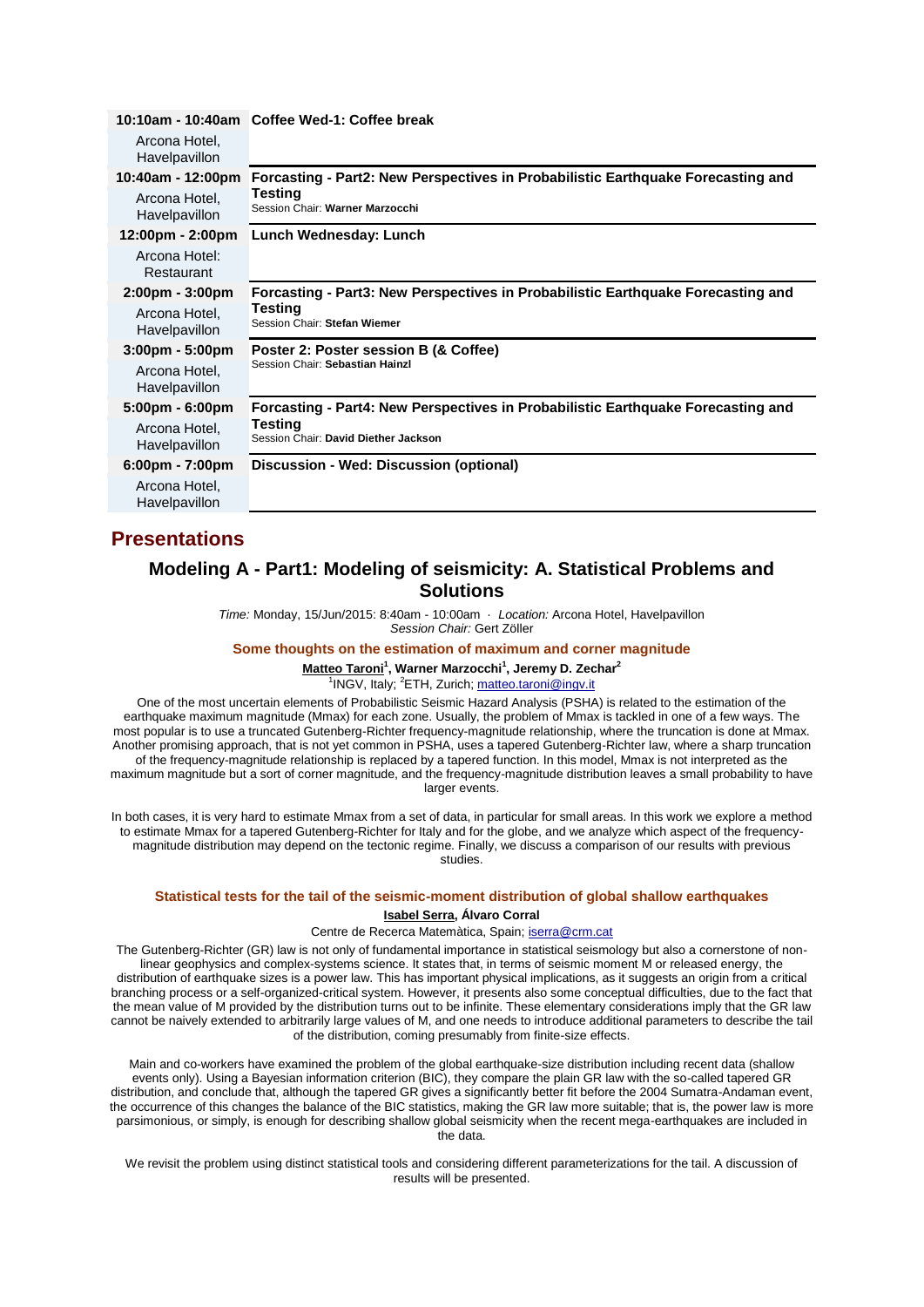## **Mmax**

## **Matthias Holschneider, Gert Zoeller**

## University of Potsdam, Germany; matthias.holschneider@gmail.com

We discuss to which extend, the maximal possible magnitude of earthquakes can be inferred from observational data. We include the case of catalog data and geological data like slip rates and we show, that uncertainties are much larger than usually thought.

## **Self-similar aftershock rates**

### **Joern Davidsen**

#### University of Calgary, Canada; joern.davidsen@ucalgary.ca

Many empirical laws of seismicity are scale-invariant, with the noticeable exception of the Omori-Utsu law for the temporal decay of aftershock activity. We show that its form should be revised, as it is the magnitude difference between the main shock and a directly triggered aftershock, related to scale-free quantities as the ratio of released energies, that determines the relevant time-scales in the aftershock decay. An analysis of high-precision data from Southern California provides a clear example of such a behavior in nature and shows that a self-similar Omori-Utsu law allows a unified description of aftershocks and foreshocks. We discuss why these findings cannot be a simple consequence of short-term aftershock incompleteness and support our arguments by comparisons with an analysis of synthetic catalogs, generated either by the standard (scale dependent) "Epidemic Type Aftershock Sequence" model or by our self-similar model.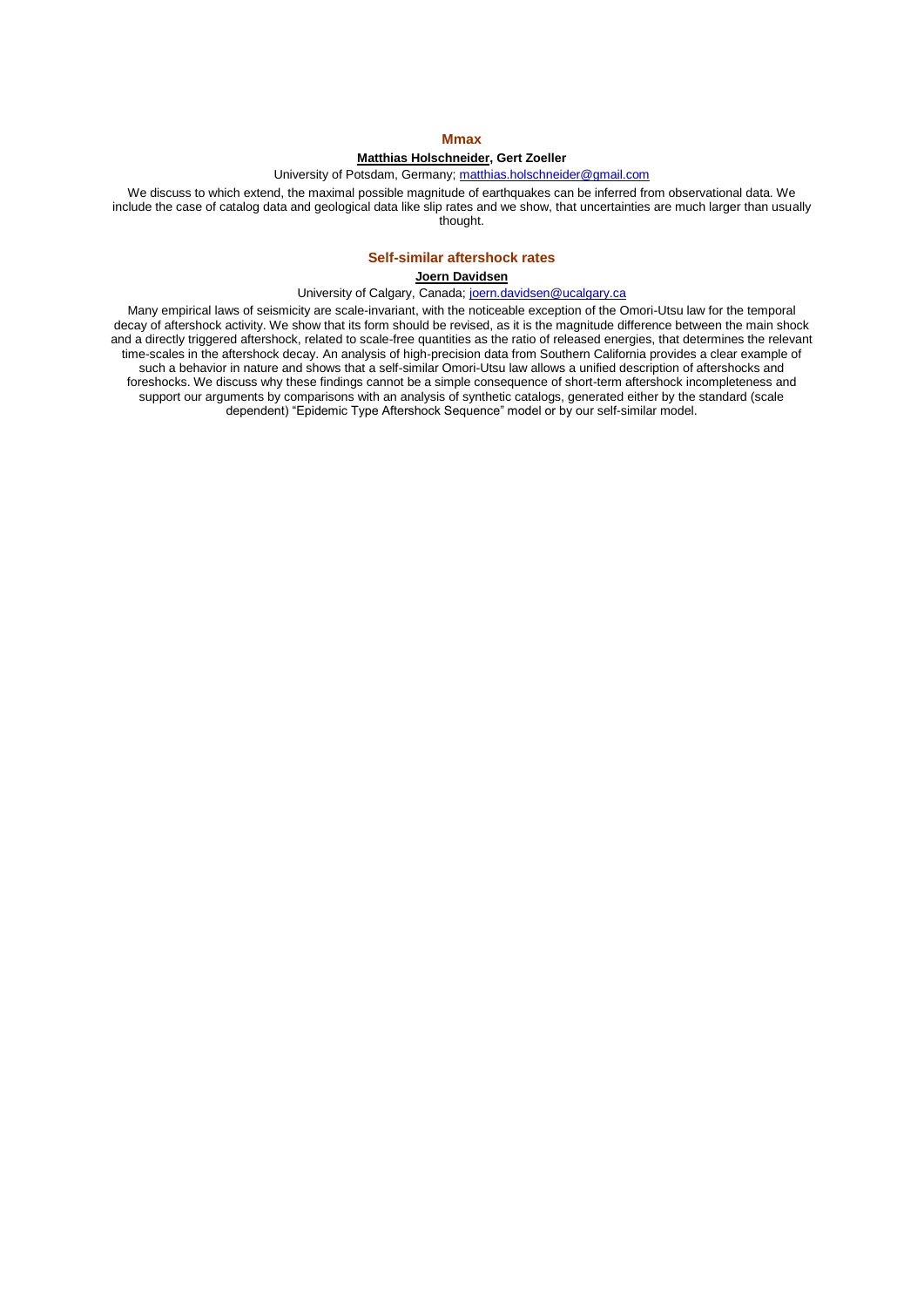## **Modeling A - Part2: Modeling of seismicity: A. Statistical Problems and Solutions**

*Time:* Monday, 15/Jun/2015: 10:30am - 12:10pm · *Location:* Arcona Hotel, Havelpavillon *Session Chair:* Eric Warren Fox *Session Chair:* Joshua Seth Gordon

#### **A simple model for earthquake statistics compared to observations and experiments**

**Karin A. Dahmen<sup>1</sup> , Yehuda Ben-Zion<sup>2</sup> , Braden Brinkman<sup>1</sup> , Thomas Goebel<sup>3</sup> , Michael LeBlanc<sup>1</sup> , Danijel Schorlemmer<sup>3</sup> , Jonathan Uhl<sup>4</sup>**

<sup>1</sup>Department of Physics University of Illinois at Urbana Champaign, USA; <sup>2</sup>Department of Earth Sciences, University of Southern California, Los Angeles, USA; <sup>3</sup>Geoforschungszentrum Telegrafenberg, Potsdam, Germany; <sup>4</sup>retired; dahmen@illinois.edu

The deformation of many solid materials is not continuous, but discrete, with intermittent slips similar to earthquakes. Here, we compare the predictions for the slip statistics from a simple earthquake model to data obtained from observations and experiments on a broad range of systems. Predictions for future experiments are also discussed. The studies draw on methods from the theory of phase transitions, the renormalization group, and numerical simulations.

## **Condensation of earthquake location catalogs and implications for earthquake triggering models Yavor Kamer<sup>1</sup> , Guy Ouillon<sup>2</sup> , Didier Sornette<sup>1</sup> , Jochen Woessner<sup>3</sup>**

<sup>1</sup>ETHZ, Switzerland; <sup>2</sup>Lithophyse, France; <sup>3</sup>RMS, Switzerland; <u>yaver.kamer@gmail.com</u>

We present the "condensation" method that exploits the heterogeneity of the probability distribution functions (PDF) of event locations to improve the spatial information content of seismic catalogs. As its name indicates, the condensation method reduces the size of seismic catalogs while improving the access to the spatial information content of seismic catalogs. Ranked by decreasing location errors, the PDFs of events are successively condensed onto better located and lower variance event PDFs. The obtained condensed catalog differs from the initial catalog by attributing different weights to each event, the set of weights providing an optimal spatial representation with respect to the spatially varying location capability of the seismic network. As a result of this condensation, which preserves the overall spatial probability density distribution, a large portion of the events (~25%) can be discarded without reducing the information content of the original catalog. Applied to Southern California seismicity, the new condensed catalog highlights well major mapped fault traces and reveals possible additional structures. The condensation method allows us to account for location error information within a spatial analysis. We demonstrate this by comparing the multifractal properties of the condensed catalog locations with those of the original catalog. We evidence different spatial scaling regimes characterized by distinct multifractal spectra and separated by transition scales. We interpret the upper scale as the thickness of the brittle crust, while the lower scale (2.5km) might depend on the relocation procedure. Accounting for these new correlation dimension (D2) measurements put in the framework of the Epidemic Type Aftershock Model formulation, this suggests that, contrary to previous studies, large earthquakes dominate the earthquake triggering process. This implies that the limited capability of detecting small magnitude events cannot be used to argue that earthquakes are unpredictable in general.

#### **Statistical Properties of Marsan-Lenglin\'e Estimates of Triggering Functions for Space-time Marked Point Processes**

#### **Eric Warren Fox, Rick Paik Schoenberg, Joshua Gordon**

University of California at Los Angeles; eric.fox@stat.ucla.edu

Marsan and Lenglin\'e recently proposed a way to estimate the ETAS model (Ogata, 1998) for the conditional rate of earthquake occurrences non-parametrically using an Expectation-Maximization type algorithm. Their method works by first computing the probability that each earthquake is either a mainshock or an aftershock of a previously occurring earthquake (E-step). Using these probabilities the triggering function and background rate for the ETAS model are then estimated using probability weighted histogram estimators (M-step). The algorithm proceeds iteratively over these two steps until convergence is reached.

In this talk, we discuss the statistical properties of the nonparametric estimator for ETAS proposed by Marsan and Lenglin\'e. We investigate results on computing standard errors for the histogram estimates of the triggering function, asymptotic properties of model estimators, and the extension of the algorithm to incorporate non-stationary background rates.

#### **Full nonparametric estimate of space-time ETAS model**

#### **Giada Adelfio, Marcello Chiodi**

university of palermo, Italy; giada.adelfio@unipa.it

The conditional intensity function of generic branching-type process (like ETAS) is obtained as the sum of two terms: the longterm scale variation term and the small-term one, due to the interaction with the past.

Sometimes, in previous studies, we observed some lack of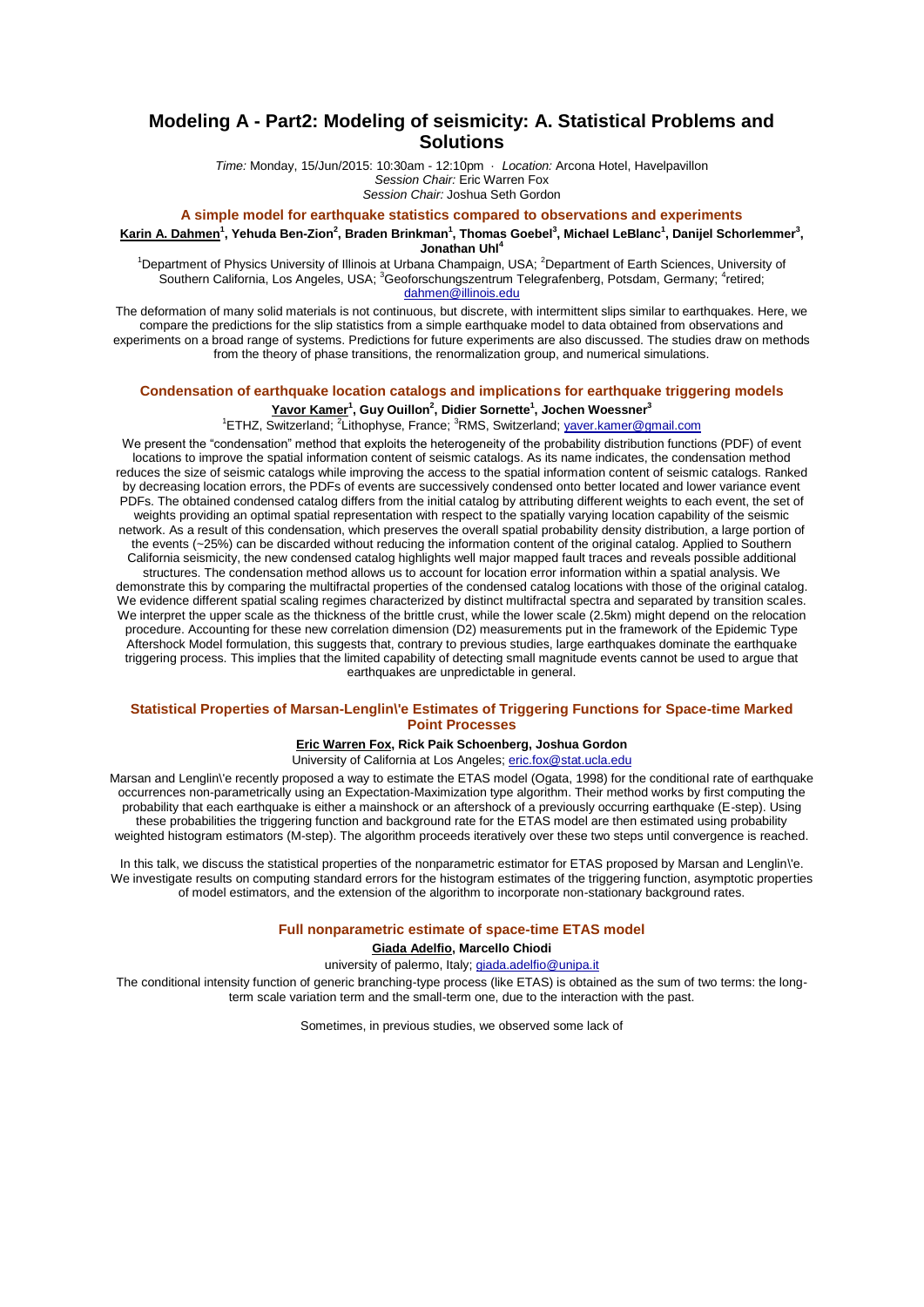fitting of the triggered component of the ETAS model, even if estimated by optimized procedure. Hence to get, for instance, a starting estimate of the triggered component in ETAS model, we introduce a more flexible approach, mostly suitable in explorative contexts.

## In particular, in this paper, we provide a method to estimate the di

fferent components of the space-time intensity of the generating point process like above, by a full nonparametric approach. We propose a kernel based estimation method of the space-time intensity of a branching point process that incorporate the FLP (Forward Likelihood Predictive) procedure, following a forward predictive likelihood estimation approach to semi-parametric models (Adelfio, Chiodi, 2015 ; Chiodi Adelfi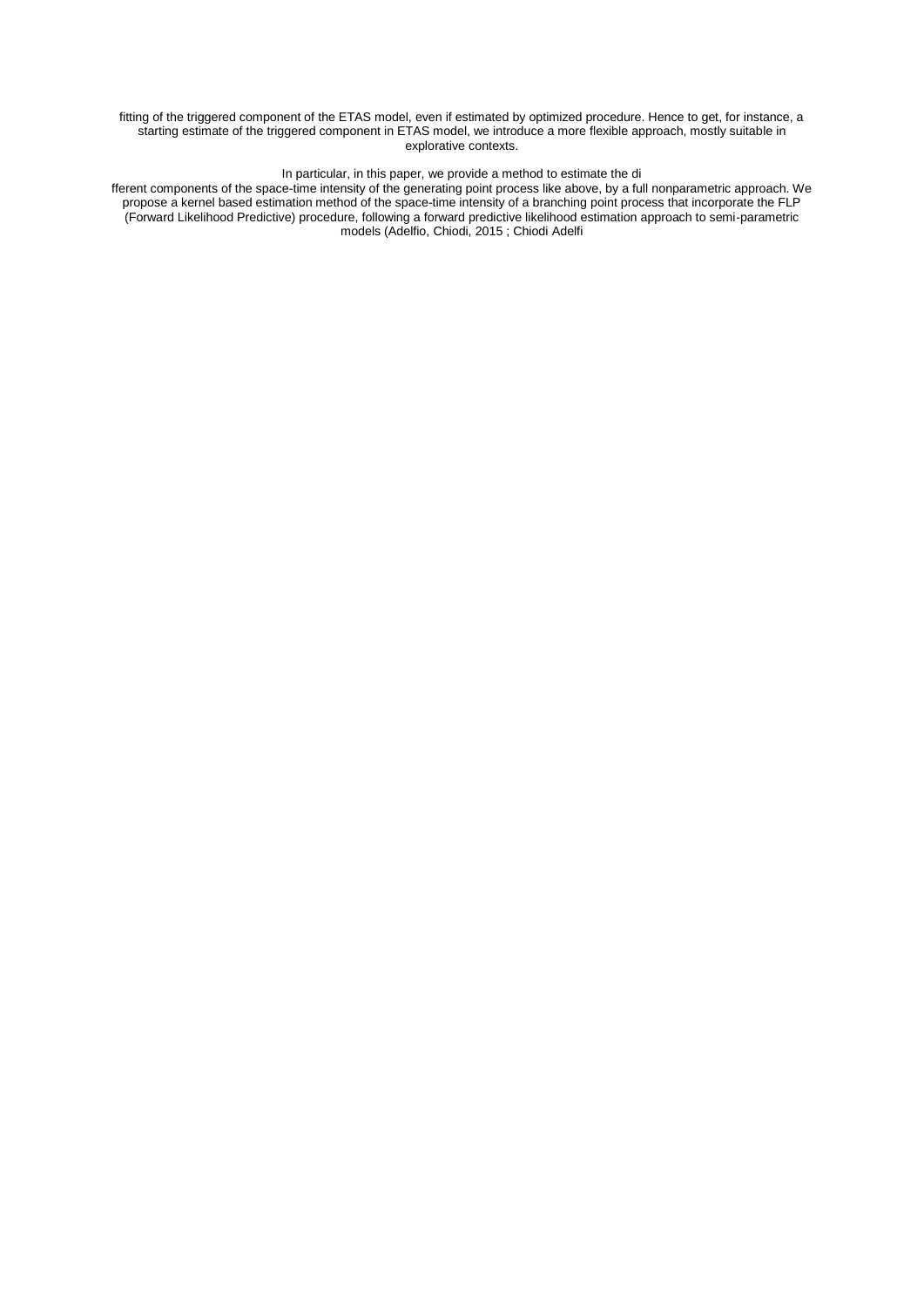o, 2011) applied to the ETAS model.

Moreover Monte Carlo technique, as Mohler et al. 2011 is used for faster computation.

## **Spatial distribution of aftershocks as a hallmark for different stress regimes**

**Eugenio Lippiello<sup>1</sup> , Ferdinando Giacco<sup>1</sup> , Cataldo Godano<sup>1</sup> , Warner Marzocchi<sup>2</sup> , Lucilla de Arcangelis<sup>1</sup>**

<sup>1</sup>Second University of Naples, Italy; <sup>2</sup>INGV - Istituto Nazionale di Geofisica e Vulcanologia; eugenio.lippiello@unina2.it

We show that, together with the parameters \$b\$ in the Gutenberg-Richter law and the time \$c\$ in the Omori law, also the size of the aftershock zone

is a measure of the level of differential stress.

We find a positive correlations among parameters controlling aftershock

organization in time, energy and space as a stable feature of seismicity

independently of magnitude range and geographic areas.

We explain experimental findings by means

of a description of the Earth Crust as an heterogeneous elastic

medium coupled with a Maxwell viscoelastic asthenosphere.

Our results show that heterogeneous stress distribution in an elastic layer combined with a coupling to a viscous flow are sufficient ingredients to reproduce aftershock energy-spatio-temporal patterns.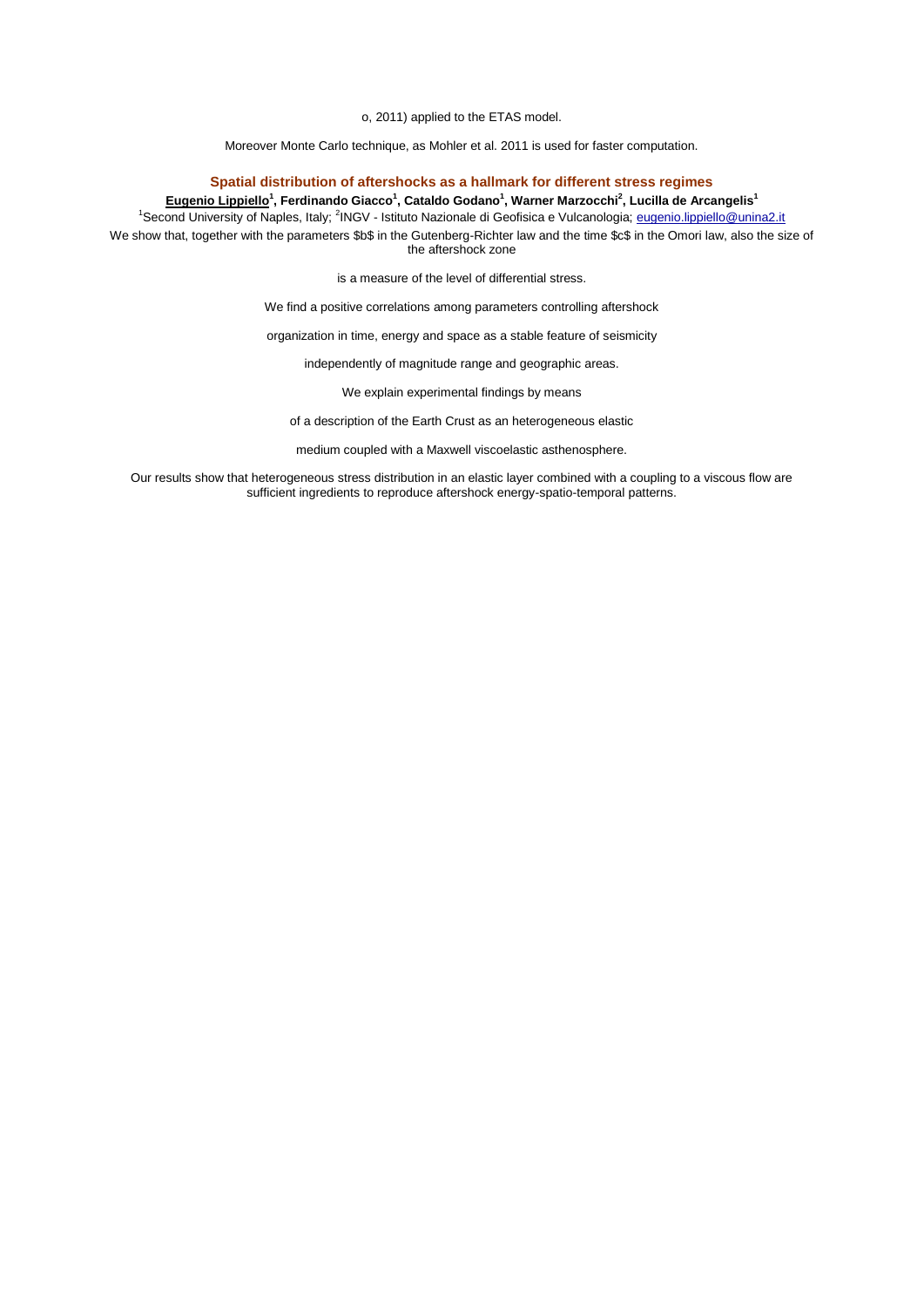## **Modeling B - Part1: Modeling of seismicity: B. Applications**

*Time:* Monday, 15/Jun/2015: 2:00pm - 3:00pm · *Location:* Arcona Hotel, Havelpavillon *Session Chair:* Jiancang Zhuang

## **Empirical Estimation of Fault Directionality for Improved Non-parametric Estimation of Branching Models for Earthquake Occurrences**

### **Joshua Seth Gordon**

University of California Los Angeles, United States of America; joshuagordon@ucla.edu

We empirically estimate fault directionality using weighted least squares for use in a non-parametric estimation of an Epidemic-Type Aftershock Sequence triggering function. Directionality of the aftershock activity can be included in the estimation by modifying the triggering function g\_i for each earthquake i such that it is instead a function

g(s, t, m\_i, \theta\_i), depending not only on the magnitude of the triggering earthquake

but also on the relative angular separation between events, relative to the estimated primary fault plane associated with the triggering event. For Southern California seismicity, we propose estimating these relative angles \theta\_i using weighted least squares and all observed seismic activity with M>2.0 within 100km<sup>^</sup>2 of each main shock event, where the weighting is inversely proportional to distance from the main shock in question.

## **Predicting changing rates of swarm activity by volumetric strain changes**

#### **Takao Kumazawa<sup>1</sup> , Yosihiko Ogata1,2, Kazuhiro Kimura<sup>3</sup> , Kenji Maeda<sup>3</sup> , Akio Kobayashi<sup>3</sup>**

<sup>1</sup>Institute of Statistical Mathematics, Japan; <sup>2</sup>The University of Tokyo; <sup>3</sup>Meteorological Research Institute; tkuma@ism.ac.jp Near the eastern coast of Izu peninsula is an active submarine volcanic region in Japan, where magma intrusions have been observed many times. The forecast of earthquake swarm activities and eruptions are serious concern particularly in nearby hot spring resort areas. It is well known that temporal durations of the swarm activities have been correlated with early volumetric strain changes at a certain observation station of about 20 km distance apart. Therefore the Earthquake Research Committee (2010) investigated some empirical statistical relations to predict sizes of the swarm activity. Here we looked at the background seismicity rate changes during these swarm periods using the non-stationary ETAS model (Kumazawa and Ogata, 2013, 2014), and have found the followings. The modified volumetric strain data, by removing the effect of earth tides, precipitation and coseismic jumps, have significantly higher cross-correlations to the estimated background rates of the ETAS model than to the swarm rate-changes. Specifically, the background seismicity rate synchronizes clearer to the strain change by the lags around a half day. These relations suggest an enhanced prediction of earthquakes in this region using volumetric strain measurements. Hence we propose an extended ETAS model where the background rate is modulated by the volumetric strain data. Here we have also found that the response function to the strain data can be exponential functions with the same decay rate, but that their intersects are inversely proportional to distances between the volumetric strain-meter and the onset location of the swarm. Our numerical results by the same proposed model show consistent outcomes for the various major swarms in this region.

#### References

1. Earthquake Research Committee (2010). Report on "Prediction of seismic activity in the Izu Eastern Region" (in Japanese), http://www.jishin.go.jp/main/yosoku/izu/index.htm

2. Kumazawa, T. and Ogata, Y. (2013). Quantitative description of induced seismic activity before and after the 2011 Tohoku-Oki earthquake by nonstationary ETAS model, J Geophys.Res. 118, 6165-6182.

3. Kumazawa, T. and Ogata, Y. (2014). Nonstationary ETAS models fornonstandarearthquakes, Annals of Applied Statistics, 2014, Vol. 8, No. 3, 1825-1852.

## **Insights on stress-drop magnitude-dependency and source-variability from the analysis of accelerometric data and non-ergodic GMPEs**

#### **Fabrice Cotton<sup>1</sup> , Boumediène Derras<sup>2</sup> , Stephane Drouet<sup>3</sup> , Christian Molkenthin<sup>4</sup>**

<sup>1</sup>GFZ, Potsdam, Germany; <sup>2</sup>Institut de Sciences de la Terre (ISTerre), Grenoble, France; <sup>3</sup>Observatório Nacional, Rio de Janeiro, Brazil; <sup>4</sup>Institute of Earth- & Environmental Science, University of Potsdam, Germany; fcotton@gfz-postdam.de Classical methodologies which have been adopted by a large number of source studies require corrections for individual earthquakes source radiation pattern, path attenuation and site amplification that ultimately introduce large uncertainties for stress-drop estimates and source properties variabilities. In this study we adopt a different strategy: we analyse directly large datasets of ground-motions (Y) datasets, their variabilities (sigma) and their dependencies with magnitude (M). The exponential increase of accelerometric data gives a unique opportunity to derive to remove the ergodic assumption, evaluate source and site effects and finally analyse the dependencies of ground-motions on earthquakes sources. We first show that stress-drop variabilities can be derived from those observed between-event ground-motion variabilities and suggest that these evalauations are more robust than those derived from source-parameter studies, that is, corner frequency analysis. We also show that the use of recorded accelerometric ground-data and non-ergodic ground-motion models provide new insights on the scaling of stress-drops with magnitude. We use simple stochastic models (e.g. Boore 2003) comprised of a Brune (1970,1971) source spectrum and various models of magnitude-dependent stress drops. We show that magnitude-dependent stress-drops and constant stress-drops models lead to different scaling of ground-motions (dlogY/dM) with frequency. Using the results of Molkenthin et al. (2014), we then analyze the magnitude dependency of NGA2 ground-motions for source-site configurations where stress-drops are the key controlling factors of ground-motions (moderate distances and rock-sites). The use of a neural network method allow to obtain fully records-driven evaluations of (dlogY/dM) with frequency both for simulated and observed records. The comparison between these observed and simulated (dlogY/dM) favors the constant stress-drop model for small magnitude earthquakes (M<4.5). We do not observe strong differences of the magnitude scaling of ground-motions between mainshocks and aftershocks.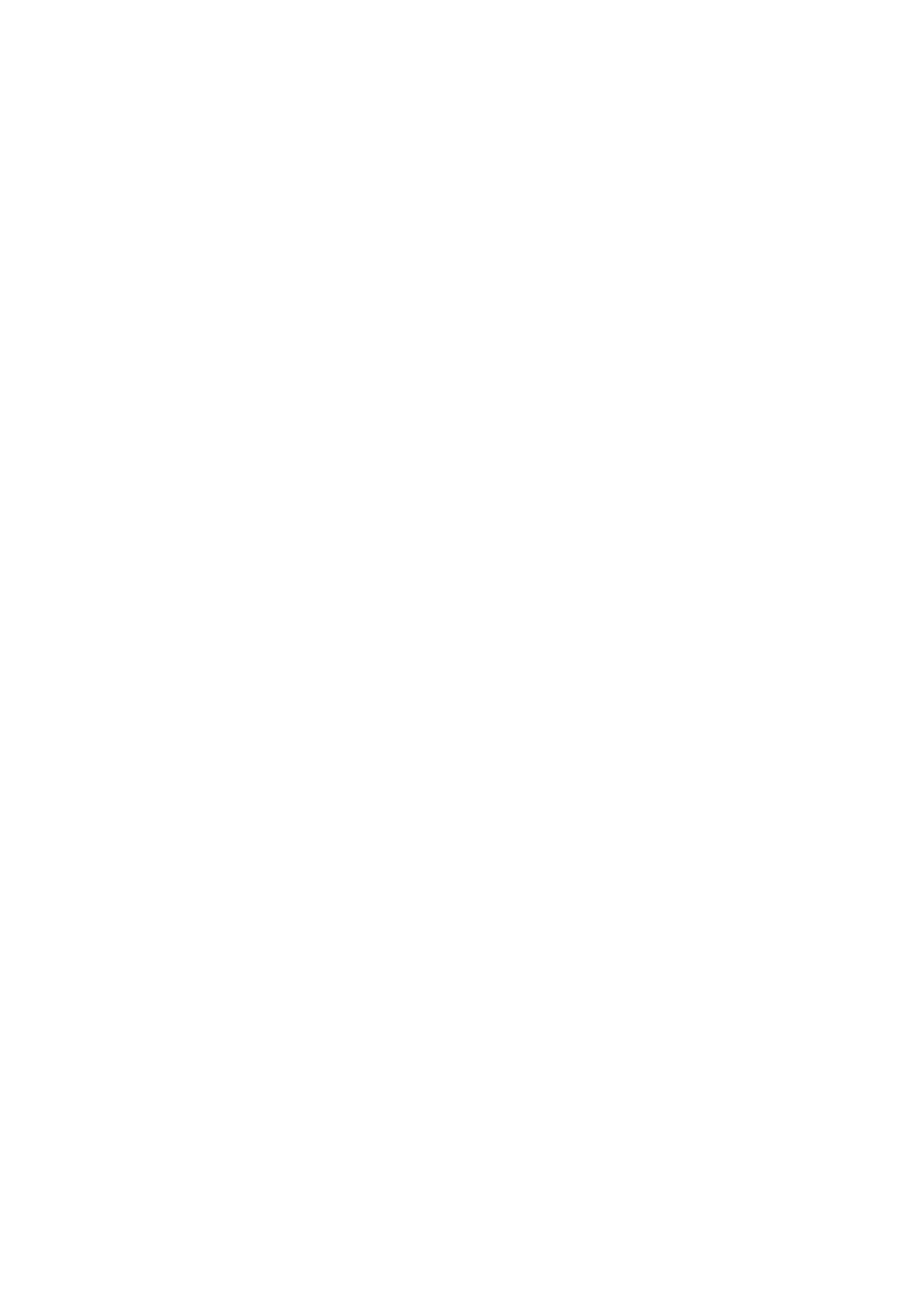## **Poster 1: Poster session A (& Coffee)**

*Time:* Monday, 15/Jun/2015: 3:00pm - 5:00pm · *Location:* Arcona Hotel, Havelpavillon *Session Chair:* Danijel Schorlemmer

## **A comment on Saichev and Sornette (2005, PRE), Ogata and Zhuang (2006, PRE) and Vere-Jones and Zhuang (2008, PRE): Three modes of the distribution of the largest event in the critical ETAS model**

**Jiawen Luo**

Peking University, China, People's Republic of; paulliw@pku.edu.cn

This article corrects and extends the results of Saichev, Sornette, Ogata, Vere-Jones and Zhuang on the asymptotic behavior of the largest event in the epidemic-type aftershock-sequence model for earthquake occurrence when the process is critical. We prove that there exist three modes of asymptotic behavior in the critical case, which transits smoothly from one to another according a single parameter.

## **Accelerometric data analysis and frictional Properties Variations of the Subduction Interface in Northern Chile**

## **Jesus Piña<sup>1</sup> , Fabrice Cotton<sup>2</sup> , Anne Socquet<sup>1</sup>**

## <sup>1</sup>ISTerre, France; <sup>2</sup>GFZ, Germany; jesus.pina-valdes@ujf-grenoble.fr

Recent teleseismic observations of megathrust earthquakes (Sumatra Mw 9.2 2004, Chile Mw 8.8 2010 and Japan Mw 9.0 2011) have shown that the deeper part of the subduction interface produces strong short period radiations and modest coseismic slip, while the shallow part generates less short periods but a larger coseismic slip. These features have been interpreted as along depth variations of the frictional properties on the subduction interface (Lay et al., 2012).

By analysing the spectral ratios of a series of moderate magnitude earthquakes, these results could be reproduced using near field strong motion data. This methodology has then been applied to the sequence of foreshocks and aftershocks associated with the Mw 8.2 Pisagua earthquake (2014/04/01, North Chile). This sequence provides an excellent opportunity to study the stress drop changes for similar earthquakes that occurred in the subduction interface before and after the mainshock. We compare the frequency contents of the strong motion records from the IPOC network of 126 intraplate earthquakes of moderate moment magnitudes in northern Chile, between january of 2007 and june of 2014.

We build a time series of the frequency contents variations for moderate moment magnitude subduction earthquakes, in the zone in front of Pisagua. The frequency content variations of this earthquakes sequence are analyzed in terms of time dependency, along-dip and along-strike variations, and compared with the interseismic coupling derived from geodetic analyses. These results are interpreted as variations of the frictional properties of the subduction interface.

#### **Aggregated seismicity time series: Is there clear evidence of precursory patterns?**

#### **Angeliki Adamaki<sup>1</sup> , Roland Roberts<sup>1</sup> , IMO SIL Monitoring Group<sup>2</sup>**

<sup>1</sup>Uppsala University, Sweden; <sup>2</sup>lcelandic Meteorological Office, Iceland; <u>angeliki.adamaki@geo.uu.se</u>

Developing methods for reliable short-term forecasting of strong earthquakes has been a major target in seismology over the years. Many phenomena prior to large events have been investigated in order to assess their possible predictive value, but generally with limited success. A group of such phenomena are those related to temporal changes in seismicity patterns preceding large events. We investigate inter-event times between earthquakes that occurred in a defined area as a time-specific proxy for seismicity rate. Both earthquake-generating processes prior strong earthquakes (foreshocks) and processes that follow such events (aftershocks) relate to the response of a similar volume of the Earth to stress changes. Therefore we investigate possible foreshocks, seismic quiescence and aftershock sequences. Using data from Greece we found evidence of seismicity changes but the patterns were not clear and consistent in order to judge these to be precursory activity or some more unrelated phenomenon. However, when we aggregated the proxy seismicity-rate data before many events, a more clear pattern emerged showing an acceleration in seismic activity for about 1 month prior to the events. This implies that genuine precursory signals do exist, although the existing data was insufficient to unambiguously identify them in individual cases. Therefore, significantly more sensitive networks might be very helpful when seeking precursory activity. We are now using similar tools to investigate data from Iceland where the advanced and highly sensitive network detects and analyses very small magnitude events.

#### **An improved ETAS model for inverting the rupture geometry from seismicity triggerring**

#### **Yicun Guo<sup>1</sup> , Jiancang Zhuang<sup>2</sup> , Shiyong Zhou<sup>1</sup>**

<sup>1</sup>Institute of Theoretical and Applied Geophysics, China, People's Republic of; <sup>2</sup>Institute of Statistical Mathematics, Tokyo, Japan.; guoyicun@pku.edu.cn

This study incorporates the rupture geometry of big earthquakes in the formulation of the Epidemic-Type Aftershock Sequence (ETAS) model, which is a point process model widely applied in the study of spatiotemporal seismicity, rather than regarding every earthquake occurring as a point in space and time. We apply the new model to the catalog from Sichuan province. China between 1990 and 2013, during which the Wenchuan Mw7.9 earthquake occurred in May 2008. Our results show that the modified model has better performance in both data fitting and aftershock simulation, confirming that the elliptic aftershock zone is caused by the superposition of the isotropic triggering effect from each patch of the rupture zone. Moreover, using the technique of stochastic reconstruction, we inverted the fault geometry and verified that direct aftershocks of the mainshock more likely occur around the parts of the mainshock fault area with large slips.

#### **Analogue earthquakes: A test bed for physical and statistical models?**

**Michael Rudolf, Matthias Rosenau, Karen Leever, Onno Onken**

GFZ Potsdam, Germany; mrudolf@gfz-potsdam.de

We explore the potential of stick-slip experiments to serve the community as a test bed for both physical and statistical models. Stick-slip experiments in a ring-shear tester using a variety of rock "analogue" materials show a surprisingly wide variety of slip patterns: from regular stick-slip characterized by archetypical saw-tooth like stress-strain curves consistent with rate-and-state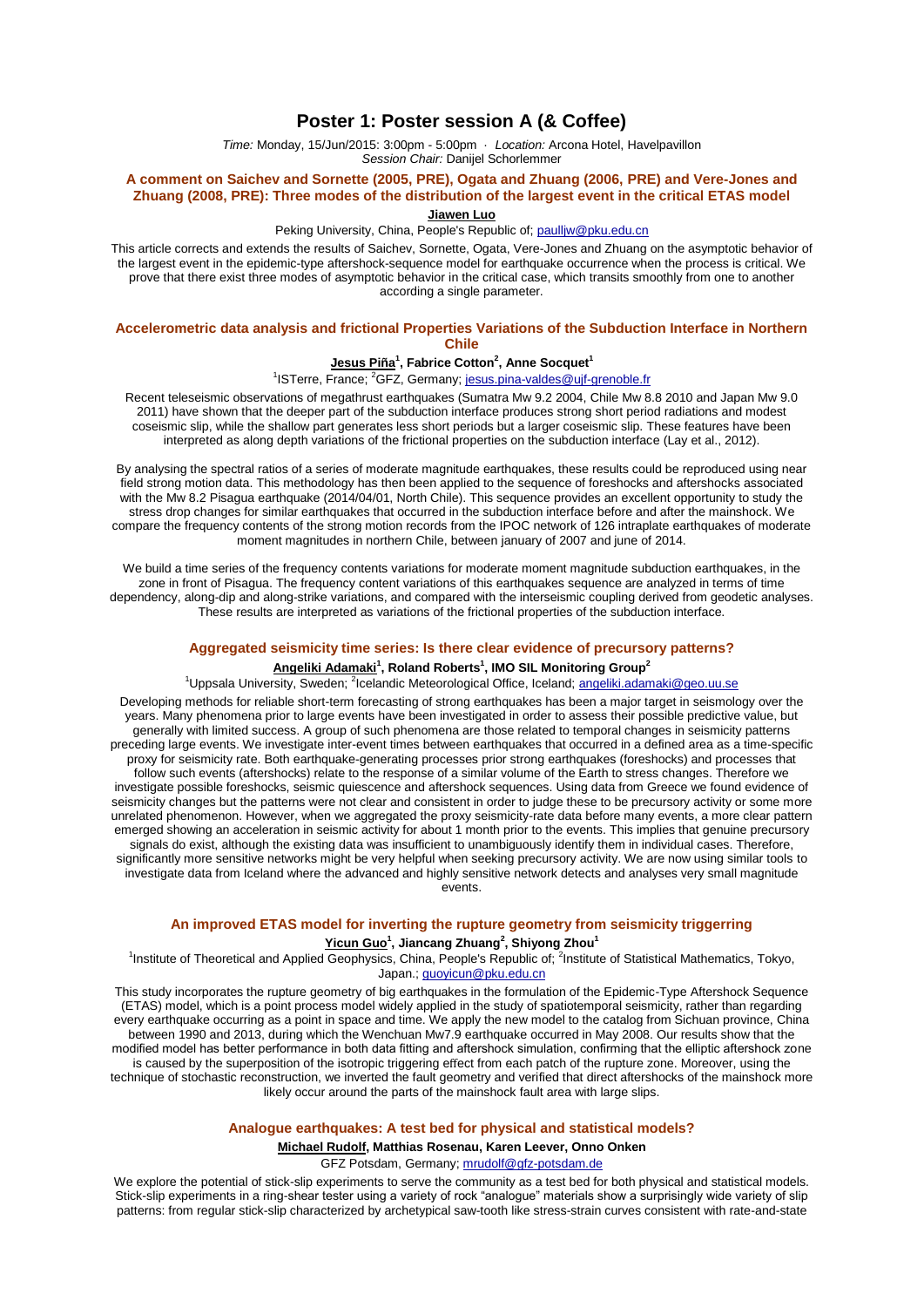friction theory to queerly shaped, though highly reproducible, patterns diagnostic of preseismic slip transients which are not predicted by any physical model so far. Also, the "interseismic" period appears by no means to be a monotonous loading phase and is never pure "stick" but is characterized by "aseismic" creep which is sensitive to pressure, loading rate and precursory slip transients of any speed, including mimicries of foreshock sequences. We will present first results of an analysis of this data set focusing on the applicability of current physical and statistical models to the empirical data and vice versa seek natural phenomena which might show similarity to our experimental observations.

## **Anisotropic kernels for the estimation of space-time ETAS models Giada Adelfio<sup>1</sup> , Marcello Chiodi<sup>1</sup> , Orietta Nicolis<sup>2</sup>**

<sup>1</sup>university of palermo, Italy; <sup>2</sup>Universidad de Valparaiso, Chile; marcello.chiodi@unipa.it

The paper deals with a mixed technique to estimate the components of an ETAS model (Ogata, 1988) using the FLP (Forward Likelihood Predictive) technique (Chiodi and Adelfio, 2011), a new

estimation approach for space-time point processes accounting for

predictive properties of estimates.

The FLP method allows a simultaneous estimation of the different

model components, alternating parametric estimation steps for the triggered components (using maximum likelihood estimators) and nonparametric estimation steps for the background components (using the FLP approach to have good values of the smoothing parameters of the kernel estimator with variable metric). At each step each observation is weighted in the background intensity estimation, according to the probability of belonging to the background seismicity.

In order to study the spatial variations of the observed background seismicity and to take into account more realistic situations,

anisotropic kernel with variable smoothing parameters is

considered; it allows a variable metric following the different geographical orientation of observed seismicity.

The methodology will then be applied to the seismic catalog of Chile. The high seismicity of the country and its characteristic geometry of faults that run through the

state are important reasons that justify the use of the proposed approach combining the anisotropic kernels with the FLP estimation procedure.

Computations are implemented in the open source \texttt{R} package

\texttt{etasFLP} (Adelfio and Chiodi, 2015).

The package contains different options for the estimation of an ETAS model, allowing the choice between different background estimators, declustering weighting and so on. Many output options

are also provided, profile likelihood for parameters,

and graphical diagnostic tools with residual analysis.

#### **Aseismic transient driving the swarm-like seismic sequence in the Pollino range, Southern Italy.**

#### **Luigi Passarelli<sup>1</sup> , Sebastian Hainzl<sup>1</sup> , Simone Cesca1,2, Francesco Maccaferri<sup>1</sup> , Marco Mucciarelli3,4, Dirk Roessler<sup>1</sup> , Fabio Corbi<sup>1</sup> , Torsten Dahm<sup>1</sup> , Eleonora Rivalta<sup>1</sup>**

<sup>1</sup>GFZ-German Research Centre for Giosciences, Germany; <sup>2</sup>Institute of Earth and Environmental Science, University of Potsdam, Potsdam, Germany; <sup>3</sup>Seismological Research Centre – National Institute of Oceanography and Experimental Geophysics (OGS), Udine, Italy; <sup>4</sup>School of Engineering University of Basilicata, Potenza, Italy; luigi.passarelli@gfz-potsdam.de Non-volcanic seismicity swarms are thought to be driven in their spatio-temporal evolution by transient forcing acting on top of

the secular tectonic loading. The nature of the transient forcing may vary across sequences and range from aseismic creeping or slow-slip events to diffusion of pore pressure pulses to fluid redistribution and migration within the seismogenic crust. Distinguishing among such forcing mechanisms may be critical to reduce epistemic uncertainties in the assessment of hazard due to seismic swarms. Furthermore, it can provide information on the frequency-magnitude distribution of the earthquakes (often deviating from the assumed Gutenberg-Richter relation) and on the expected source parameters influencing the ground motion (for example the stress drop). Here we study the ongoing Pollino range (Southern Italy) seismic swarm, a long-lasting seismic sequence with more than five thousand events recorded and located since October 2010. The two largest shocks of the sequence, i.e. Mw=4.2 and Mw=5.1, are among the largest earthquakes recorded in the Pollino area which represents a seismic gap in the Italian peninsula. The spatial distribution of earthquake suggests a complex system of graben-like structures activated by the seismic sequence. We investigate the temporal evolution of the swarm by calculating the statistics of frequency-size distribution, the interevent times and the productivity of the transient forcing through ETAS-based modeling. We find the temporal evolution of the sequence consistent with a strong transient forcing. Only 25% of the earthquakes in the sequence can be explained as afetrshocks, and the remaining 75% may be attributed to this transient forcing. The b-values change in time throughout the sequence, with low b-values correlated with the period of highest rate of activity and with the occurrence of the largest shock. We also calculate the focal mechanisms of the M>3 events in the sequence and the transfer of Coulomb stress on nearby known faults. In the light of recent studies on the paleoseismic and historical activity in the Pollino area, we identify two scenarios consistent with the observations and our analysis: This and past seismic swarms may have been 'passive' features, with small fault patches failing on largely locked faults, or may have been accompanied by an 'active', largely aseismic, release of a large portion of the accumulated tectonic strain. Those scenarios have very different implications for the seismic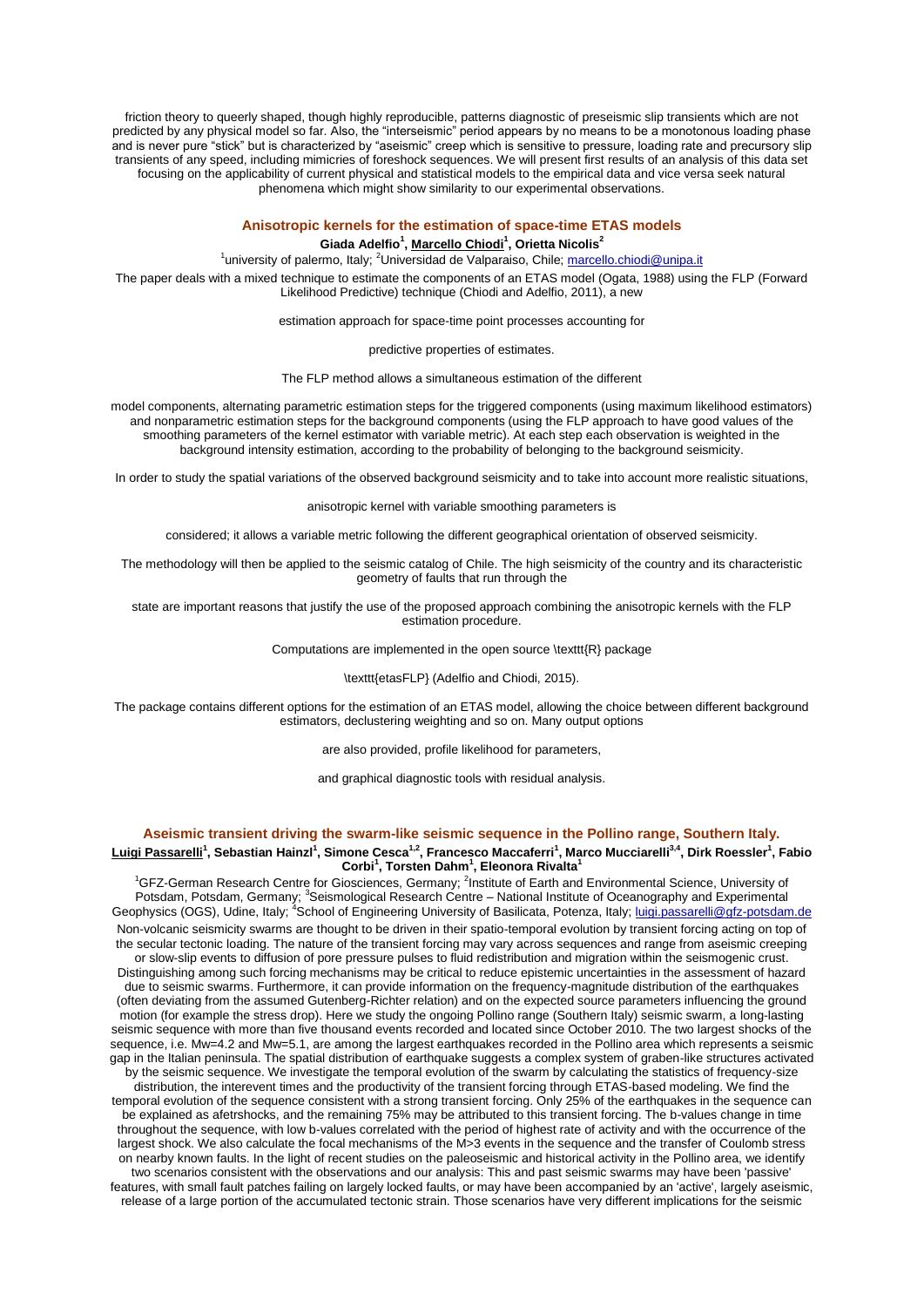hazard of the area. More information on the crustal deformation and on the detailed spatio-temporal evolution of the seismicity is necessary to identify the specific underlying mechanism.

## **Bigger aftershocks happen farther away: non-separability of magnitude and spatial distributions of aftershocks**

## **Nicholas van der Elst, Bruce Shaw**

Lamont-Doherty Earth Observatory, United States of America; nicholas.vanderelst@gmail.com

Earthquakes set off cascading sequences of aftershocks in the surrounding region, some of which can be as large or larger than the initial mainshock. Aftershocks may be driven by stress concentrations due to heterogeneous slip in the main rupture, or by elastic stress transfer along the fault and onto neighboring strands. Physical intuition suggests that aftershocks on or near the main rupture should be limited in size, because the typical length scale of the remaining stress heterogeneities should be smaller than the length scale of the primary rupture. On the other hand, aftershocks that occur outside the main rupture should have no such size limitation, leaving them with a higher likelihood of propagating onward to themselves become large. This is consistent with anecdotal observations that aftershocks occur preferentially – but not exclusively – at the margins of slip patches. We investigate high-precision Double-Difference earthquake catalogs in California for evidence that the magnitude distribution of aftershocks is affected by proximity to the mainshock. We measure the location of aftershocks with respect to the centroid location of all previous activity in the aftershock sequence, which we take to represent the mainshock rupture centroid. We find preliminary evidence that larger aftershocks tend to occur farther from the centroid of previous activity than do smaller aftershocks. We argue that the signature of elastic rebound is evident in aftershock spatial distributions, and discuss ways to model these distributions through modifications to existing aftershock probability kernels. Probabilistic forecasting of large aftershocks may be much improved by incorporating magnitude-dependence into the spatial prediction kernels.

**Changes in seismicity and stress loading on subduction faults in the Kanto region, Japan, 2011 - 2014 Blandine Marie Gardonio<sup>1</sup> , David Marsan<sup>1</sup> , Olivier Lengliné<sup>2</sup> , Bogdan Enescu<sup>3</sup> , Michel Bouchon1,4, Jean-Luc Got<sup>1</sup>** <sup>1</sup>ISTerre, France; <sup>2</sup>EOST, France; <sup>3</sup>University of Tsukuba, Japan; <sup>4</sup>CNRS, France; blandine.gardonio@ujf-grenoble.fr Seismic activity has increased in the Kanto region, Japan, following the 2011 M9.0 Tohoku

earthquake. We here reassess this increase up to June 2014, to show that normal, Omori-like relaxation characterizes

the activity on crustal faults as well as on the Philippine Sea plate, but not on the deeper Pacific plate.

There, repeating earthquakes display a two-fold rate of occurrence (still on going in June 2014) as

compared to the pre-Tohoku rate, suggesting enhanced creep.

We compute the Coulomb stress changes on the upper locked portion of the Philippine Sea plate, which

last ruptured in 1923. We find that this fault was little affected by either the co-seismic, the

post-seismic, the accelerated creep, or the 2011 Boso silent slip event.

## **Characteristic of Upper Mantle Anisotropy Beneath Sunda Banda Transition Zone Samsul Hadi Wiyono1,2 , Andri Dian Nugraha2,3**

<sup>1</sup>Indonesia's Agency for Meteorology Climatology and Geophysics, Jakarta 10610, Indonesia, Indonesia; <sup>2</sup>Study Program of Earth Sciences, Faculty of Earth Sciences and Technology, Institute of Technology Bandung; <sup>3</sup>Global Geophysics Research Group, Faculty of Mining and Petroleum Engineering, Institute of Technology Bandung; shwiyono@gmail.com, nugraha@gf.itb.ac.id

Investigation of seismic anisotropy allows us for understanding more about the dynamics that occured in the mantle. We have analyzed 115 teleseismic events to identify seismic anisotropy beneath the Sunda Banda transition zone. Based on the analysis of shear wave splitting, we obtained a sufficient delay time varies between 0.4 to 3.2 seconds. We suspected that the anisotropy in this region is strongly influenced by the lattice preferred orientation of olivine that made up the upper mantle by oconsidering the dominant time delay which is about ~ 1.8 seconds. Moreover, we also observed the fast polarization direction which tends to be coherent with the direction of orientation in terms of absolute plate motion HS2-NUVEL 1A, which turned out to reinforce our expectation that the upper mantle transition zone Sunda Banda has contributed significantly to the anisotropy in the study area.

In addition, we also obtained the null measurements which can be interpreted as the effect of two layers anisotropy perpendicular to the polarization direction of the fast component, the distance of the seismic stations to the trench is greater than 100 km which effectively contribute the small delay time and null measurement, a very complicated structure anisotropy or may also caused by the initial polarization angle of S-waves that are parallel or perpendicular with polarization angle of the fast component.

#### **Combining rate-based earthquake forecasting models with precursory information and with nonnormalized models**

## **Peter Shebalin1,2, Clement Narteau<sup>2</sup> , Jeremy Zechar<sup>3</sup>**

<sup>1</sup>Institute of Earthquake Prediction Theory and Mathematical Geophysics, Moscow, Russian Federation; <sup>2</sup>Institut de Physique du Globe, Paris; <sup>3</sup>Institut f. Geophysik, Zürich; p.n.shebalin@gmail.com

During last years a significant progress in developing and testing earthquake forecasting models was demonstrated, especially due to the activity of the Collaboratory for the Study of Earthquake Predictability (SCEP). Large number of forecasting models have been installed for testing in SCEP centers, most of them forecasting earthquakes rates in various time scales (from days to years). The models demonstrating the best accordance with reality are based on spatial and/or temporal clustering of seismicity. Those models, however, deal with very low probabilities, or expected rates, of large earthquakes, the only exception is short-

term forecasting right after largest earthquakes. The expected rates could be increased prior to earthquakes by incorporating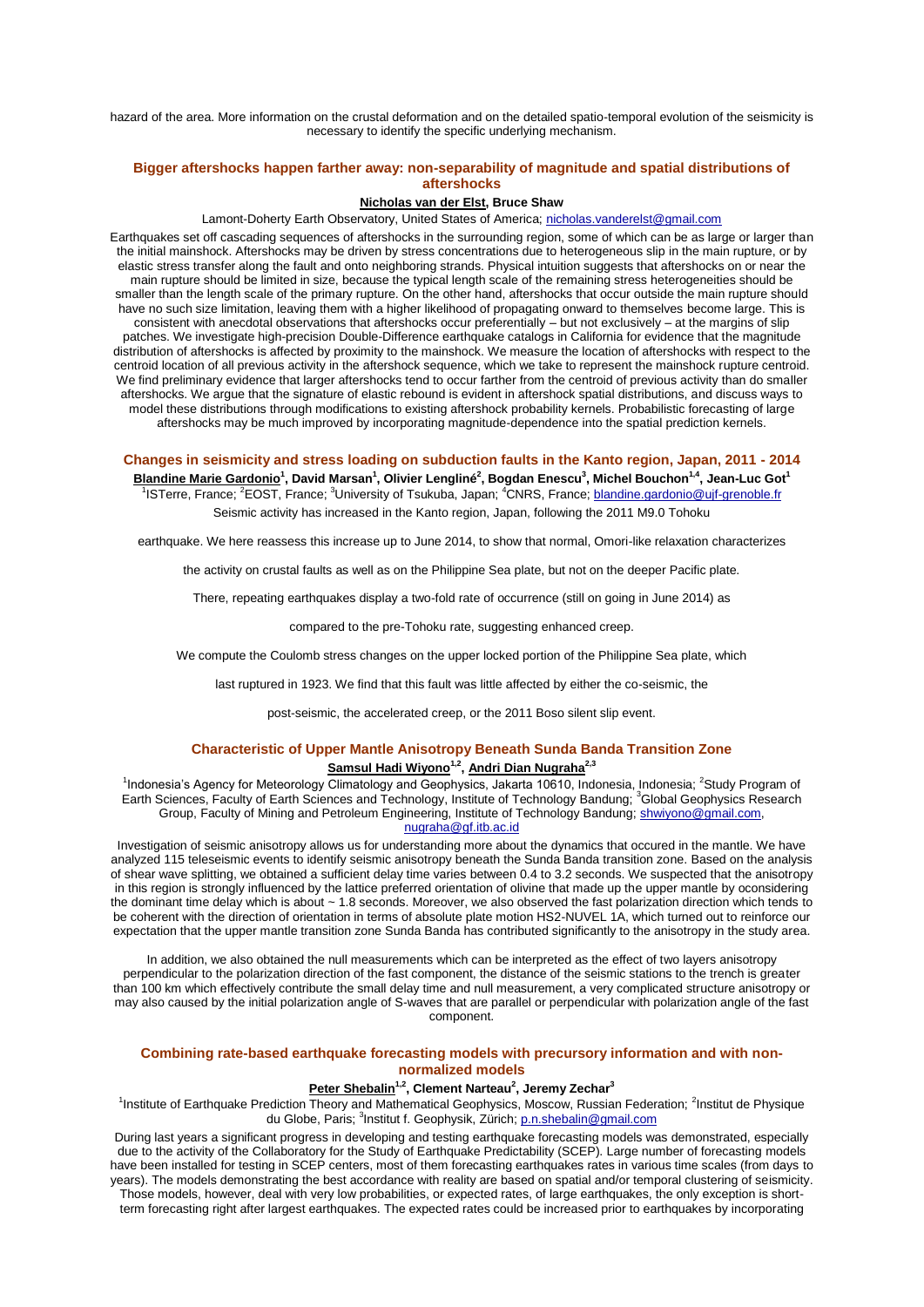into the models precursory phenomena, for example earthquake swarms. The methods developed to combine several ratebased forecasting models are not adapted to combine models with precursory information or with non-normalized models including alarm-based ones. We propose a method to combine earthquake forecast rate-based models with any information that could locally increase the forecasted earthquake rates. We use the differential probability gain calculated in the Molchan diagram that evaluates the performance of the input information with respect to the rate-based model. Then, at each point in space and time, the new rate is the product of the current rate times the local differential probability gain. The main advantage of our combining method is its capacity to produce high expected event rates. The only restriction is that the input data have to bring additional amount of information with respect to the basic rate-based model. We demonstrate on several examples how the method works. The research was partially supported by Russian Foundation of Basic Research (Project N 13-05-00541).

#### **Confidence Intervals for the Magnitude of the Largest Aftershock**

## **Robert Shcherbakov**

#### Western University, Canada; rshcherb@uwo.ca

Aftershock sequences, which follow large earthquakes, last hundreds of days and are characterized by well defined frequencymagnitude and spatio-temporal distributions. The largest aftershocks in a sequence constitute significant hazard and can inflict additional damage to infrastructure. Therefore, the estimation of the magnitudes of possible largest aftershocks in a sequence is of high importance. In this work (Shcherbakov, GRL v.41, 2014, p.6380), I propose a statistical model based on Bayesian analysis and extreme value statistics to describe the distribution of magnitudes of the largest aftershocks in a sequence. I derive an analytical expression for the Bayesian predictive distribution function for the magnitude of the largest expected aftershock and compute the corresponding confidence intervals. I assume that the occurrence of aftershocks can be modeled, to a good approximation, by a non-homogeneous Poisson process with a temporal event rate given by the modified Omori law. I also assume that the frequency-magnitude statistics of aftershocks can be approximated by Gutenberg-Richter scaling. I apply the analysis to 29 prominent aftershock sequences, which occurred in the last 30 years, in order to compute the Bayesian predictive distributions and the corresponding confidence intervals. In the analysis, I use the information of the early aftershocks in the sequences (in the first T=1, 10, 30 days after the main shock) to estimate retrospectively the confidence intervals for the magnitude of the subsequent largest aftershocks. I demonstrate by analysing past sequences that in many cases it is possible to constrain the magnitudes of the largest aftershocks. The proposed analysis can be used for the earthquake hazard assessment and forecasting associated with the occurrence of large aftershocks. The improvement in instrumental data associated with early aftershocks can greatly enhance the analysis and facilitate better forecasting and hazard mitigation. Aftershocks occur in other relaxation phenomena, for example, in fracture experiments on porous materials and acoustic emissions, in solar flares, after stock market crashes to mention a few, therefore, the results of this study can also be applicable to those problems.

## **Data-driven spatial b-value estimation with applications to California seismicity: To b or not to b Yavor Kamer, Stefan Hiemer**

#### ETHZ, Switzerland; yaver.kamer@gmail.com

In this paper we present a penalized likelihood-based method for spatial estimation of Gutenberg-Richter's b-value. Our method incorporates a non-arbitrary partitioning scheme based on Voronoi tessellation, which allows for the optimal partitioning of space using a minimum number of free parameters. By random placement of an increasing number of Voronoi cells we are able to explore the whole solution space in terms of model complexity. We obtain an overall likelihood for each model by estimating the b-values in all Voronoi regions and calculating its joint likelihood using Aki's formula. Accounting for the number of free parameters we then calculate the Bayesian Information Criterion (BIC) for all random realizations. We investigate the ensemble of the best performing models and demonstrate the robustness and validity of our method through extensive synthetic tests. We apply our method to the seismicity of California using two different time spans of the ANSS catalog (1984-2014 and 2004-2014). The results show that for the last decade years the b-value variation in the well instrumented parts of mainland California is limited to the range of [0.94±0,04-1.15±0.06]. Apart from the Geysers region, the observed variation can be explained by network related discrepancies in the magnitude estimations. Our results suggest that previously reported spatial b-value variations obtained using classical fixed radius or nearest neighbor methods are likely to have been overestimated, mainly due to subjective parameter choices. Thus, consequent physical interpretations based on spatial b-value variations, such as stress and material properties, should be viewed with scepticism.

## **Development of a Bayesian method to estimate a fault slip distribution of a large earthquake from the spatial aftershock distribution and rate- and state friction law: inclusion of information on magnitude as a prior distribution**

#### **Takaki Iwata**

## Tokiwa University, Japan; tiwata@tokiwa.ac.jp

A Bayesian approach to estimate a fault slip distribution of a large earthquake from its on-fault aftershock activity and rate- and state-dependent friction law (Dieterich, 1994) is being developed. In this approach, the amplitudes of slips of each of the subfaults of a target large earthquake are optimized to fit the observed spatial distribution of aftershocks with the expected one, which is derived from the friction law and point-process model. This approach is to optimize a huge number of parameters simultaneously, but such optimization is unrealistic. Therefore, a roughness penalty or flatness constraint on the spatial slip distribution is imposed to stabilize the optimization.

The imposition in the estimation can be attained by means of a construction of a Bayesian model, and a key point is the objective determination of the strength of the roughness penalty. Typically, it is determined through the maximization of the marginal likelihood with the Laplace approximation (e.g., Tierney & Kadane, 1986). However, because of some technical reasons, the Markov chain Monte Carlo method (e.g., Gamerman & Lopes, 2006) is applied to the developing approach instead of the Laplace approximation; it is difficult to compute the value of the marginal likelihood and to find the strength of the roughness penalty objectively.

To overcome this problem, incorporating the information on the magnitude of a target large earthquake is suggested, because empirically the strength of the roughness penalty has a strong correlation with the amplitudes of the slips. A prior probability distribution of the magnitude of a target earthquake is assumed to be follow a normal distribution of which mean is taken from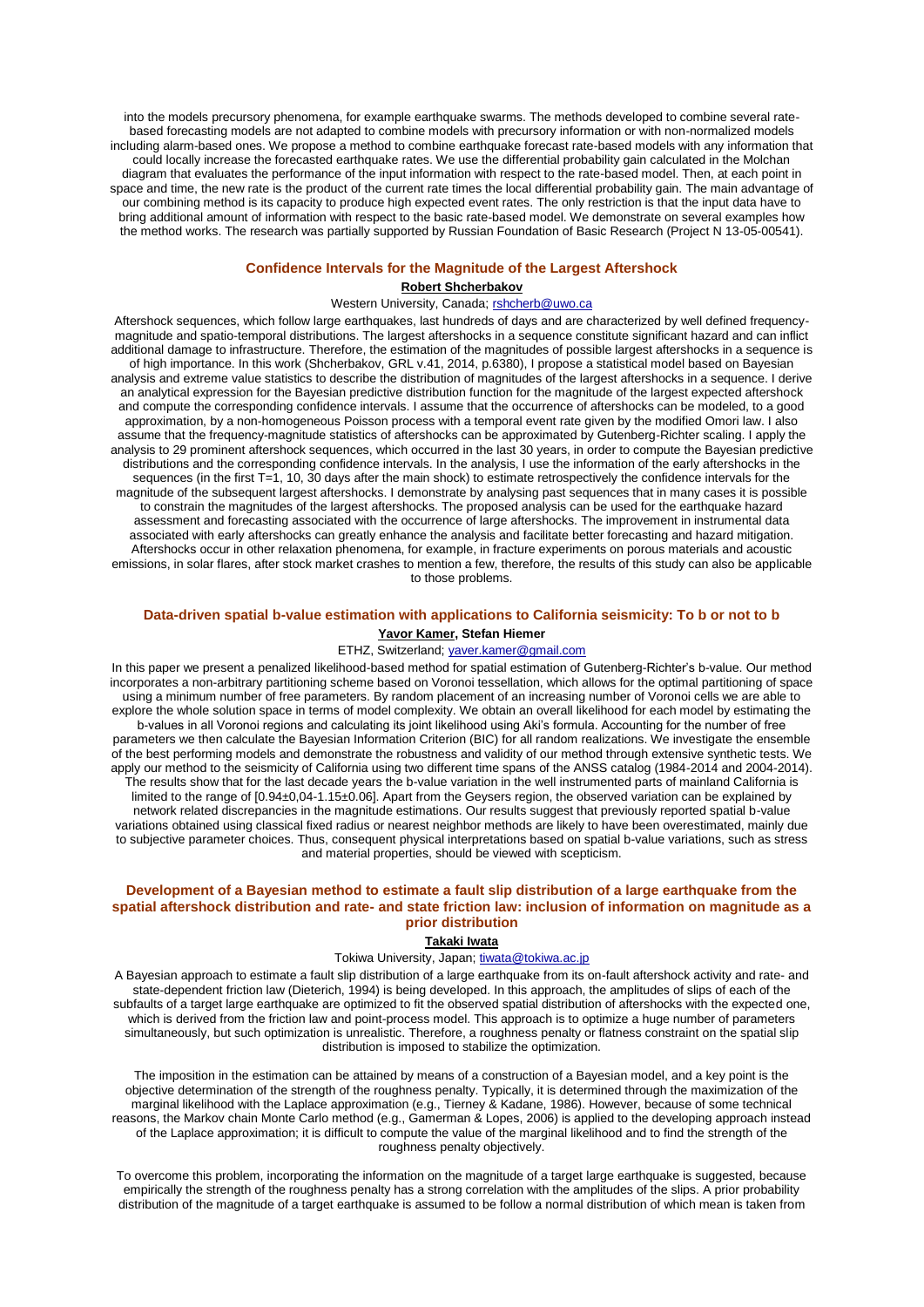the Global CMT catalogue and the standard deviation is provided from Kagan (2010). Then, the posterior probability distributions of the amplitudes of the slips of the subfaults and the strength are computed. As a demonstration, this approach is applied to the 2005 Miyagi-oki earthquake and the obtained slip distribution is not much different from that estimated from a waveform inversion.

## **Does the Spatial Analysis of 2012 Ahar-Varzeghan (Northwestern Iran) Seismic Sequence Corroborate the Tectonic Interpretations?**

## **Pouye Yazdi<sup>1</sup> , Miguel Ángel Santoyo García-Galiano<sup>2</sup>**

<sup>1</sup>Universidad Politécnica de Madrid, UPM, Spain; <sup>2</sup>Universidad Nacional Autónoma de México, UNAM, México.; p.yazdi@alumnos.upm.es

The impact of cosiesmic static stress changes on nearby faults can explain the triggering or altering the timing of rupture. It also can explain the aftershocks nucleation and its interaction with the further fault activations. Validity of such prediction relies on our deep knowledge about the faulting system close to the seismic source. On August 2012 a doublet with Mw=6.5 and Mw=6.3 with 11 minutes difference occurred between towns of Ahar and Varzeghan, Northwestern Iran. The main effort in this paper was to study the Coulomb failure stress changes, using a smoothed elliptical source model but with different scenarios for the rupture planes. Because the faulting system in the area is not very well known historically and Northwestern Iran shows a spatially distributed deformation, taking alternative assumptions into account improves the best corroborating solution for the rupture planes. Thus, in order to understand whether the following seismic sequence verifies the changes in the static stress in the area, both tectonic interpretations of Copley et al. (2014) which are based on an observed EW surface rupture were examined. Moreover, for improving the spatial analysis, a re-localization of the data for a period of four months since August 2012 was done, based on double difference algorithm of Waldhauser and Ellsworth (2000) and using the associated velocity model for the Northwestern Iran. Then, applying the methodology of King et al. (1994) we disused the Coulomb failure stress changes in different scenarios for optimally oriented faults and likewise for the case of largest aftershock that occurred 3 month later in November 2012 with Mw=5.7. At the end the best explanation for the most likely stress-loaded locations was explored regarding to the results from Coulomb failure stress changes and aftershocks nucleation.

### **Efficient identification of fault and auxiliary planes from focal mechanisms using EM-based cluster analysis**

#### **Sebastian Specht, Fabrice Cotton**

GeoForschungsZentrum Potsdam, Germany; specht@gfz-potsdam.de

Two of the most crucial parameters in strong ground motion seismology are the rupture plane distance and the style of faulting. The rupture plane distance is defined as the shortest distance between the fault plane and the sensor. In order to estimate the rupture plane distance, the location as well as the size and orientation of the fault plane must be known, information which is avaialble for few large events only. In most cases, a simple approximation of the rupture plane is modelled by a magnitude based relation for the planes extension and the planes orientation is derived from the focal mechanism. However, the focal mechanism always gives two solutions of plane orientations (nodal planes) which are perpendicular to each other. The identification of the style of faulting and nodal planes as the actual fault plane and the auxiliary plane is either done by investigating the focal mechanism catalog event by event or by arbitrary classification including other parameters such as hypocenters and other geological information, e.g. known fault orientations. While the first method is tedious and only applicable to smaller catalogs, the latter can lead to biased results.

We introduce "ace" - (a)ngular (c)lassification with (e)xpectation-maximization - to efficiently identify fault and auxiliary planes as well as the style of faulting in one purely data-driven algorithm. Ace only uses the strike, rake, and dip of both nodal planes from focal mechanism catalogs to identify clusters belonging to the two types of nodal planes and different styles of faulting. Since many of these catalogs cover nowadays more than 40 years with thousands of events, statistically stable solutions can be obtained for many regions througout the world.

We present results of the classification for the South American coast and the adjacent Nazca plate showing the identification of thrust, normal, and strike slip events and their respective separation in fault and auxiliary planes.

## **Energy release, source parameters and fault plan solution of July 18 and 22, 2014 Gulf of Suez earthquakes**

## **abdelaziz khairy, Gad-Elkareem Mohamed, ahmed badawy**

national research institute of astronomy and geophysics, Egypt; dewaky@yahoo.com

On 18 and 22 of July, 2014 two moderate size earthquakes of local magnitudes 4.2 and 4.1 struck the northern part of Gulf of Suez near Suez City. These events are instrumentally recorded by Egyptian National Seismic Network (ENSN). The events have been felt at Suez city and greater Cairo metropolitan area while no casualties were reported. In the present study, energy release, source mechanism and source parameters of the studied earthquakes were estimated using the near-source waveform data recorded by very broadband stations of Egyptian National Seismic Network (ENSN) and validated by the P-wave polarity data of short period stations. The new inversion method and software used in this study treat the effect of the source time function, which has been neglected in most of the program sets of the moment tensor inversion analysis with near source seismograms. The obtained results from inversion technique indicate to the estimated Seismic moments of both earthquakes are 0.6621E+15 Nm and 0.4447E+15 Nm corresponding to a moment magnitude Mw 3.8 and 3.7 respectively. The fault plan solutions obtained from both inversion technique and polarity of first-arrival indicate the dominance of normal faulting. The principal strain axis shows that the deformation is taken up mainly as an extension in the E-W and NE–SW direction.

## **Fault-Zone Maturity Defines Maximum Earthquake Magnitude**

**Marco Bohnhoff1,2, Fatih Bulut1,3, Eva Stierle<sup>1</sup> , Patricia Martinez-Garzon<sup>1</sup> , Yehuda Ben-Zion<sup>4</sup>** <sup>1</sup>GFZ Potsdam, Germany; <sup>2</sup>Freie Universität Berlin, Germany; <sup>3</sup>AFAM Research Center, Istanbul Aydın University, Turkey; <sup>4</sup>University of Southern California, Los Angeles, USA; **bohnhoff@gfz-potsdam.de**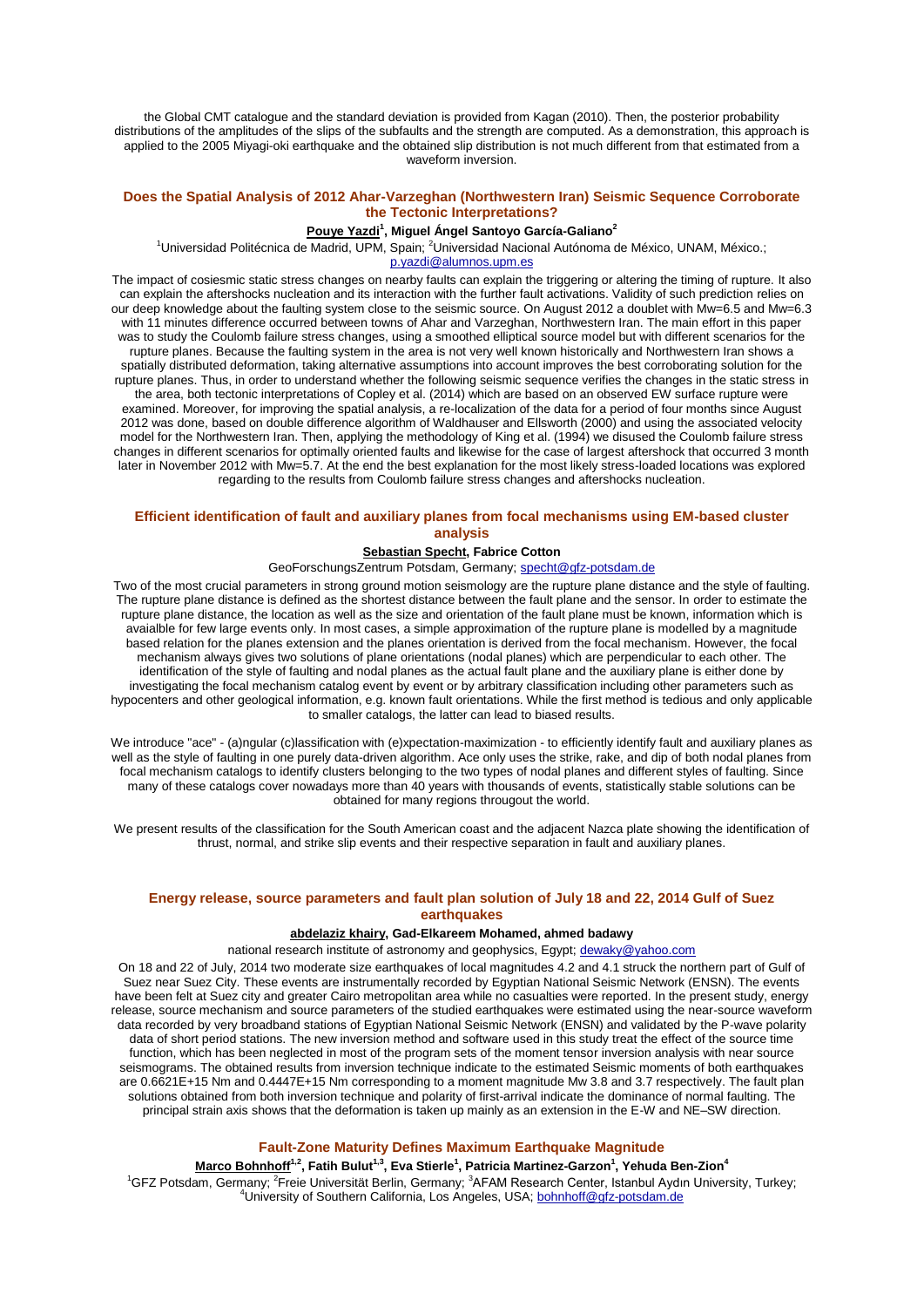Estimating the maximum likely magnitude of future earthquakes on transform faults near large metropolitan areas has fundamental consequences for the expected hazard. Here we show that the maximum earthquakes on different sections of the North Anatolian Fault Zone (NAFZ) scale with the duration of fault zone activity, cumulative offset and length of individual fault segments. The findings are based on a compiled catalogue of historical earthquakes in the region, using the extensive literary sources that exist due to the long civilization record. We find that the largest earthquakes (M~8) are exclusively observed along the well-developed part of the fault zone in the east. In contrast, the western part is still in a juvenile or transitional stage with historical earthquakes not exceeding M=7.4. This limits the current seismic hazard to NW Turkey and its largest regional population and economical center Istanbul. Our findings for the NAFZ are consistent with data from the two other major transform faults, the San Andreas fault in California and the Dead Sea Transform in the Middle East. The results indicate that maximum earthquake magnitudes generally scale with fault-zone evolution.

## **Identifying stages in the aftershock generation process by inter-event times analysis.**

**F. Ramón Zúñiga, Angel Figueroa-Soto, Víctor Hugo Márquez, Marisol Monterrubio** UNAM, Mexico; ramon@geociencias.unam.mx

Several mechanisms have been proposed to describe the generation of aftershocks, including but not limited to: viscoelastic relaxation processes (Dieterich, 1972; Hainzl et al., 1999), stress changes on faults (Ito and Matsuzaki, 1990), rate-and-state model (Dieterich, 1994) and viscoelastic damage rheology (Ben-Zion and Lyakhovsky, 2003; Shcherbakov and Turcotte, 2004). However, few have dealt with the issue of different stages in the generation process, since these effects are difficult to discern.

The inter-event time behavior of seismic aftershock sequences following selected earthquake mainshocks, which took place at different tectonic regimes, are investigated with the aim of gaining further information on the aftershock process. To this end we studied some well-defined aftershock sequences and analyzed the fractal behavior of the logarithm of inter-event times (also called waiting times) of aftershocks by means of Holder´s exponent and other statistical techniques, as well as their magnitude distribution and relative spatial location based on the methodology proposed by Zaliapin and Ben Zion which accounts for the clustering properties of the sequence. Our goal was the identification of different dynamical stages acting during the aftershock generation process.

Several results stem from this study. In most cases, more than two coherent process stages can be discerned following the main rupture, evidencing that the mechanism behind the generation of aftershocks cannot be generalized even though the temporal rate and general fractal character appear to be unique (as in a single Omori´s p value). We found that aftershock processes indeed show multi-fractal characteristics, which may be related to different stages in the process of diffusion, as seen in the temporary-spatial distribution of aftershocks. Our method provides a way of defining the onset of the return to seismic background activity and the end of the main aftershock sequence.

## **Kinematic Study of Pisagua Earthquake 2014 - Northern Chile: Analysis of the Frequency Content and its Impact on the Understanding of the Seismogenic Zone**

 $^1$ <sup>1</sup>ISTerre, France; <sup>2</sup>GFZ, Germany; <sup>3</sup>Universidad de Chile, Chile; jorge.jara@ujf-grenoble.fr

Recent megathrust earthquakes that occurred in Chile (2010) and Japan (2011) revealed a segmentation with depth of the megathrust interface: short period radiations were emitted from the deeper portion of the seismogenic zone (35-55km depth), while large coseismic slip, associated with little short period radiation and responsible for the tsunami generation, occurred on the shallower part of the subduction interface.

On April 1, 2014, a Mw 8.2 earthquake occurred close to the city of Pisagua in the central part of the seismic gap of southern Peru - northern Chile. This earthquake occurred in a densely instrumented area in a joint effort between Chilean, French, German and USA institutions. It is therefore an excellent case study to better understand the seismic rupture process on the subduction seismogenic interface. The availability of collocated cGPS and strong motion data (IPOC network: Integrated Plate Boundary Observatory Chile) offers a unique opportunity to study the seismic source, compare the results derived from both type of data and study the variability of the seismic source with the frequency.

We perform a detailed comparison of the co-seismic movements registered by cGPS and three-component accelerograms. Then, we carry out a series of inversions to study the kinematic rupture associated with this earthquake. For this purpose, we use the accelerometer (9 stations) and high-frequency GPS (1 Hz, 13 stations) independently and jointly. We use a two-step inversion method proposed by Hernandez et al. (1999), where we use the contribution of GPS in obtaining the static displacement and then carry out the kinematic inversion using the method in frequency domain (Cotton & Campillo, 1995). Finally we study the dependency of the Mw8.2 Pisagua seismic source with the signal frequency. Data are filtered in different frequency bands and then frequency dependent inversions are conducted to explore the segmentation of the seismogenic zone in the area affected by the earthquake. In particular, we aim at testing whether a Mw8.2 earthquake can show a frequency dependency similar to the one observed for megathrust events, characterize this dependency and define segmentation along depth and along strike of the seismogenic zone, compare this segmentation with the one issued from GPS-derived interseismic coupling maps.

### **Long-term effects of rifting-induced stress changes on the earthquake statistics in the Tjörnes Fracture Zone (North Iceland)**

**Masoud Allahbakhshi, Luigi Passarelli, Francesco Maccaferri, Eleonora Rivalta**

Helmholtz Center Potsdam (GFZ), Germany; masoud.a.bakhshi@gmail.com

The Tjörnes Fracture Zone (TFZ) is a WNW trending en-echelon transform zone connecting the rift of the Kolbeinsey Ridge with that of the North Volcanic Zone of Iceland (NVZ). The TFZ is 120-km-long and 80-km-wide and is composed of three main subparallel lineaments: the Grimsey Oblique Rift (GOR) to the north, the Husavik Flatey fault (HFF) to the center and the Dalvik lineament (DL) to the south. Nowadays the GOR and the HFF are the most active structures of the TFZ: they accommodate practically all the deformation due to the rift opening and have relatively high rate of seismicity.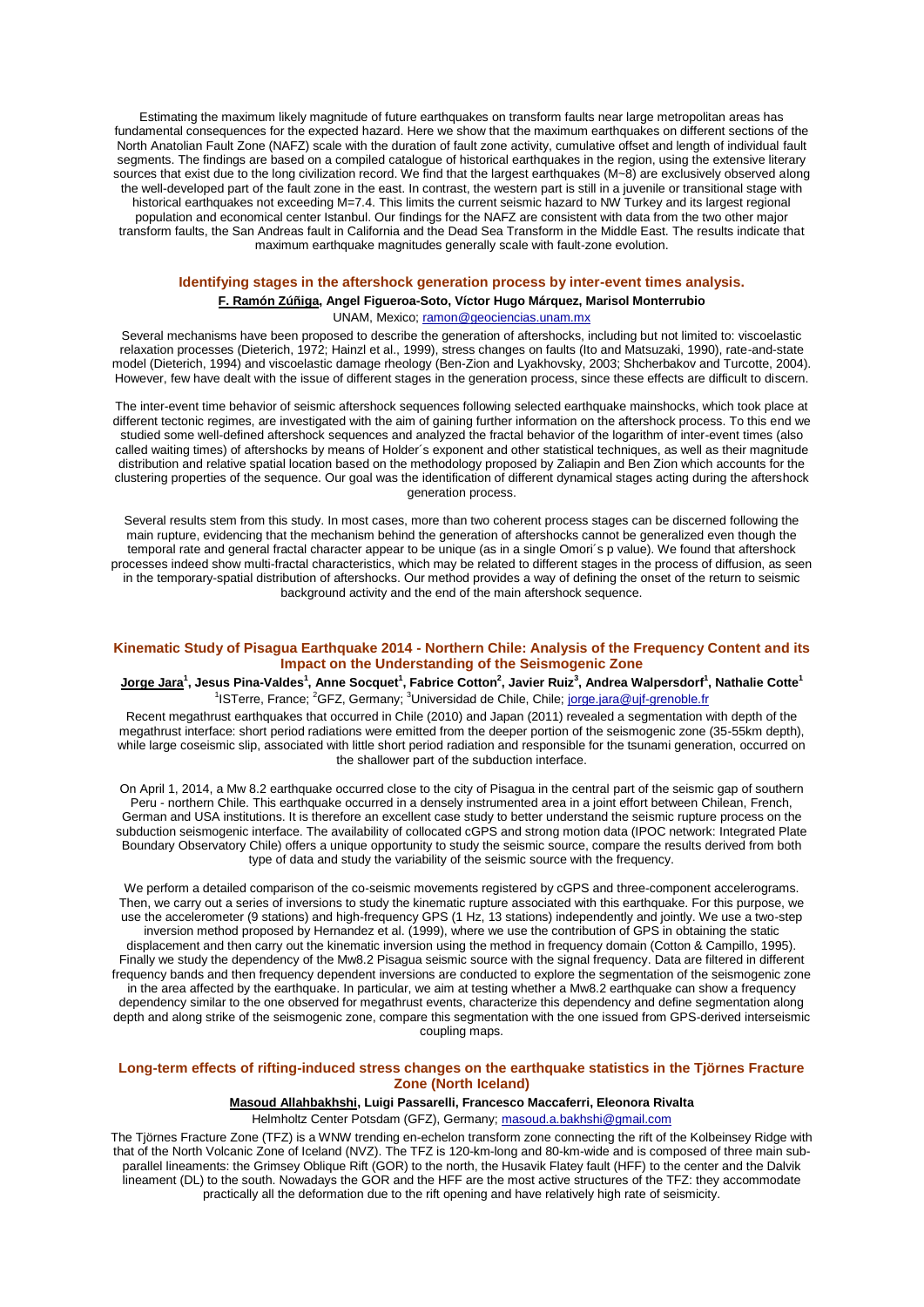On the other hand the DL shows very low seismic rates and does not contribute significantly to the deformation of the area. However in the past 200 years the DL had hosted at least 3 historical seismic events with magnitude greater than 6. We propose that the 1975-1984 Krafla rifting episode, which is the last rifting episode occurred in the NVZ, have changed the way of releasing the deformation in the TFZ, locking the east HFF and the DL. This mechanism is potentially still active in the area and a better understanding of the interplay between the Krafla rifting episode and the actual state of stress on the DL would have important implications for the risk assessment of the region. We modeled the Coulomb Stress Change due to the Krafla rifting episode on the DL. We compare the stress change with seismological observation from the SIL catalogue (1995-2014) in north Iceland. We find that the Coulomb Stress Changes vary from negative (clamping) to positive values (unclamping) from east toward west. We separated the Tjörnes Fracture Zone into rectangular boxes, calculated b-value and Magnitude of completeness and examined the seismicity rate in the interval 1996-2014.

## **Near-source ground motion observations of large earthquakes are inconsistent with concept of deterministic rupture propagation**

#### **Men-Andrin Meier<sup>1</sup> , Tom Heaton<sup>2</sup> , John Clinton<sup>1</sup>**

<sup>1</sup>Swiss Seismological Service, ETH Zurich, Switzerland; <sup>2</sup>California Institute of Technology, Seismological Laboratory, USA; men-andrin.meier@sed.ethz.ch

The feasibility of Earthquake Early Warning (EEW) applications has revived the discussion on whether earthquake rupture development follows deterministic principles or not. If it does, it may be possible to accurately predict final earthquake magnitudes while the rupture is still developing. Most EEW algorithms use magnitude estimation schemes that are based on 3-4 seconds of near-source p-wave data. It is well established that such schemes work well for small to moderate size earthquakes. However, for this magnitude range, the time window used for the magnitude estimation is larger than the source duration of the event; hence the estimation is observational, rather than predictive. Whether the magnitude estimation schemes also work for events in which the source duration exceeds the estimation time window is debated. Due to the scarcity of near-source waveform data for large events, and because a variety of estimation methods have been used, different authors have reached different conclusions.

In our study we have compiled an extensive high-quality data set of near-source seismic recordings using maximally objective selection criteria. We use non-parametric tests to show that the onset of large (M7+) events is indistinguishable from that of medium sized events (M6-M7) until the source durations of the medium sized events are over. This simple observation implies that whether an initial rupture pulse evolves into a large earthquake, or terminates to become a M6 event, is not determined at the event origin and contradicts recent claims that magnitudes as high as Mw9.0 can be estimated based on only 3-4 seconds of p-wave data. If, then, EEW magnitude estimations are observational rather than predictive, EEW can still be useful but this limitation has to be taken into account in alert messaging and response design.

#### **Nucleation, propagation and arrest of transient slip in seismic swarms in the Tjörnes Fracture Zone (North Iceland)**

## **Eleonora Rivalta<sup>1</sup> , Luigi Passarelli<sup>1</sup> , Francesco Maccaferri<sup>1</sup> , Sigurjon Jonsson<sup>2</sup>**

<sup>1</sup>GFZ Potsdam, Germany; <sup>2</sup>KAUST, Saudi Arabia; rivalta@gfz-potsdam.de

The Tjörnes Fracture Zone (TFZ) connects the Northern Volcanic Zone to the Mid-Atlantic ridge north of Iceland. It primarily consists of two transform structures, the Húsavík-Flatey Fault (HFF) and the Grímsey Oblique Rift (GOR), which together have experienced about ten M>6 earthquakes since 1750. There is growing concern that a large earthquake may be due in the TFZ and therefore the area has been monitored with a high-quality seismic network since 1996. The GOR and the northwestern part of the HFF have been seismically very active during the past two decades, often in the form of seismic swarms of various intensity and duration. The most energetic swarms during this period took place in October 2012 and March 2013, with several M>5 earthquakes. These and previous swarms occurred offshore and are poorly understood, in particular regarding the physical mechanism behind their generation and to what extent the swarm-like activity might temporally or permanently modify the hazard in the entire TFZ.

Here we study the spatio-temporal pattern of earthquake swarms occurring in the TFZ since 1996. We find that the swarms show spatial complementarity, i.e., in general they do not overlap spatially with earlier swarms. Moreover, together they have progressively filled up the entire GOR and the western half of the HFF. Each swarm shows a clear migration of hypocenters on their respective fault planes. This is particularly visible in the September-October 2012 and March 2013 sequences, where the earthquakes expanded concentrically from a central, focused patch on the fault to the entire fault area excited by seismicity. The swarms typically start as very localized microseismicity, lasting for a few hours to a few days. Then, the hypocenter area starts to expand, with earthquakes migrating at velocities ranging from 1 km/day up to 1 km/h. The migration sometimes accelerates or decelerates, depending on the case. However, as soon as the earthquakes have migrated a distance of about 10 km, the migration comes to a sudden stop, with microseismicity continuing on the fault plane for a few days or weeks. Fluid diffusion driven by overpressure tends to cause earthquakes to spread proportional to  $t^{\prime}$ (-1/2), with migration velocities lower than a fraction of km/h. Higher migration velocities in the range 0.1- 1 Km/h have instead been associated to slow slip in subduction zones or on transform faults. The high swarm migration velocities and velocity changes we observe in the TFZ therefore point to an interesting sequence of nucleation, propagation and arrest of transient slip in a fault zone with a complex rheology.

## **On the focal mechanism distributions of background seismicity and triggered seismicity in the Japan region**

#### **Minzhen Wang<sup>1</sup> , Jiancang Zhuang1,2**

<sup>1</sup>The Institute of Statistical Mathematics, Japan; <sup>2</sup>Department of Statistical Science, the Graduate University for Advance Studies, Tokyo, Japan; minzhen@ism.ac.jp

Following the work by Kagan, the distribution of focal mechanisms is characterized by a mean focal mechanism and other parameters describing how the rotation angle of individual focal mechanisms deviates from the mean. By applying the spacetime ETAS model and the stochastic declustering method to the F-net catalog from the Japan region, reconstruct the probabilities that each event is a background or triggered by a previous event. We then estimate the probability distributions of the focal mechanisms of the background events and of the triggered events conditioning on the magnitudes of their parent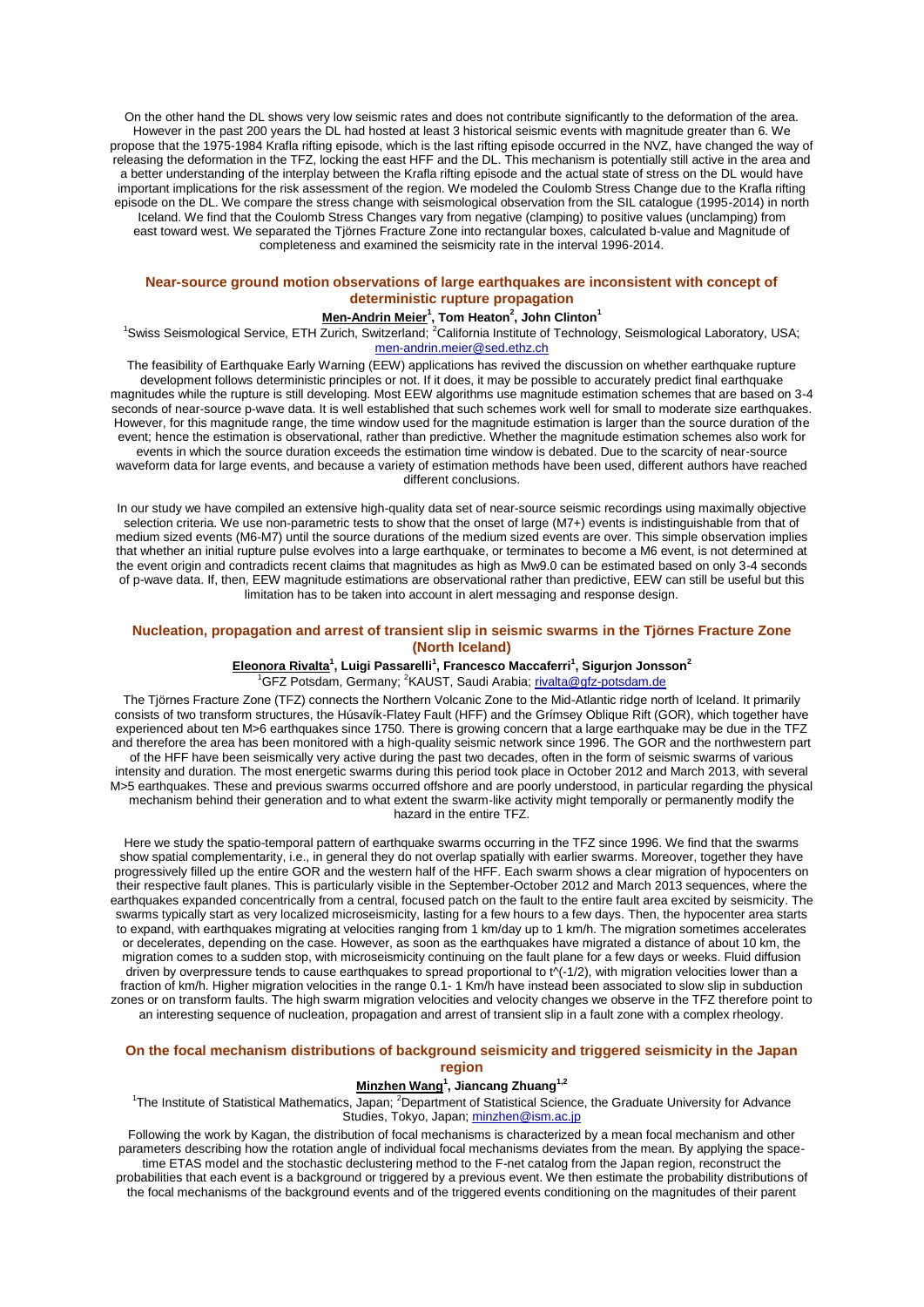earthquakes. Based on these results, we proposed a space-time ETAS model where the focal mechanism component is incorporated.

## **Parametric and Non-Parametric Procedures for Estimating Maximum Magnitude of Earthquakes in Different Seismotectonic Provinces of Iran**

**Mona Salamat, Mehdi Zare**

International Institute of Earthquake Engineering and Seismology, Iran, Islamic Republic of; salamat.mona@gmail.com The existence of numerous active faults and history of earthquake casualties, present Iran as one of the most hazardous country in Alp Himalayas border. The close relevance between earthquake hazard maps and maximum magnitude of earthquakes shows the predominant effect of precise estimation of this factor. Thus, the accurate estimation of maximum magnitude for any seismotectonic zones plays a vital role in seismic hazard and risk analysis. This evaluation can be done deterministically or probabilistically by using earthquake catalogs and statistical procedures. This article was applied probabilistic procedures using different statistical methods for exact estimation of Mmax.

There are different statistical procedures for accurate estimation of Mmax with their weak and strong points based on its derivation, bias and condition for validity. In this study, the estimation procedures are categorized into two sections, parametric and Non-parametric estimators. Parametric estimators could be applied when the parametric models of the frequencymagnitude distributions are known. Three procedures, such as Tate-Pisarenko, Kijko-Sellevoll, and Kijko-Sellevoll-Bayes will be investigated in this paper. When the empirical distribution of earthquake magnitudes are unknown or multi-modal character, non-parametric procedures must be replaced. Non-parametric with Gaussian Kernel and based on order statistics are categorized in this part.

For this purpose, Iran was divided into 6 seismotectonic zones named Alborz, Azerbaijan, Zagros, Markazi, Makran and Kopeh-Dagh. Comparing different de-clustering methods, Gardner and Knopoff was selected as a final choice for de-clustering the catalogue. Based on calculated magnitude of completeness in different spatial-temporal windows of Iran, seismic parameters were estimated by Aki-Utso extension method. At the end, maximum magnitude of earthquakes were estimated in each regions based on mentioned statistical procedures.

## **Relationship between aftershock parameters and physical properties of the crust. Olga Zakharova<sup>1</sup> , Sebastian Hainzl<sup>1</sup> , Bogdan Enescu<sup>2</sup>**

<sup>1</sup>GFZ, Potsdam, Germany; <sup>2</sup>University of Tsukuba, Japan; olgaza@gfz-potsdam.de

The resent development and a wide deployment of the geodetic and seismic instruments gives an opportunity to investigate aftershock sequences on a relatively local scale. In particular, we study the dependencies between aftershock sequences properties and slip/coupling models on a scale of one mega earthquake. For this goal we use, on one hand, physical models of the crust derived by different authors and, on the other hand, aftershock parameters, obtained by the modified ETAS model. The altered ETAS model takes into account the mainshock rupture extension and is able to distinguish between primary and the secondary aftershock input into the total seismicity rate. Using the statistical approach to the problem we estimate the Spearman's correlation coefficients between the spatially distributed aftershock parameters, estimated using the modified ETAS model, and crustal physical properties for the Maule 2010 Mw8.8 and the Tohoku 2011 Mw9.0 aftershock sequences. We find that the aftershock occurrence and their seismic moment release are maximal in the areas of high coseismic slip gradient, postseismic slip and interseismic coupling.

### **Relationship between changes in rate of background earthquakes and slow slip in Boso, Japan Thomas Reverso, David Marsan, Agnès Helmstetter**

ISTerre, France; thomas.reverso@univ-savoie.fr

The Boso Peninsula in Japan is situated in a tectonically area

where the Philippine plate and the Pacific plate converge. The

peninsula is moving in the northwest direction ; however , the GPS

stations showed south-southeast movements in 1996 , 2002, 2007, 2011,

2014 , revealing transients caused by slow slip events (SSEs) (Ozawa

et al. , 2007, Kato et al ,2014, Ozawa,2014). These transients can

produce an increase in tectonic stress loading locally and can

affect earthquake dynamics, if they occur close to or within seismically active zones.

In Boso Peninsula, SSEs are systematically accompanied by seismic swarms.

which do not obey usual mainshock-aftershock patterns. These seismic swarms

contribute only as 1% of the total energy

relaxed during the SSEs (Ozawa et al. , 2007).

Using the method developed by Reverso et al, 2015, we compute

the increase in background aseismic rate during these events. To do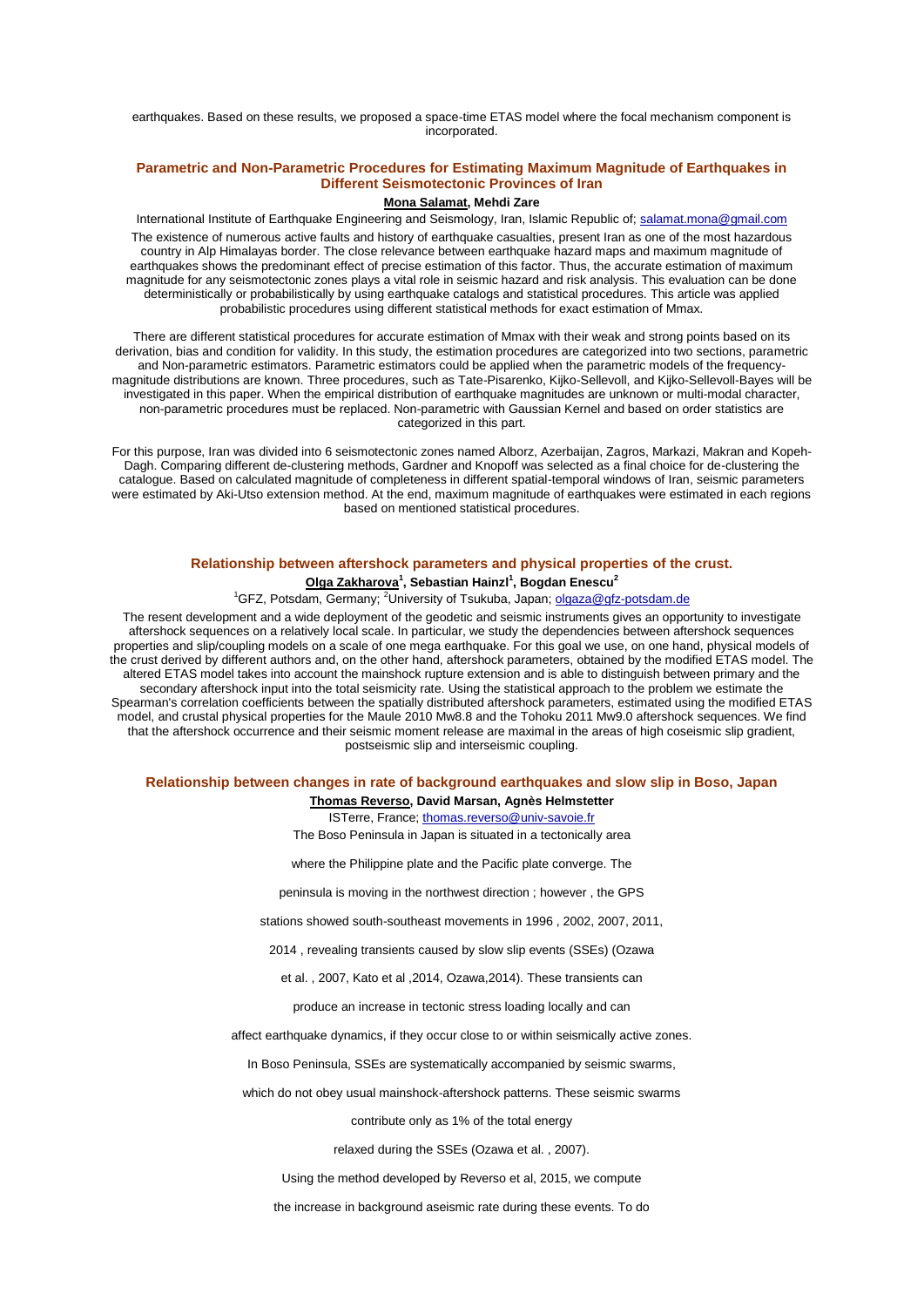so, we use an ETAS model, that helps separating the seismicity rate lambda as

two distinct contribution : a background rate mu and a seismic rate

nu that can be modeled. This study enables us to compare the change in

background rate with the change in aseismic slip that is inverted from

GPS measurements, and to investigate how the two relate through distinct

instances of aseismic deformation episodes in Boso.

## **Significant Relative Quiescence along the western end part of Kuril subduction zone more than 5 years Ritsuko S. Matsu'ura**

Association for the Development of Earthquake Prediction, Japan; matsuura@adep.or.jp

It is already 120 years since an M7.9 earthquake occurred off the Nemuro Peninsula, the northeastern part of Japan, in 1894. The significant relative quiescence of the seismicity of M>=5.7 in the much wider area off the southeastern part of Hokkaido, which is located at the western end of Kuril trench, has been continuing since 2009 both in Japanese and International earthquake catalogues from 1965 to the present. The relative quiescence was measured as the deviation from the maximum likelihood model of ETAS-type. The similar significant relative quiescence was also existed in the wide area off the east coast of Tohoku district for 10 years before the M9.0 off Tohoku Pacific earthquake in 2011 (e.g. Matsu'ura, 2008), and noticeable even from the raw data. The present quiescence in the western end part of Kuril subduction zone is also noticeable as the low frequency of felt earthquakes in the eastern part of Hokkaido district of Japan now. Since the quiescence is enhanced after the occurrence of the M9.0 event along the Japan trench in 2011, the recovery of the activity from the quiescence prior a large event might not be detectable in the current case. Several-year calm tracking of this quiescence is necessary. It is recommended to enhance the cooperation of Japan and Russia on observations, and we should watch the seismicity in the southern part of Kuril subduction zone for at least a few years.

#### **Spatial-Temporal Analysis of b-value in M6.3 Southwest Iran Earthquake of 09 April 2013, as an earthquake precursor**

### **Zari Bordbar<sup>1</sup> , Mohammad Reza Hatami<sup>2</sup>**

<sup>1</sup>University of Tehran, Iran, Islamic Republic of: <sup>2</sup>University of Tehran, Iran, Islamic Republic of: zbordbar@ut.ac.ir

Seismicity parameters can be a tool for monitoring earthquake precursory variation (Gutenberg-Richter, 1944). Magnitudefrequency distribution is specifically used in relation to earthquake precursory and seismic hazard assessments. The bparameter as the slope of the magnitude-frequency distribution plot is related to the seismicity of the study area and its variation can indicate the structural heterogeneity or the spatial distribution of the stress in the region. Changes in b values are inversely related to the changes in the stress.

An increase in the shear stress or effective stress decreases the value of the b-parameter (Urbancic at al., 1992). Smaller values of the b-parameter probably mean that there is a high stress in the region under study. A decrease in the value of the bparameter can, in relation to an increase in the effective stress, lead to occurrence of a great earthquake (Kanamori, 1981).

 $b=1/(M^-$  Mmin ) loge

M, the middle magnitude, and Mmin, the minimum magnitude, are given in the sample.

For the analysis, a catalog with a large number of events was necessary so that it could be divided into events of smaller size. Given the large number of the events, the resolution problem is very important for reliable estimates, especially in areas where few events have been recorded. At 11:52:49 on 9 April 2013, an earthquake took place with a magnitude of 6.3 on a scale of Mw in Kaki, located in the south west of Iran with coordinates 28.467 °N and 51.568 °E. This earthquake was the largest earthquake in the period of this study. The study area was surrounded by the 27.00 – 30.50 °N and 49.50 – 52.85 °E. The Earthquake Catalog of Iranian Seismological Center (Institute of Geophysics, University of Tehran, Iran) was used to extract the desired data with magnitudes M≥1.5, from 1 January 2006 to 17 April 2014. Number of the earthquakes examined in this study was 2942. Indeed, the distribution map of Mc indicates that spatial extension of the catalog, which specifies a higher quality (Wiemer and Wyss, 2000). Accordance to this map, northeastern parts of the region have a uniform distribution of lower Mc values. Values of b and a were estimated from FMD, as a function of Mmin, based on events with M ≥ Mi using the Maximum Likelihood Estimation method (Bender, 1983).

In this way, the spatial distribution of the b parameter in the time period 1 January 2006 to 09 April 2013 showed a variation from 0.6 to 1.85 in the study area. These are consistent with the earthquakes M≥5 roughly in the study area (Fig.1). A non-uniform distribution of the b parameter is clear in this map. Kaki occurrence has been cleared in values less than 0.8, with dark blue (Fig. 2). In the second step, the temporal distribution of the b parameter in the time period 1 January 2006 to 17 April 2014 is plotted (Fig. 3). Kaki occurrence was well consistent with the decreasing trend in the plot.

# **Spatio-temporal behavior on simulated aftershock sequences using the Fiber Bundle Model MARISOL MONTERRUBIO, RAMON ZUÑIGA, VICTOR HUGO MARQUEZ, ANGEL FIGUEROA-SOTO**

UNIVERSIDAD NACIONAL AUTONOMA DE MEXICO, Mexico; mmonterrubio@geociencias.unam.mx, ramon@geociencias.unam.mx, marvh@geociencias.unam.mx

The spatial, temporal and magnitude patterns in a aftershocks series are studied by simulated rupture sequences obtained by a modified version of the Fiber Bundle Model (FBM). The FBM, is a cellular automata type model with a self-organization critical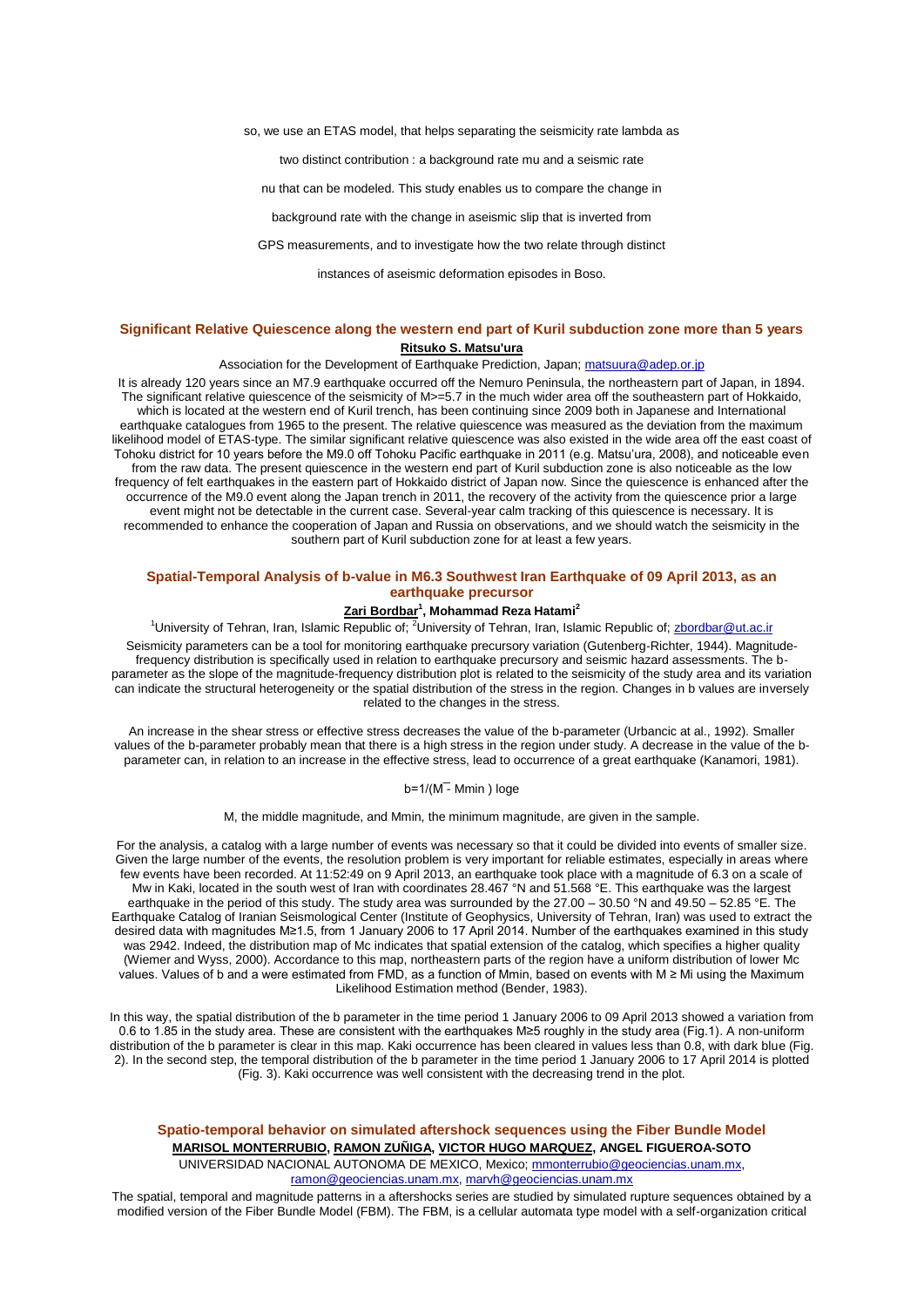behavior, but with specific rules that approximate the rupture process in a wide range of disordered systems under external forces with the interaction between the constitutive elements suitable for the type of rupture under study. New rules have been added to the FBM, with the purpose of reproducing not only the temporal behavior of aftershocks but also the spatial characteristics. In particular, the influence of the spatial configuration of the initial stresses on the final spatial pattern. Our main aim is to simulate observed aftershock patterns such as the spatial clustering around the mainshock following assumed crustal stresses and the temporal behavior of clusters. We hypothezise that the changes of the activity (accelerations and/or quiescence) can be interpreted as the superposition of a lasting relaxation stress process and numerous short episodes of sudden stress release. We find critical values of two parameters of the algorithm, namely the fraction, P, of the initial stresses that are spatially ordered with respect to a central region, simulating the main rupture; and the dissipative stress percentage, π, that indicates the stress percentage that the system loses during the simulation. Beyond these critical values (P=0.30 and π=0.70) the spatial-temporal patterns and the magnitude behavior obtained from the numerical simulation, do not reproduce the real aftershocks sequence behavior. Results are also viewed in terms of the frequency-magnitude (F-M) distributions obeying the Gutenberg-Richter relations resulted from the simulations without imposing any magnitude distribution. We notice, that, under certain initial conditions, some F-M curves resemble distributions with preferred or characteristic magnitude events, which have been observed at some regions in the crust such as segments of the subduction regime in Oaxaca, Mexico.

## **Spatiotemporal variation of b-value in Molucca Collision Zone using high precision relocated hypocenters**

#### **Hasbi Ash Shiddiqi<sup>1</sup> , Sri Widiyantoro<sup>2</sup> , Andri Dian Nugraha<sup>2</sup> , Mohamad Ramdhan<sup>3</sup> , Wandono Wandono<sup>3</sup> , Sutiyono Sutiyono<sup>3</sup> , Titi Handayani<sup>3</sup>**

<sup>1</sup>Earth Sciences Graduate Program, Faculty of Earth Sciences and Technology, Institut Teknologi Bandung, Jl. Ganesha 10, Bandung 40132, Indonesia; <sup>z</sup>Global Geophysical Research Group, Faculty of Mining and Petroleum Engineering, Institut Teknologi Bandung, Jl. Ganesha 10, Bandung 40132, Indonesia; <sup>3</sup>Agency for Meteorology, Climatology, and Geophysics (BMKG), Jl. Angkasa 1 No. 2, Kemayoran, Jakarta, Indonesia; h.a.shiddiqi@gmail.com

High seismicity in the Molucca Collision Zone (MCZ) is a result of complex tectonic setting in and around this region. We have relocated more than 7500 earthquakes from the Indonesian Meteorology, Climatology, and Geophysical Agency (BMKG) catalog from April 2009 to January 2015. Relocation process was conducted using teleseismic double-difference method by combining local, regional, and teleseismic P-wave arrival times. Our relocation results clearly depict the Wadati-Benioff zone of two opposing slabs beneath the Molucca Sea, and clustered earthquakes at the center of MCZ with north-northeast trend. These clustered earthquakes reveal the most active shallow region in the MCZ, where at least 12 major earthquakes with Mw = 6.5 or greater have occurred since the last two decades. We analyzed spatiotemporal variation of b-value in this region from the relocated BMKG catalog and ISC catalog (from 1980 to 2015) data. We shifted epicenters and depths of earthquakes from the ISC catalog randomly with a value between 10 km to 20 km in order to test the sensitivity of b-value result due to hypocenter uncertainty. We find that the b-value result for lateral variation is not sensitive to the uncertainty of the epicenter location, but depth variation of b-value suffers a bias due to errors in earthquake depth. Therefore, we used relocated BMKG catalog data that are considered to be of high precision. In addition we also analyzed the ISC catalog data in order to obtain better understanding of b-value spatiotemporal variation over longer period. Spatial variation from both BMKG and ISC catalog data reveals a low b-value zone with north-northeast direction at the center of MCZ. Variation in b-value at cross-section of the Molucca sea plate depicts a low anomaly of b-value at the shallow part of the slabs (i.e. less than 100 km). This low b-value anomaly is related to high stress due to subduction zone processes in the shallow part of this region. From temporal analysis, major earthquakes over the last two decades in MCZ are marked by decreasing b-value before earthquakes occur. Furthermore, we also analyzed the distribution of P-axes of major earthquakes from global centroid moment tensor catalog, where data are available. We find that subducted slabs are under compression, where P-axes are perpendicular with the slabs.

## **Static stress triggering explains the empirical aftershock distance decay**

### **Sebastian Hainzl<sup>1</sup> , Javad Moradpour<sup>2</sup> , Jörn Davidsen1,2**

<sup>1</sup>GFZ, German Research Centre for Geosciences, Potsdam, Germany; <sup>2</sup>Complexity Science Group, Department of Physics and Astronomy, University of Calgary, Canada; hainzl@gfz-potsdam.de

The shape of the spatial aftershock decay is sensitive to the triggering mechanism and thus particularly useful for discriminating between static and dynamic stress triggering. For California seismicity, it has been recently recognized that its form is more complicated than typically assumed consisting of three different regimes with transitions at the scale of the rupture length and the thickness of the crust. The intermediate distance range is characterized by a relative small decay exponent of 1.35 previously declared to relate to dynamic stress triggering. We perform comprehensive simulations of a simple clock-advance model, in which the number of aftershocks is just proportional to the Coulomb-stress change, to test whether the empirical result can be explained by static stress triggering. Similarly to the observations, the results show three scaling regimes. For simulations adapted to the depths and focal mechanisms observed in California, we find a remarkable agreement with the observation over the whole distance range for a fault distribution with fractal dimension of 1.8, which is shown to be in good agreement with an independent analysis of California seismicity.

# **Systematic assessment of the static stress-triggering hypothesis using inter-earthquake time statistics**

## **Shyam Nandan<sup>1</sup> , Guy Ouillon<sup>2</sup> , Jochen Wössner<sup>3</sup> , Didier Sornette<sup>4</sup> , Stefan Wiemer<sup>1</sup>**

<sup>1</sup>ETH, Swiss Seismological Service, Zurich; <sup>2</sup>Lithophyse, Nice; <sup>3</sup>RMS, Zurich; <sup>4</sup>ETH, Department of Management, Technology and Economics, Zurich; shyam4iiser@gmail.com

A likely source of earthquake clustering is static stress transfer between individual events. Previous attempts to quantify the role of static stress for earthquake triggering generally considered only the stress changes caused by large events, and often discarded data uncertainties. We test the static stress change hypothesis empirically by considering all events of magnitude M≥2.5. We additionally scrutinize the influence of location and focal mechanism uncertainties provided by catalogs for Southern California between 1981 and 2010.

Prior to computing Coulomb stress interactions between all causal source-receiver pairs, we resolve focal plane ambiguity for all earthquakes present in the focal mechanism catalog (Yang et al., 2012) using the clusters of earthquakes present in the relocated catalog (Hauksson et al., 2012). Within each cluster of the relocated catalog, we use a Gaussian mixture approach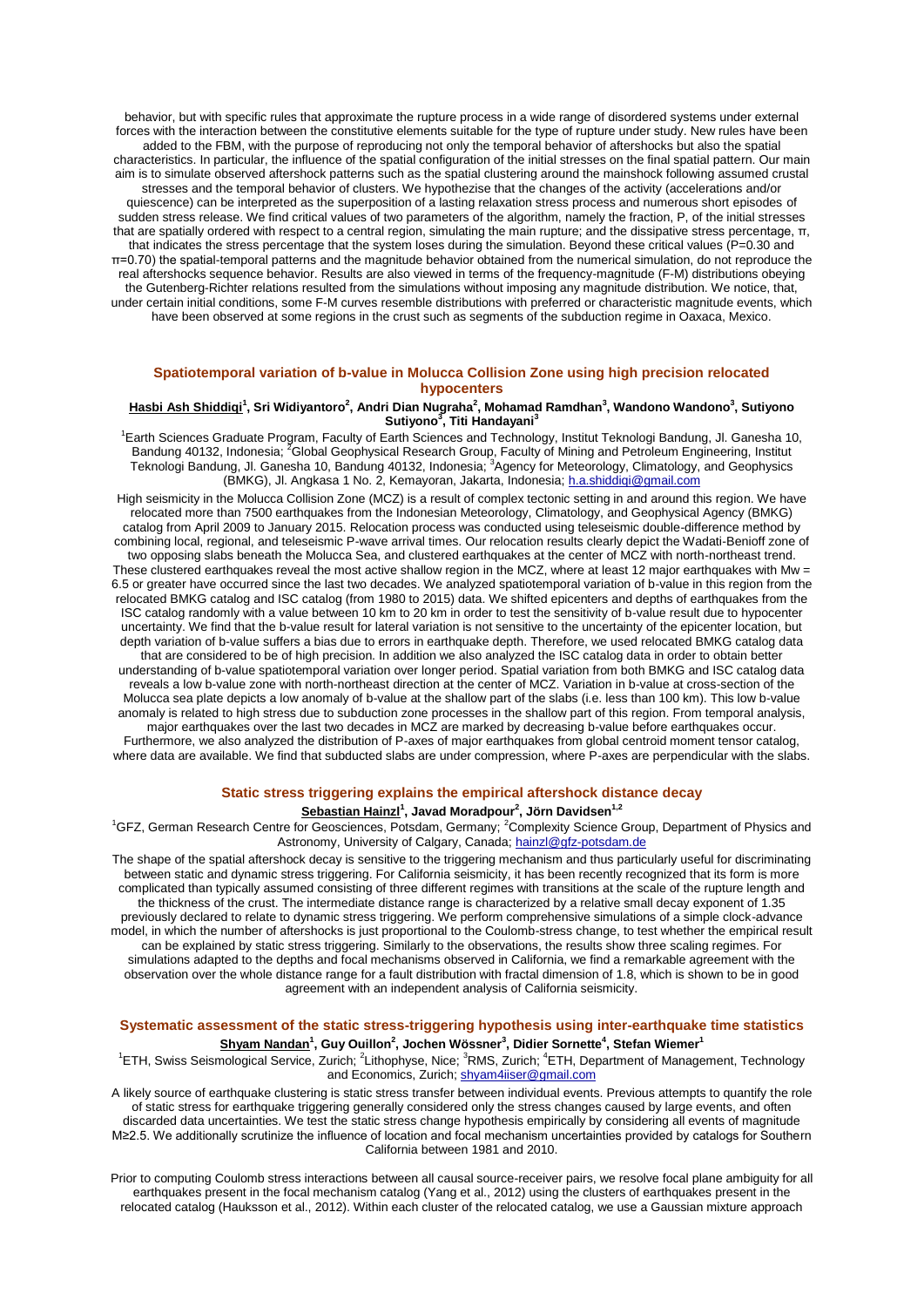implemented through an expectation-maximization (EM) procedure to obtain the optimal decomposition of a given cluster into well-defined individual planes. Each of these sub-clusters are then used to resolve the focal plane ambiguity for all the associated earthquakes with available focal mechanisms. We also compute Coulomb stress changes after randomly choosing among the nodal planes for each earthquake for comparison of results.

We quantify at first how the waiting time between each pair of earthquakes relates to the Coulomb stress changes induced by each source event on each receiver event. We empirically model the waiting time distributions, conditioned on sign and amplitude of Coulomb stress changes, by using a kernel consisting of triggering (Omori decay modulated by exponential taper with characteristic time, T) and background rate components tapered by an exponential term to model the finiteness of the catalog. The parameters are obtained by maximizing the log likelihood. We also compute the fraction of source-receiver pairs with positive Coulomb stress interaction (Coulomb Index or CI) as a function of waiting time for all the Coulomb stress bins. We assess the static triggering hypothesis using three metrics: ratio of the triggering to the background rates at t=0 (R), maximum log likelihood (MLL) of the model, and CI.

We observe that R and MLL increase with absolute value of Coulomb stress change and are significantly larger for positive (R+, MLL+) than for negative (R-, MLL-) stresses. We also find that CI values are significantly larger than the mean-field coulomb index (MFCI), derived from a time-independent structure of the fault network, below a waiting time threshold (TCI), which varies between ~250 days and ~446 days. The characteristic time T varies only marginally with the absolute value of Coulomb stress changes, between ~100 days and ~175 days. We also find that R+, MLL+ and CI values are larger when we make informed choice of the nodal planes compared to the case when the nodal planes were randomly chosen. Moreover, R- and MLL- are smaller for the former compared to the latter.

Considering the fact that there is a mixing of waiting times between positive and negative Coulomb stress bins due to uncertainty in the computed Coulomb stress change, our observations could only be explained if there exists preferential triggering in areas that received a positive Coulomb stress change from preceding earthquakes, compared to areas that were relaxed by negative Coulomb stress change. Our results are thus supporting the static triggering hypothesis. Decreasing the uncertainty in the Coulomb stress change by making more informed choices of fault planes further enhances the evidence of the static triggering hypothesis. The characteristic times T and TCI can be thought of as the largest time scale until the memory of the past stress changes survives. Both quantities are roughly comparable as they are the manifestation of the same mechanism. Since the memory of past stress changes is deleted beyond this time scale, forecasts based on Coulomb stress changes should not be possible, on average, over horizons much larger than T.

In the future, we plan to use these phenomenological observations to develop statistical models and compare their performance in explaining the observed seismicity to more popular isotropic models such as ETAS.

### **The national Spanish earthquake catalogue: Magnitude of completeness, location precision, and mine blasts**

#### **Álvaro González**

#### Universidad de Zaragoza, Spain; Alvaro.Gonzalez@unizar.es

The national Spanish earthquake catalogue reports data of over 100,000 earthquakes occurred since the IV century to the present in a wide geographic area which embraces the Iberian Peninsula, Canary Islands and neighbour regions (Spain itself, Portugal, Andorra, and parts of France, Morocco and Algeria). It is compiled, and updated online in real time, by the Instituto Geográfico Nacional (www.ign.es).

Remarkably, it includes the largest earthquakes known in Western Europe (Lisbon 1755, Mw≈8.5, and other great offshore earthquakes). At the other extreme, events with M≈0 are nowadays routinely recorded in the areas where the seismological network is densest.

This work analyses the magnitude of completeness and location precision of earthquakes in the catalogue, focusing especially in the modern instrumental era (since the 1960's, and with more detail since the 1980's). Different periods are considered, which are separated by milestones in the development of the seismic network, or by changes in the procedures for calculating magnitudes or for locating hypocentres.

Successive detailed maps of magnitude of completeness show an overall improvement with time, particularly intense in the early 2000's, thanks to the deployment of the broadband network. The precision of hypocentral locations also improved along the decades, especially in late 1997, when real-time automatic procedures for phase picking and earthquake location were implemented.

Substantial spatial heterogeneities are highlighted. Both the completeness of the database and the location precision are much better onshore the Iberian Peninsula than offshore, and are especially poor in the most distant areas. Nowadays all onshore earthquakes with M≥2.0 seem to being recorded, and located with typical precisions (90% confidence interval) of 5 km or better.

Examples of catalogue contamination by artificial events (blasts) are also addressed. For safety reasons, rock blasting is typically performed at daylight hours, whereas natural earthquakes are more frequently recorded during night hours, thanks to the lower artificial noise. Consequently, contamination by blasts in an earthquake catalogue is usually evidenced by a locally high day-to-night ratio of events. However, blasts recorded at large-scale underground mines in Spain and Portugal highlight a more complicated hourly pattern: Blasts can also be preferentially scheduled at specific night hours when workers are out of the mine.

**The role of small earthquakes in modeling foreshock occurrence with ETAS**

**Stefanie Seif, Arnaud Mignan, Jeremy Zechar, Stefan Wiemer** ETH Zürich, Switzerland; stefanie.seif@sed.ethz.ch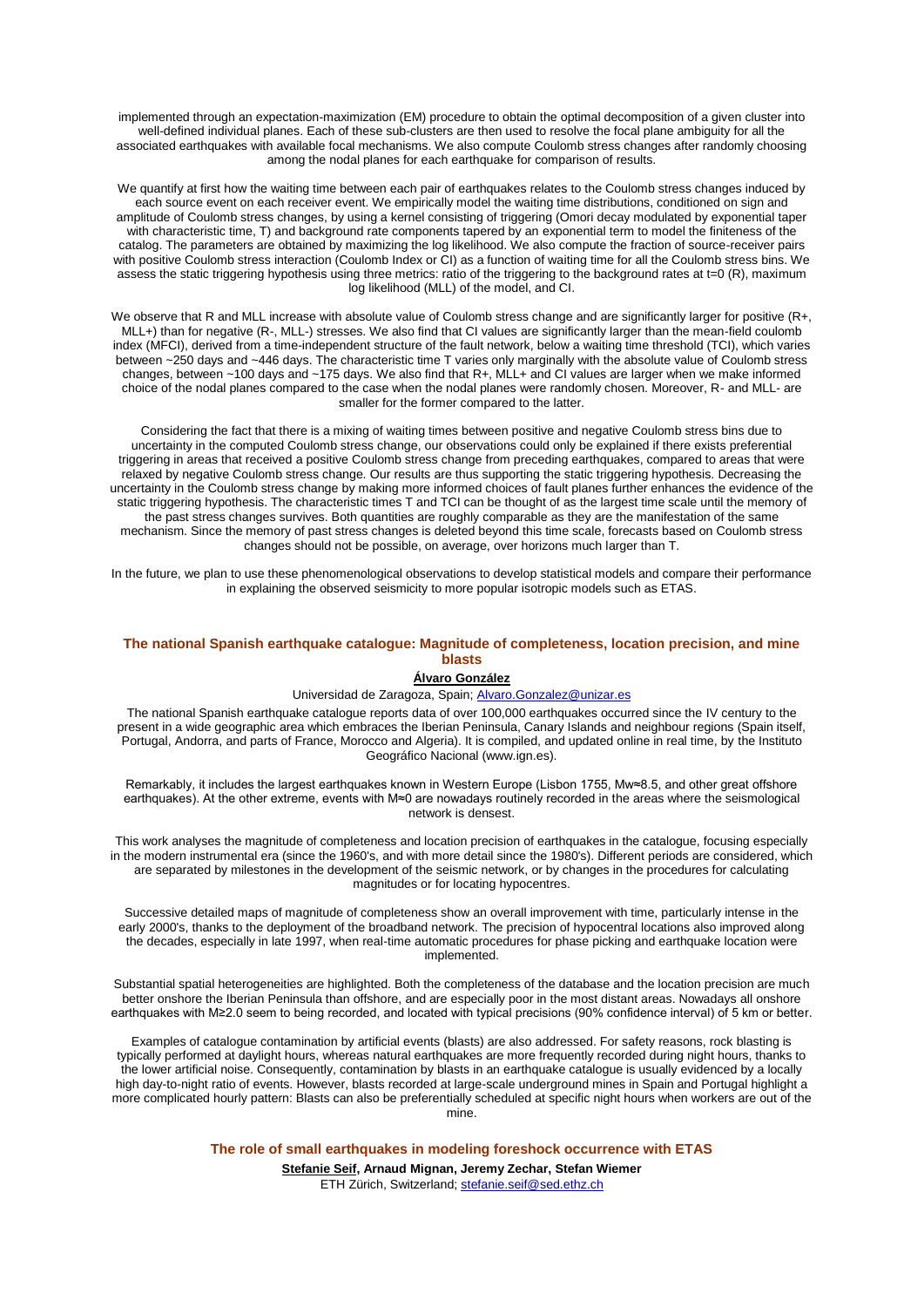There is a debate within the seismological community regarding the potential to use foreshock occurrence to forecast large earthquakes. This is mainly due to the fact that foreshocks do not show systematic patterns, or they are indistinguishable from normal seismicity. Foreshock studies are limited by the number of available data: regional case studies often feature a single mainshock that, thanks to low detection thresholds in dense regional networks, can have a large number of foreshocks. On the other side, global studies can include many mainshocks but, because global networks cannot record smaller events, often have only a few foreshocks per mainshock. It is equally problematic to draw general conclusions from case studies, as it is to rely on data limited to high magnitudes in global studies which might exclude important information for foreshock statistics.

To address these shortcomings we investigate systematically a large set of foreshock sequences of regional catalogs with low magnitude thresholds and thus obtain multiple mainshocks preceded by an increased number of potential foreshocks. We consider the Epidemic-Type Aftershock Sequence (ETAS) model - which assumes a uniform triggering mechanism of earthquake generation - and compare its predictions of foreshocks against observed foreshock data in southern California, northern California, Italy, and elsewhere.

Estimating ETAS parameters for small magnitude cutoffs is non-trivial: (1) The estimates can be influenced by incomplete aftershock sequences; and (2) the assumption of spatially isotropic aftershock distribution may affect the parameter estimates. We investigate the effect of these potential biases via synthetic earthquake catalogs; based on these findings we consider different sets of ETAS parameters and compare the number of foreshocks in ETAS simulations with the number in observed seismicity.

#### **The spatial and temporal variation of the b-value in Southwest of China**

#### **Shiyong Zhou, Shenjian Zhang**

### Peking University, China, People's Republic of; zsy@pku.edu.cn

In our study, we use an improved Bayesian method based on B-spline to estimate the spatial and temporal variations of b-value in Southwest China. We propose that the b-value combined with seismicity and tectonic background can give a pretty clear stress condition and can be used in earthquake hazard analysis. The very low b-value in Southwest China shows the feature of the 2008 Ms8.0 Wenchuan earthquake. We also suggest that the decreasing trend of b-value in Longmen Shan area in 2000 to 2008 can be an indicator of the 2008 Ms8.0 Wenchuan earthquake.

This study is supported by NSFC (Grant No.41274052).

#### **Rate-and-State California Earthquake Forecasts: Resolving Stress Singularities**

**Anne Strader, David D. Jackson**

UCLA; astrader@ucla.edu

In previous studies, we pseudo-prospectively evaluated time-dependent Coulomb stress earthquake forecasts, based on rateand-state friction (Toda and Enescu, 2011 and Dieterich, 1996), against an ETAS null hypothesis (Zhuang et al., 2002). At the 95% confidence interval, we found that the stress-based forecast failed to outperform the ETAS forecast during the first eight weeks following the 10/16/1999 Hector Mine earthquake, in both earthquake number and spatial distribution. The rate-and-state forecast was most effective in forecasting far-field events (earthquakes occurring at least 50km away from modeled active faults). Near active faults, where most aftershocks occurred, stress singularities arising from modeled fault section boundaries obscured the Coulomb stress field. In addition to yielding physically unrealistic stress quantities, the stress singularities arising from the slip model often failed to indicate potential fault asperity locations inferred from aftershock distributions. Here, we test the effects of these stress singularities on the rate-and-state forecast's effectiveness, as well as mitigate stress uncertainties near active faults. We decrease the area significantly impacted by stress singularities by increasing the number of fault patches and introducing tapered slip at fault section boundaries, representing displacement as a high-resolution step function. Using recent seismicity distributions to relocate fault asperities, we also invert seismicity for a fault displacement model with higher resolution than the original slip distribution, where areas of positive static Coulomb stress change coincide with earthquake locations.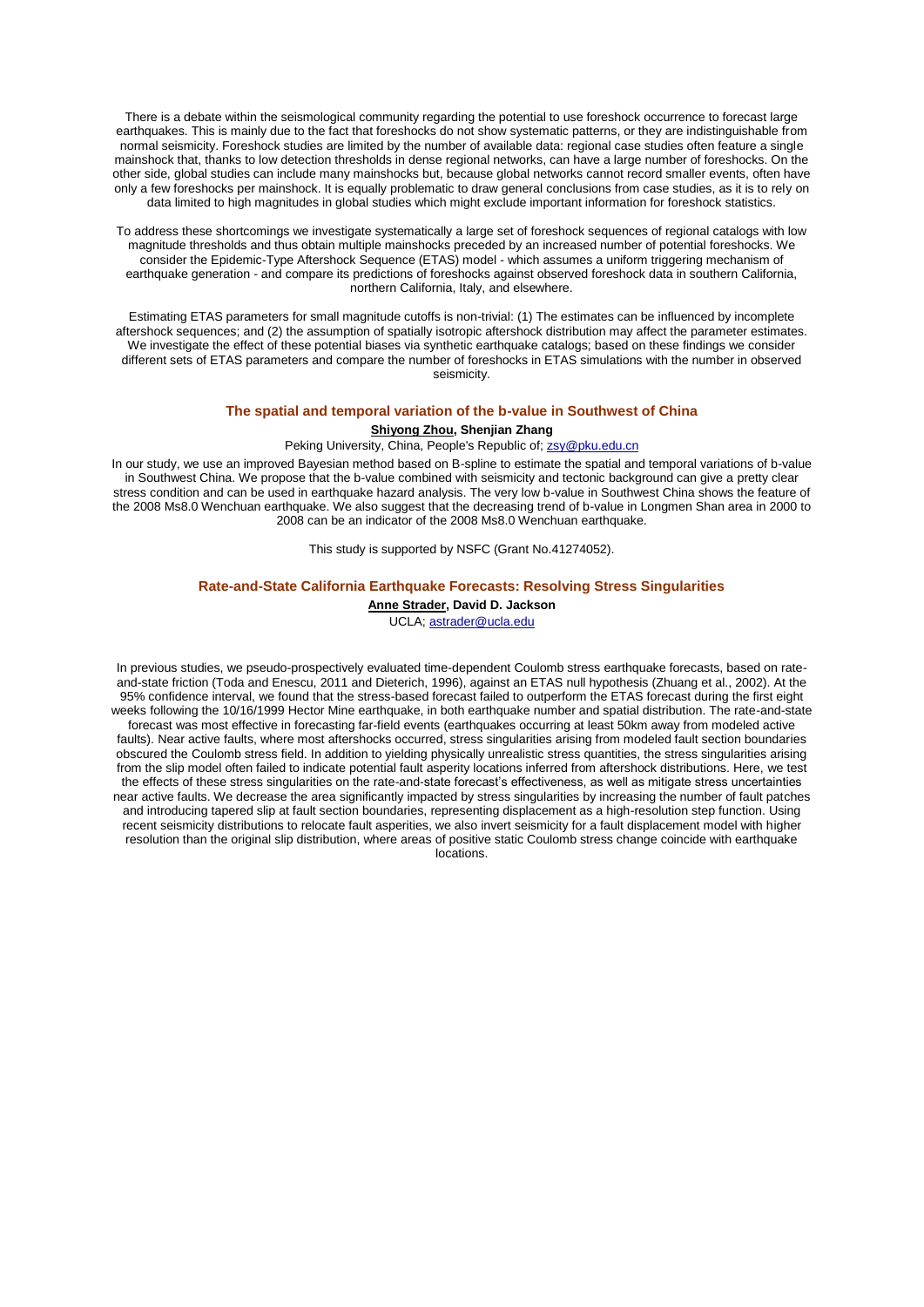## **Modeling B - Part2: Modeling of seismicity: B. Applications**

*Time:* Monday, 15/Jun/2015: 5:00pm - 6:00pm · *Location:* Arcona Hotel, Havelpavillon *Session Chair:* David Alan Rhoades

## **Detecting spatial variations of earthquake clustering parameters via maximum weighted likelihoods**

**estimates**

#### **Jiancang Zhuang**

Institute of Statistical Mathematics, Japan; zhuangjc@ism.ac.jp

The ETAS model has been used to describe the clustering features of seismicity with just several parameters. To see how the clustering parameters and background rates change spatially, in this study, the earthquake data from the JMA catalog are used and these model parameters are estimated by using the maximum weighted likelihood estimate (MWLE) method. Even though this MWLE method is not as sophisticated as the HIST-ETAS model, which is built on a more rigorous basis of the Bayesian procedure with the smoothness prior, MWLE is simpler to implement, in both parallel and non-parallel computing environments, without loss of detecting resolution of the spatial variation of earthquake clustering parameters.

The data analysis shows that the spatial variation of the MWLEs of each parameter shows different features between tectonic regions. Also, applying the MWLE method has the potentials for improving the forecasting performance of the space-time ETAS model in evaluating earthquake probabilities.

#### **Short-term foreshocks and their predictive value**

#### **Gerassimos Papadopoulos<sup>1</sup> , Markos Avlonitis<sup>2</sup> , Boris Di Fiore<sup>1</sup> , George Minadakis<sup>1</sup>**

<sup>1</sup>Institute of Geodynamics, National Observatory of Athens, Greece, Greece; <sup>2</sup>Department of Informatics, Ionian University, Platia Tsirigoti 7, Corfu, Greece.; papadop@noa.gr

Foreshocks preceding mainshocks in the short-term, ranging from minutes to a few months prior the mainshock, have been known from several decades ago. Understanding the generation mechanisms of foreshocks was supported by seismicity observations and statistics, laboratory experiments, theoretical considerations and simulation results. However, important issues remain open. For example, (1) Why only some mainshocks are preceded by foreshocks and not others? (2) Is the mainshock size dependent on some attributes of the foreshock sequence? (3) Is that possible to discriminate foreshocks from other seismicity styles (e.g. swarms)? To approach possible replies to these issues we reviewed about 400 papers, reports, books and other documents referring to foreshocks as well as to relevant laboratory experiments. We found that the ratio of mainshocks preceded by foreshocks increases with the increase of monitoring capabilities and that foreshock activity is dependent on source mechanical properties and favoured by material heterogeneity. Also, the mainshock size does not depend on the largest foreshock size but rather by the foreshock area. Seismicity statistics may account for an effective discrimination of foreshocks from other seismicity styles. Our literature survey showed that only the last years the seismicity catalogs organized in some well monitored areas are adequately complete to search foreshock activities. Therefore, we investigated for a set of "positive foreshock examples" covering a wide range of mainshock magnitudes from 4.5 to 9 in Japan, S. California, Italy and Greece. The positive examples used indicate that foreshocks bear important value not only for the mainshock prediction but also for the operational discrimination between different styles of activity such as background seismicity, swarms, foreshocks, aftershocks.

# **Hidden Markov Modeling of Sparse Time Series from Non-volcanic Tremor observations**

## **Ting Wang<sup>1</sup> , Jiancang Zhuang2,3, Kazushige Obara<sup>4</sup> , Hiroshi Tsuruoka<sup>4</sup>**

<sup>1</sup>Department of Mathematics and Statistics, University of Otago, Dunedin, New Zealand; <sup>2</sup>Institute of Statistical Mathematics, Tokyo, Japan; <sup>3</sup>Department of Statistical Science, the Graduate University for Advanced Studies, Tokyo, Japan; <sup>4</sup>Earthquake Research Institute, University of Tokyo, Tokyo, Japan; ting.wang@otago.ac.nz

Since the first discovery of non-volcanic tremors in the Nankai subduction zone, southwest Japan, more tremor activities have been detected in various tectonic areas worldwide. Though tremors themselves do not cause catastrophic damage, a better understanding of their characteristics will aid with the investigation of interplate slip. To date, there has not been any statistical analysis to examine the temporal and spatial migration of tremors. The tremor activities are observed to be spatially segmented and temporally recurrent, with a quasi-periodic transition among tremor locations. We design a type of hidden Markov models (HMMs) to investigate this phenomenon, where each state can be used to describe a distinct segment of tremor sources. Since the tremor clusters are very sparse in time, we introduce a mixture distribution of a Bernoulli variable and a continuous variable into the HMM to solve the problems caused by the sparseness of the data. Applying this model to systematically analyse the tremor data from the Tokai region in southwest Japan, we have found that the tremors in this region concentrate around several distinct centres. We also found: (1) Tremors tend to last longer in the middle of this region; (2) After the system migrates to the northeastern part of the Tokai region, it is most likely to be followed by a long period of quiescence; and (3) after a long period of quiescence, tremors are slightly more likely to restart at the northeastern tip or the southwestern tip of the Tokai region.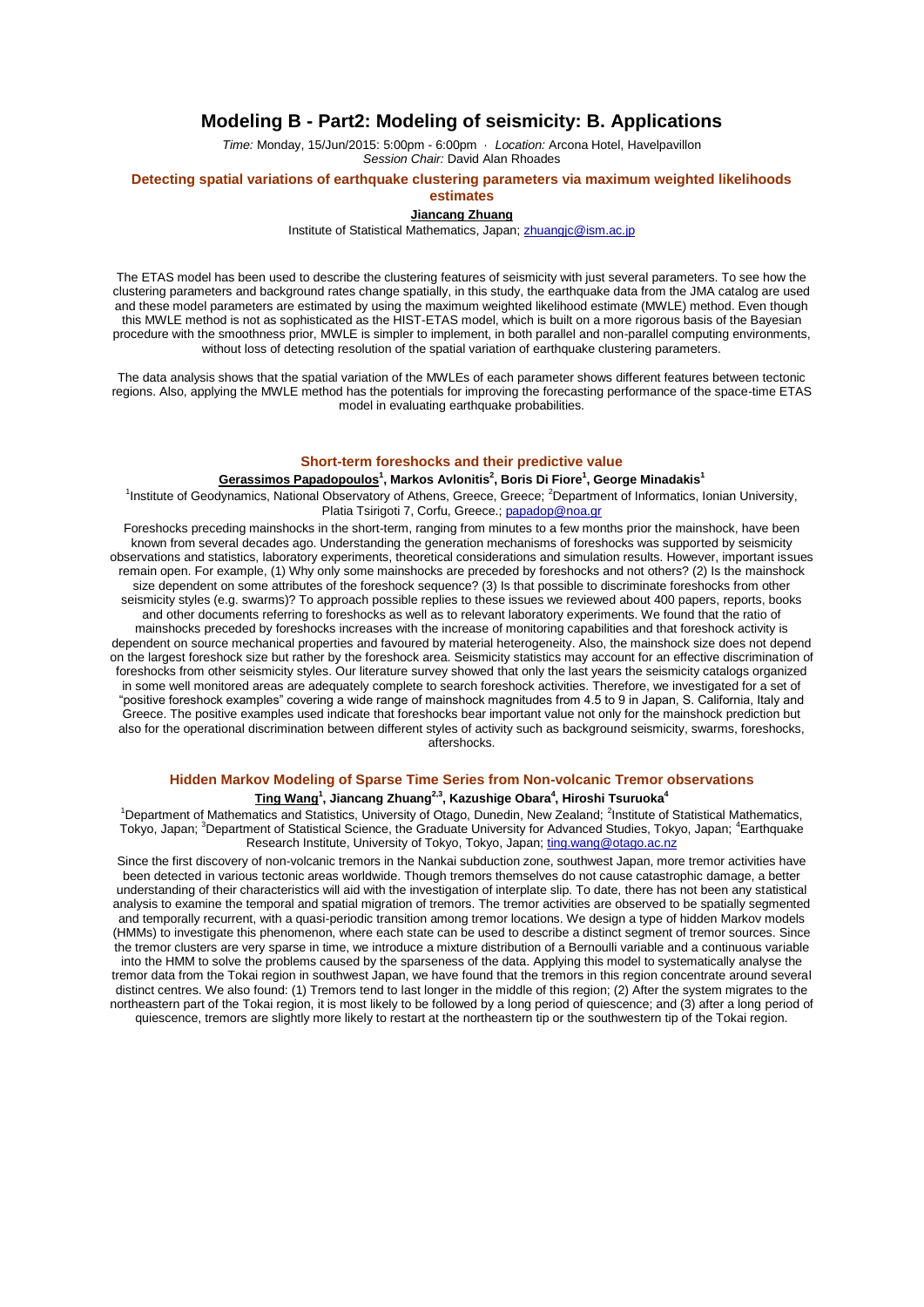## **Physics - Part1: Physics of earthquakes on different scales**

*Time:* Tuesday, 16/Jun/2015: 8:30am - 10:10am · *Location:* Arcona Hotel, Havelpavillon *Session Chair:* David Marsan

### **Slow slip transients and large earthquakes**

## **Aitaro Kato**

Nagoya University, Japan; aitaro@seis.nagoya-u.ac.jp

Growing number of geophysical evidence has illuminated that a major fault zone along a plate interface hosts both unstable fast sliding during ordinary earthquake ruptures and slow-slip transients without any seismic radiation (i.e., silent sliding). To understand the generation process of earthquakes, it is quite important to reveal an interplay between seismic and aseismic slip along the plate boundary fault.

Here, we focus on an intensive foreshock sequence prior to the 2014 Iquique, Chile Mw 8.1 earthquake (1 April, 2014). To obtain a precise record of the foreshock sequence, we applied a matched-filter technique to continuous seismograms recorded near the source region, for over 6 years before the mainshock. We newly detected about 17 times the number of seismic events listed in the routinely constructed USGS earthquake catalog.

We identified multiple sequences of earthquake migrations, both along-strike and down-dip on the fault plane, up-dip of the mainshock area from the summer in 2013 to the mainshock origin. The migration speeds of earthquakes accelerated from ~ 0.1 km/day to ~ 10 km/day with an increasing time toward the mainshock rupture. In addition, we found out repeating earthquakes from the newly detected events, likely indicating aseismic slip along the plate boundary fault. The amount of aseismic slip change during an each slow-slip transient (deduced from the repeating earthquakes) gradually increased from the summer in 2013 with an increasing time toward the mainshock rupture. These observations suggest that multiple slow-slip events took place from the summer in 2013, up-dip of the mainshock area. Both multiple slow-slip events and coseismic-slip produced by the intensive foreshocks resulted in a gradual unlocking near the updip edge of the major mainshock rupture area. We thus interpret that several parts of the plate boundary fault perhaps slipped slowly and quickly, causing stress loading on the prospective largest slip patch of the mainshock rupture.

We found out similar foreshock migrations prior to some shallow crustal major earthquakes in Japan. The foreshocks appear to come close to the initiation point of mainshock rupture. Although we are not able to detect repeating earthquakes, these foreshock migrations are likely explained by slow-slip transients. Major fault planes of the shallow crustal earthquakes also might slipped slowly before the mainshock rupture, leading up to the unstable mainshock rupture.

#### **Quantitative evaluation of slip balance between co- and inter- seismic phase**

#### **Lifeng Wang**

#### CENC, China, People's Republic of; chsxwlf@hotmail.com

Slip on faults has to follow on average the plate motion, but slip deficit might be accumulated over shorter time scales (e.g., between the large earthquakes). Accumulated slip deficits which can be estimated from interseismic displacement rates or coupling map have to be released by coseismic ruptures and transient aseismic processes. In this study, we propose an approach to invert for coseismic slip, taking the geodetically determined interseismic slip deficit as prior information. We assume a linear correlation between the coseismic slip and the interseismic slip deficit, and their coefficients that are inverted from the coseismic displacements describe the recurrence time and seismic release level during the earthquake. We apply this approach to the 2011 M9 Tohoku-Oki earthquake, the 2004 M6 Parkfield earthquake and the 2010 M8.7 Maule earthquake. The results indicate that the strain accumulated along the segment relating to the Tohoku-Oki earthquake is almost fully released. The rest slip deficit is fulfilled by the postseismic processes. Similar conclusions are also obtained for the 2004 M6 Parkfield earthquake. However, our investigation indicates that the 2010 M8.7 Maule earthquake is far to fill the pre-existing seismic gap, and the seismic potential is still high in this region.Using the new inversion approach, we estimate the recurrence time for the 2004 M6 Parkfield earthquake has an optimal value of 25.1 year, in a confidence interval of [17.2, 42.8] year. For the Tohoku-Oki earthquake, we estimate the recurrence time is about 400-600 year. The recurrence time of M8.7 Maule earthquake is about 350 year. This inversion approach for coseismic slip and recurrence time can be generally applied to any earthquake where geodetic measurements are adequate.

#### **Earthquakes versus interseismic coupling in the North Chile - South Peru seismic gap**

#### **Anne Socquet<sup>1</sup> , Jorge Jara<sup>1</sup> , Marta Bejar Pizzaro<sup>2</sup> , Marianne Métois<sup>3</sup> , Daniel Carrizo<sup>4</sup> , Nathalie Cotte<sup>1</sup> , Edmundo Norabuena<sup>5</sup> , Mohamed Chlieh<sup>6</sup>**

<sup>1</sup>ISTerre, France; <sup>2</sup>Instituto Geologico y Minero de España; <sup>3</sup>INGV, Rome, Italy; <sup>4</sup>Universidad de CHile; <sup>5</sup>INstituto Geofisico del Peru; <sup>6</sup>Institut de Recherche et de développement (IRD); anne.socquet@ujf-grenoble.fr

Understanding the factors that limit the extent of seismic ruptures is crucial for risk mitigation and for understanding physical processes that govern the behavior of seismogenic faults. Devastating megathrust earthquakes in Chile in 2010 and Japan in 2011 ruptured subduction segments that were documented to be highly coupled before the earthquake, while ruptures terminated in regions that were relatively uncoupled. So it appears crucial to evaluate interseismic coupling and its spatial variation in seismic gaps to assess seismic potential.

The subduction zone at the latitude of the Central Andes did not experience a Mw>8.5 earthquake since the 19th century, and forms a ~500km long seismic gap in North Chile - South Peru. In November 2007, the Mw7.9 Tocopilla earthquake, ruptured the deeper part of the seismogenic interface, at the southern extremity of the gap. More recently, on the 1st of April 2014 a Mw8.2 earthquake in front of Pisagua, ~150 km south of the Chile-Peru Border. In spite of its already large magnitude, that earthquake was smaller expected in the area, and has most probably increased the stress in the unbroken segments at both edges. Despite of these two events, most of the North Chile-South Peru subduction area remains unbroken.

We propose here to estimate the interseismic coupling in the Chile - Peru area by combining InSAR together with continuous and campaign GPS measurements describing a unique and dense velocity field spreading through the Chile Peru border. We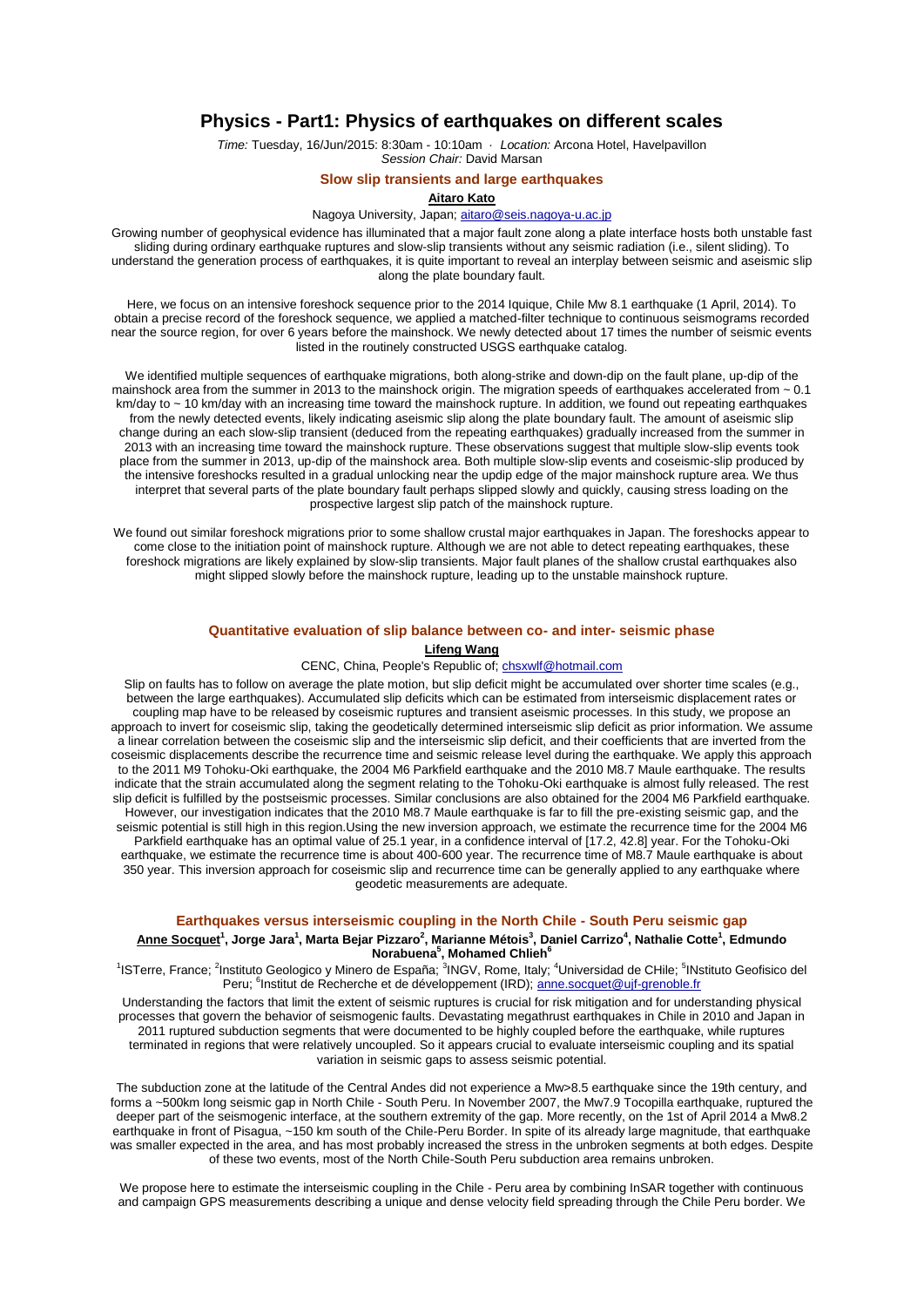show that the subduction interface, is accumulating interseismic elastic strain, likely to rebound into a large megathrust Earthquake. In particular this provides a unique assessment on the pre-earthquake interseismic coupling at the latitude of the Arica bend, often described as a seismic barrier, and therefore expected to slip aseismically. Results of the GPS derived interseismic segmentation are compared with the seimicity and geomorphic features in the area.

# **Applying Statistical Seismology to Image the Physical Properties of the Crust**

## **Egill Hauksson**

California Institute of Technology, United States of America; hauksson@caltech.edu

We use 34 years of southern California relocated seismicity and refined focal mechanisms to analyze the heterogeneity in seismicity in the context of crustal properties. The seismicity catalog consists of three M>7 mainshock-aftershock sequences as well as numerous smaller sequences and background seismicity. We analyze the seismicity to improve our understanding of the spatial and temporal variability of the heterogeneity in seismogenic thickness, state of stress, and derived properties such as stress drops, and b-values. To synthesize the seismicity in the context of crustal properties, we analyze the statistical properties of seismicity iso-surfaces across southern California: 1) 5% shallow depth (D5%); 2) mean and median focal depths; 3) the D95% and D99% focal depths at the bottom of the seismogenic zone; 3) maximum b-value; and 4) stress directions. Almost no seismicity occurs at shallow depths between ~1 and ~3 km which is likely caused by the predominance of velocity strengthening friction. As confining pressure increases with depth within the seismogenic zone, the macroscopic behavior becomes more ductile. Below the seismogenic zone, pure ductile behavior and velocity strengthening dominate. To understand this brittleductile transition, we also analyze focal mechanisms of adjacent earthquakes that may exhibit a decrease in the internal friction angle as pressure increases with depth, near the bottom of the seismogenic zone. We search for such a weak zone in the lower crust using the horizontal moment tensor element of focal mechanisms to map decreasing horizontal shear tractions at the base of the seismogenic zone, especially beneath major Principal Slip Zones (PSZs). We interpret our results in the context of the previously determined regional velocity structure, depth to Moho, proximity to major PSZs as well as geophysical parameters of the crust such as heat flow and tectonic strain rate. The new interpretation will provide an image of the statistical properties of seismicity as they vary from one crustal block to the next and in the vicinity of major PSZs.

## **What is characteristic about a characteristic earthquake? Implications from multi-scale studies of the relative earthquake size distribution**

## **Stefan Wiemer, Thessa Tormann**

ETH Zurich, Switzerland; stefan.wiemer@sed.ethz.ch

Constraining the recurrence of the largest earthquakes in a system is genuinely important for hazard assessment and mitigation. The prevailing approach to model such events relies on zone segmentation and quasi-periodic recurrence due to constant tectonic loading. However, while for some faults the paleoseismic evidence is in good agreement with historical and instrumentally recorded seismicity, in others a large mismatch is observed. We suggest that the analysis of the relative earthquake size distribution of earthquakes as a function of space and time can help to determine the current loading state of a fault and thus allow to constrain the current hazard state. Analysing, for example, the earthquakes recorded along a 1,000-kmlong section of the subducting Pacific Plate beneath Japan since 1998, we find that the relative frequency of small to large events varies spatially, closely mirroring the large-scale tectonic regimes, and suggesting a laterally unsegmented mega-thrust interface. Starting some years before it broke, the Tohoku source region is imaged as a region of high stress concentration. Following the 2011 M9 earthquake, the size distribution changes significantly and most dramatic in the areas of highest slip. However, we discover that it returns within just a few years to its longer-term characteristics as observed prior to the megathrust event. This indicates a rapid recovery of stress and implies that such large earthquakes may not have a characteristic location, size or recurrence interval, and might therefore occur more randomly distributed in time. In presentation, we compared the evidence from a wide range of studies that have mapped b-values and local recurrence times in various places around the world, and investigate the implications for the notion of characteristic earthquakes.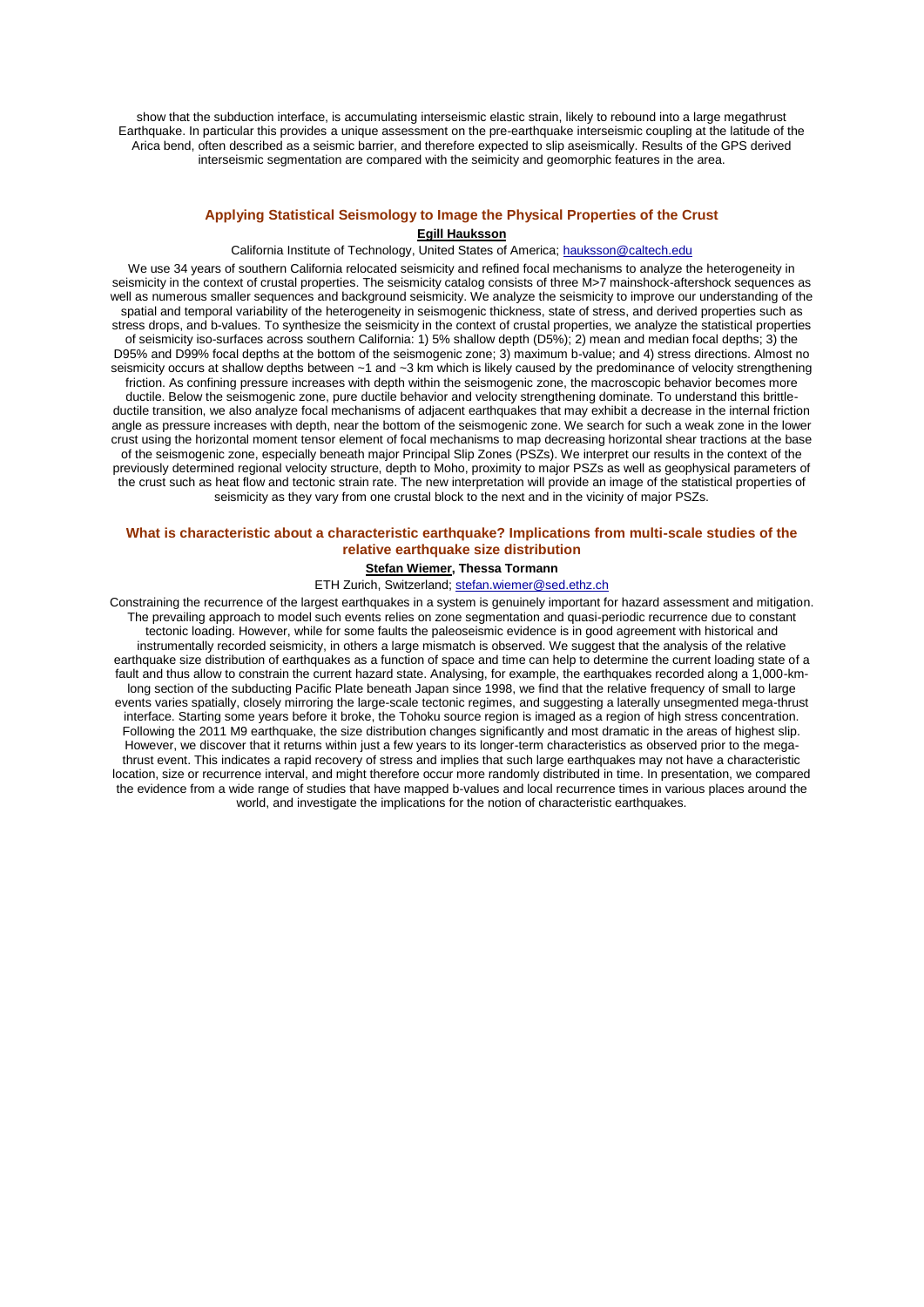## **Physics - Part2: Physics of earthquakes on different scales**

*Time:* Tuesday, 16/Jun/2015: 10:40am - 12:00pm · *Location:* Arcona Hotel, Havelpavillon *Session Chair:* Sebastian Hainzl

## **Relative quiescence associated with the 2011 Tohoku-oki earthquake in the preceding aftershock sequences: What controls seismic sensitivity to negative stress change?**

## **Yuhei Suzuki<sup>1</sup> , Shinji Toda<sup>1</sup> , Keisuke Yoshida<sup>2</sup> , Tomomi Okada<sup>1</sup>**

<sup>1</sup>Tohoku University, Japan; <sup>2</sup>National Research Institute for Earth Science and Disaster Prevention; toda@irides.tohoku.ac.jp

Static stress shadow, where seismicity rate decreases responding to a sudden stress drop, is only detectable when the preceding seismicity is sufficiently high. To fulfill the requisite condition, on-going aftershock sequence is often applied. Here we use a combination of the 2011 Mw=9.0 Tohoku-oki earthquake and the preceding 2008 Mw=6.9 Iwate-Miyagi mainshockaftershock sequence and then argue that stress shadowing is controlled by not only diversity of receiver faults but also stress perturbation history.

To detect relative quiescence in the 2008 aftershock sequence, we first employ the Epidemic Type Aftershock Sequence (ETAS) model with "change point" technique (Ogata, 1992). To compare the goodness-of-fit of the models, we compared the Akaike's Information Criterion (AIC) for the entire 2008 aftershock sequence (AICall) with a summation of two periods of AIC1 and AIC2 divided by the change point. We found the AICall – (AIC1 + AIC2) is maximum when the change point is set at 3 days after the occurrence time of Tohoku-oki, which means the seismic quiescence after March 11 2011 is statistically significant.

We then seek the physical reason why the relative quiescence of the 2008 aftershocks occurred after the Tohoku-oki earthquake. We used newly determined 3727 focal mechanisms of the Iwate-Miyagi aftershocks occurred until 10 March 2011, as a proxy for hidden active faults. We then compute Coulomb stress change on all nodal planes using a coseismic variable slip model of the Tohoku-oki earthquake in an elastic half-space with a wide range of apparent friction μ' of 0.0, 0.4 and 0.8. Eighty percent and 50% of the resolved Coulomb stress changes on all the planes are negative under μ'=0.0 and 0.8, respectively. In contrast, positive Coulomb stress changes are obtained mostly from strike-slip nodal planes occupied in the western 2008 rupture zone. Post-Tohoku-oki activity of the 2008 aftershocks was predominantly observed in the western rupture zone where strike-slip faults dominate, while northern and southern peripherals of the 2008 aftershock zone occupied by thrust faults was in significant relative quiescence. These active and dormant responses and their time series are well explained by the Coulomb stress transfer incorporating rate/state friction of Dieterich (1994). However, the 2008 aftershock center has not responded to the significant Tohoku-oki stress drop, which cannot be explained by a conventional Coulomb model. Here we hypothesize that such a seismic insensitivity to stress decrease is attributed to the ratio of 2011 stress drop to the 2008 stress increase. The ratio is large in the peripherals of the 2008 source. In contrast, the ratio is small in the center of the aftershock zone due to the immense stress increase and heterogeneity born at the 2008 earthquake. In rate/state friction, the latter case also reproduces a stress shadow but recovers much faster than the former case. We thus think that such quick recovery process at the 2008 aftershock center made the short-lived effect of stress shadow inconspicuous and undetectable.

#### **Exploring aftershock properties with depth**

## **Peter Shebalin1,2, Clement Narteau<sup>2</sup>**

<sup>1</sup>Institute of Earthquake Prediction Theory and Mathematical Geophysics, Moscow, Russian Federation; <sup>2</sup>Institut de Physique du Globe, Paris; p.n.shebalin@gmail.com

Stress magnitudes and frictional faulting properties vary with depth and may strongly affect earthquake statistics. Nevertheless, if the Anderson faulting theory may be used to define the relative stress magnitudes, it remains extremely difficult to observe significant variations of earthquake properties from the top to the bottom of the seismogenic layer. Here, we concentrate on aftershock sequences in strike-slip faulting regimes to isolate specific temporal properties of this major relaxation process with respect to depth. We consider the major strike-slip faults in California, alone and all together. We find very clear and stable dependence on depth of the duration of the early stage of aftershock activity that does not fit with the power-law regime (c-value in the Omori-Utsu law). At depths from 5 to about 15 km the logarithm of c-value demonstrates linear decay with increasing depth. We show that this gradient may be numerically converted to the values of friction coefficient. We discuss an opposite dependence on depth in a range from 0 to 5 km which is particularly clear for the seismicity in zones of geothermal fields (Geysers, Salton Sea, Mammoth Lakes). We show that the analysis of the c-value of the Omori-Utsu law for the aftershock decay rates in our specific task may be replaced by a non-parametric analysis of the aftershock times relative to the moments of the main shocks. We demonstrate that the logarithm of geometric average of times, normalized with the geometric average of the beginning and of the end of the considered interval, strongly correlates with the c-value estimates at a condition of the fixed p-value. The research was partially supported by Russian Foundation of Basic Research (Project N 13-05-00541)

## **Deterministic Model of Earthquake Clustering Shows Reduced Stress Drops for Nearby Aftershocks Bruce Edward Shaw<sup>1</sup> , Keith Richards Dinger<sup>2</sup> , James H Dieterich<sup>2</sup>**

<sup>1</sup>Columbia University, United States of America; <sup>2</sup>University of California, Riverside, United States of America; shaw@ldeo.columbia.edu

The clustering of earthquakes in space and time is a well established phenomena. A number of viable physical mechanisms have been offered to explain the tempora 1/t Omori law decay of aftershocks following a mainshock. In contrast, the spatial clustering of aftershocks have posed a challenge for physical models, in particular the intense productivity of aftershocks very near the area which ruptured in the mainshock. Here we present a new deterministic physical model capable of reproducing both the spatial and temporal clustering seen in earthquakes. We apply this new model to a very puzzling question raised by recent Ground Motion Prediction Equation (GMPE) empirical regressions of recorded seismograms, wherein a number of prominent GMPEs suggest nearby aftershocks show reduced median ground motions. Examining sequences of events in the model, we find a physical basis for these observations in reduced median stress drops for nearby aftershocks compared with similar magnitude mainshocks. We find the reason the smaller stress drops are occurring in the model are due to nearby aftershocks rerupturing parts of the fault which ruptured in the mainshock, which then have lower strength drops due to slow rehealing of the faults in the rate-and-state friction framework.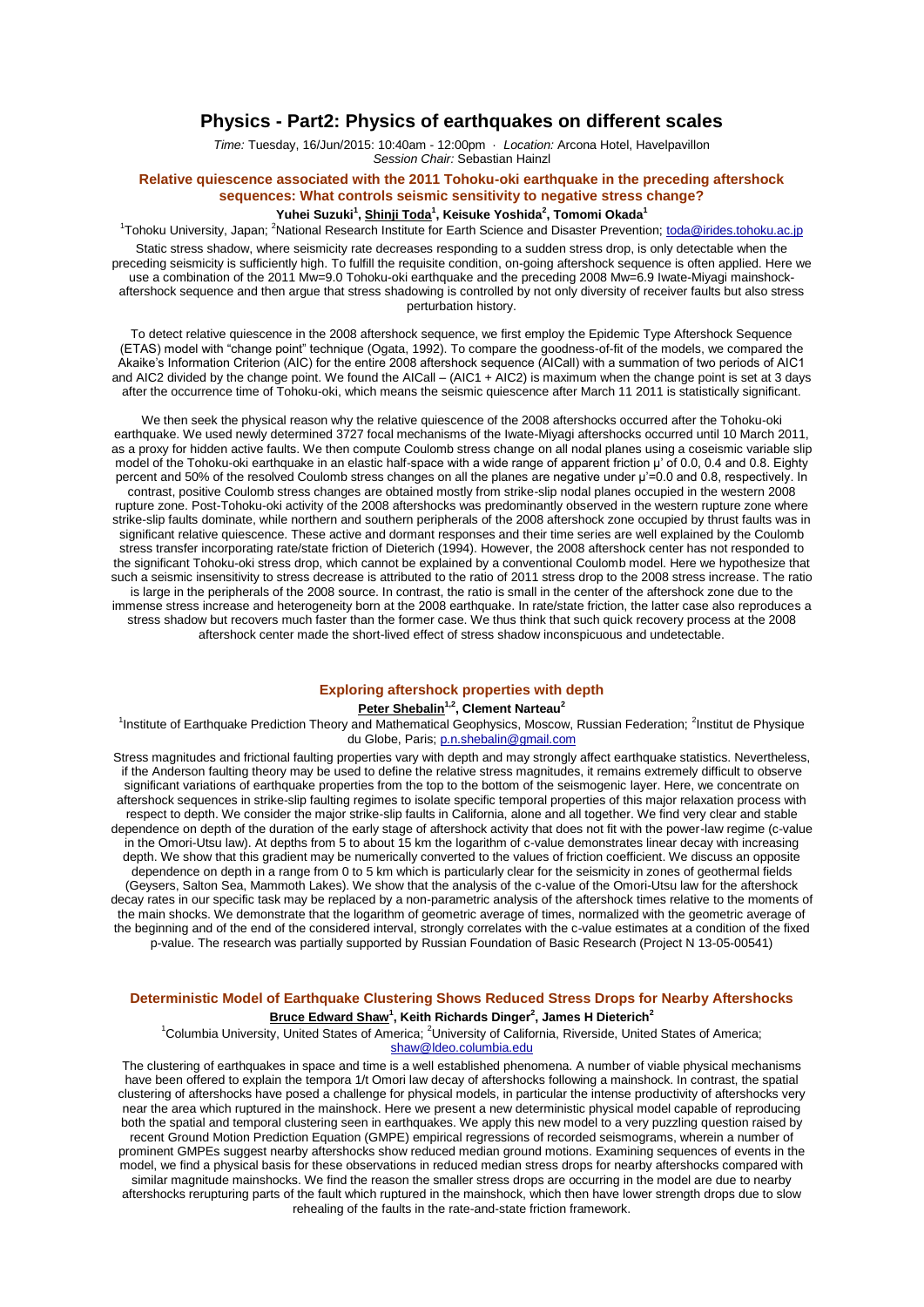## **Varibility in aftershock productivity, and its relationship with stress drop**

## **David Marsan<sup>1</sup> , Agnès Helmstetter<sup>2</sup>**

<sup>1</sup>ISTerre, Université de Savoie, CNRS, Le Bourget du Lac, France; <sup>2</sup>ISTerre, Université Joseph Fourier, CNRS, Grenoble, France; dmars@univ-savoie.fr

Aftershock production is found to vary with the magnitude of the mainshock as  $N(m) = K * exp(a * m)$ . While this ensembleaveraged law has thus been studied in great details, departure from it from one mainshock to the other have attracted little attention. However, it is known that mainshocks of equal magnitudes can trigger variable number of aftershocks, this variability going beyond the simple Poisson fluctuations around the mean number N(m). Much of this variability can be attributed to the occurrence (or absence of) of large aftershocks, which will in turn trigger more aftershocks (« indirect » aftershocks, as opposed to « direct » aftershocks that are triggered by the mainshock itself), strengthening the « natural » variability of the process. But it can be expected that the variability in the number of aftershocks is also partly linked to characteristics of the mainshock itself, that are not captured by its magnitude alone. We here aim at estimating the level of fluctuations of the number N(m) of aftershocks, that are not due aftershocks triggering their own aftershocks. We thus investigate direct aftershocks only, in an attempt to grasp the dependence of N(m) on mainshock characteristics. We analyze Californian seismicity, to find that the prefactor K is log-normally distributed, with a standard deviation of about 70 % of its mean. We check that model errors, in particular using hypocentral distances rather than distance to the fault, do not significantly alter this estimate. We further show that this distribution is compatible with triggering being governed by the mainshock stress drop. However, direct correlation of stress drop with the productivity pre-factor K for small mainshocks, using the results of Shearer et al. (2006), is made artificially very low by discretization effects, making impossible the direct comparison between these two quantities.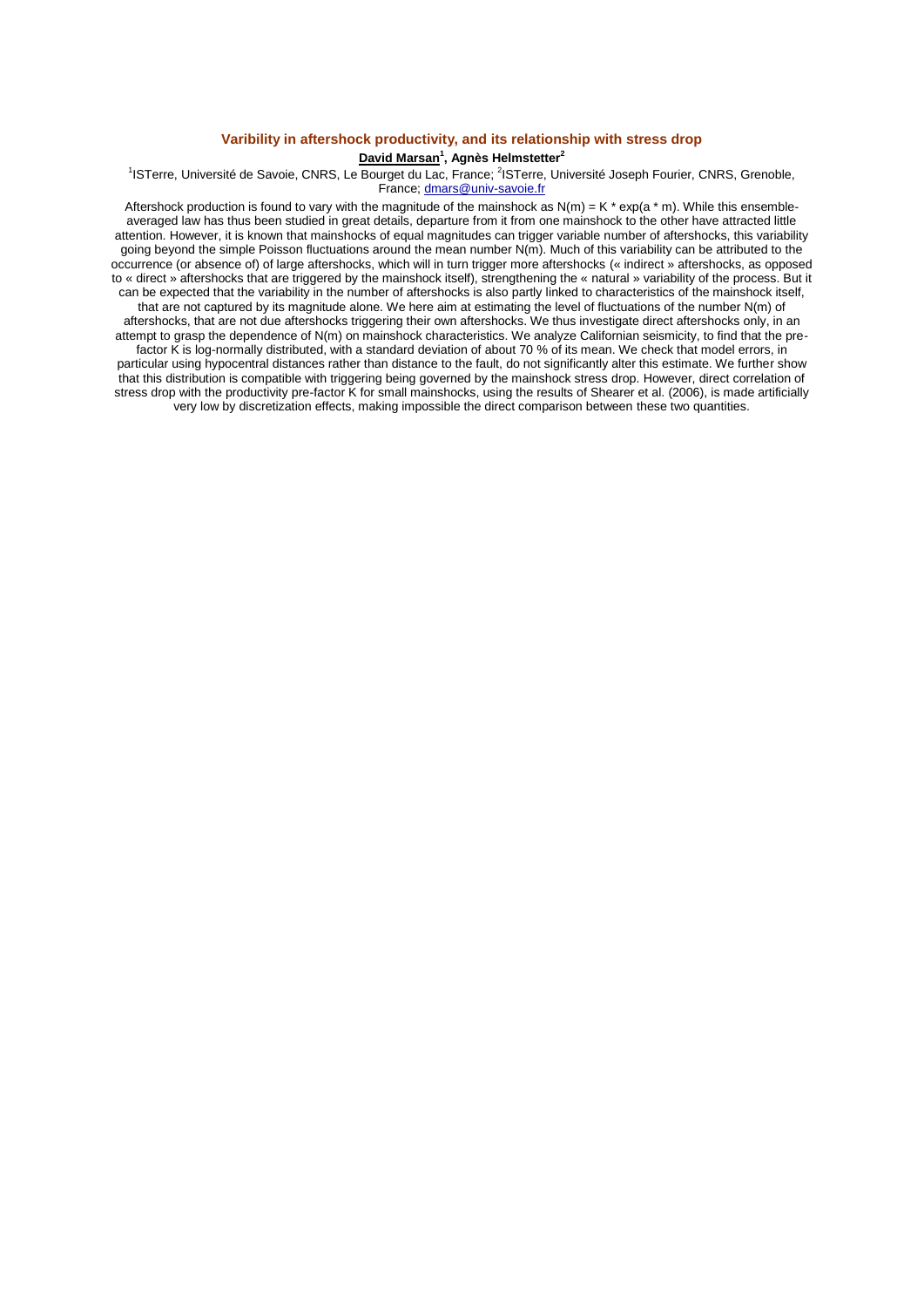## **Induced - Part1: Understanding and quantifying induced seismicity**

*Time:* Tuesday, 16/Jun/2015: 2:00pm - 3:20pm · *Location:* Arcona Hotel, Havelpavillon *Session Chair:* Morgan Page

### **Earthquake scaling laws for the 2000 dike at Miyakejima (Japan) and relation to stress changes and focal mechanisms.**

#### **Eleonora Rivalta<sup>1</sup> , Luigi Passarelli<sup>1</sup> , Simone Cesca1,2, Yosuke Aoki<sup>3</sup>**

<sup>1</sup>GFZ Potsdam, Germany; <sup>2</sup>University of Potsdam, Germany; <sup>3</sup>Earthquake Research Institute, Tokyo University, Japan;

rivalta@gfz-potsdam.de

The statistics of earthquakes from volcanic seismicity is often significantly different from the statistics of tectonic seismicity. bvalues significantly different from 1 are not rare, the Omori-Utsu law for therate of aftershocks cannot describe the temporal evolution of the seismicity, and often the Gutenberg-Richter law offers a non satisfying match with the observed frequencymagnitude distribution. Volcanic swarms share many similarities with non-volcanic swarm sequences, both deriving from tectonic processes and induced by hydrofracturing, and it is useful to investigate how the scaling laws of volcanic earthquakes are related to the underlying physical processes. Here we study how the scaling laws of the earthquakes induced by the 2000 dike intrusion at Miyakejima (Izu Archipelago, Japan) are related to the faulting style of the earthquakes and to the Coulomb Stress changes due to the magmatic intrusion. For this study we use a focal mechanisms catalog (NIED, Japan). We identify the families of focal mechanisms (FMs) through an objective clustering analysis and relate them to the dike stress field and to the scaling relationships of the earthquakes. We calculate the frequency-size distribution of the clustered sets finding that focal mechanisms with a large strike-slip component are consistent with the Gutenberg-Richter relation with b~1. Conversely, events with large normal faulting components deviate from the Gutenberg-Richter distribution with a marked roll-off on its right-hand tail suggesting a lack of large magnitude events (Mw>5.5) in proportion to the observed frequency of smaller magnitude events. This can be interpreted as resulting from the interplay of the limited thickness and lower rock strength of the layer of rock above the dike, where normal faulting earthquakes are expected and observed, to lower stress levels linked to the faulting style and low confining pressure. We find that the Tension axes of all FMs is consistent with the dike-induced extensional stresses while the Pressure and Null axes cover all possible values from normal to strike-slip mechanisms, consistent with optimally-oriented faults according to the expected pattern of Coulomb stress changes induced by the dike.

## **Seismological characterization of micro- and macrofracturing processes in a fault zone: A comparison of laboratory stick-slip friction experiments and close-by monitoring of Mw1.9 fault in a deep South African gold mine**

#### **Grzegorz Kwiatek<sup>1</sup> , Katrin Plenkers<sup>2</sup> , Thomas Goebel<sup>3</sup> , Georg Dresen<sup>1</sup>**

<sup>1</sup>Helmholtz Centre Potsdam GFZ German Research Centre for Geosciences, Potsdam, Germany; <sup>2</sup>Gesellschaft für Materialprüfung und Geophysik mbH, Bad Nauheim, Germany; <sup>3</sup>California Institute of Technology, Seismological Laboratory, Pasadena, CA, United States; kwiatek@gfz-potsdam.de

Nearly 50 years have passed since the seminal work of Brace and Byerlee who first suggested that the stick-slip events frequently accompanying frictional sliding in laboratory experiments may be regarded as an experimental analog of shallow earthquakes. Since then numerous studies have investigated physical processes and characteristics of frictional sliding, extending the link between microseismicity in the laboratory and nature. Extrapolating these laboratory observations to the field scale may provide important insights into the physics governing source processes of earthquakes. The understanding of faulting and rupture processes can significantly be advanced by integrating across a range of scales. Such a wide spectrum of scales is represented in the here analyzed mining induced seismicity and laboratory stick-slip experiments.

In this study, we compare the physical and statistical properties of the atto-seismicity (M -8 to -6) recorded in the laboratory stick-slip experiments on rock samples with nano- and pico-seismicity (M -4 to 0) recorded in-situ before and after a Mw1.9 earthquake. The microfracturing processes were investigated for the two laboratory stick-slip friction experiments performed on Westerly granite samples containing a planar saw-cut fault and a fault developed from a fresh fracture surface. We examined temporal changes of seismic moment tensors, source parameters, p- and b-values of acoustic emission events that occurred during multiple seismic cycles. This study is compared with characteristics of seismicity preceding and following the Mw1.9 earthquake that occurred in a 3.5km deep South African gold mine. The mainshock was followed by an aftershock sequence composed of more than 25000 seismic events recorded using a high frequency seismic network composed of accelerometers and acoustic emission sensors. Close source-receiver distances (<30m from the hypocenter) allowed to investigate the physical processes occurring before and after the main rupture in the fault zone in a very fine details allowing to form a link between laboratory and in-situ observations.

The analysis indicated that the source characteristics of seismicity as well as b values can be used to describe the micromechanical processes occurring in the fault zone reflecting the macroscopic deformation and stress changes during the seismic cycle(s). We found similar statistical and physical properties of seismicity preceding and following the mainshock comparable for Mw1.9 and lab fault developed from fresh fracture surface. The temporal evolution of b-values and source mechanisms indicated a development and quick maturation of newly created and young fault zone. On the other hand, the dominance of shear faulting in saw-cut lab experiment suggested the saw-cut fault may be an analog of mature fault zone. The study emphasizes the importance of close-by monitoring of fault zone as an essential tool to understand the processes in the fault zone.

## **Assessing Earthquake Hazards in the Anthropocene: Induced Seismicity in the Central and Eastern US Andrea L. Llenos<sup>1</sup> , Justin L. Rubinstein<sup>1</sup> , William L. Ellsworth<sup>1</sup> , Charles S. Mueller<sup>2</sup> , Andrew J. Michael<sup>1</sup> , Arthur McGarr<sup>1</sup> , Mark D. Petersen<sup>2</sup> , Matthew Weingarten<sup>3</sup> , Austin A. Holland<sup>4</sup>**

<sup>1</sup>United States Geological Survey, Menlo Park, CA, United States of America; <sup>2</sup>United States Geological Survey, Denver, CO, United States of America; <sup>3</sup>University of Colorado, Boulder, CO, United States of America; <sup>4</sup>Oklahoma Geological Survey, Norman, OK, United States of America; allenos@usgs.gov

The rate of M≥3 earthquakes in the central and eastern US (CEUS) has increased dramatically since 2009, primarily in areas where oil and gas production take place. We present a method to identify where and when the seismicity has increased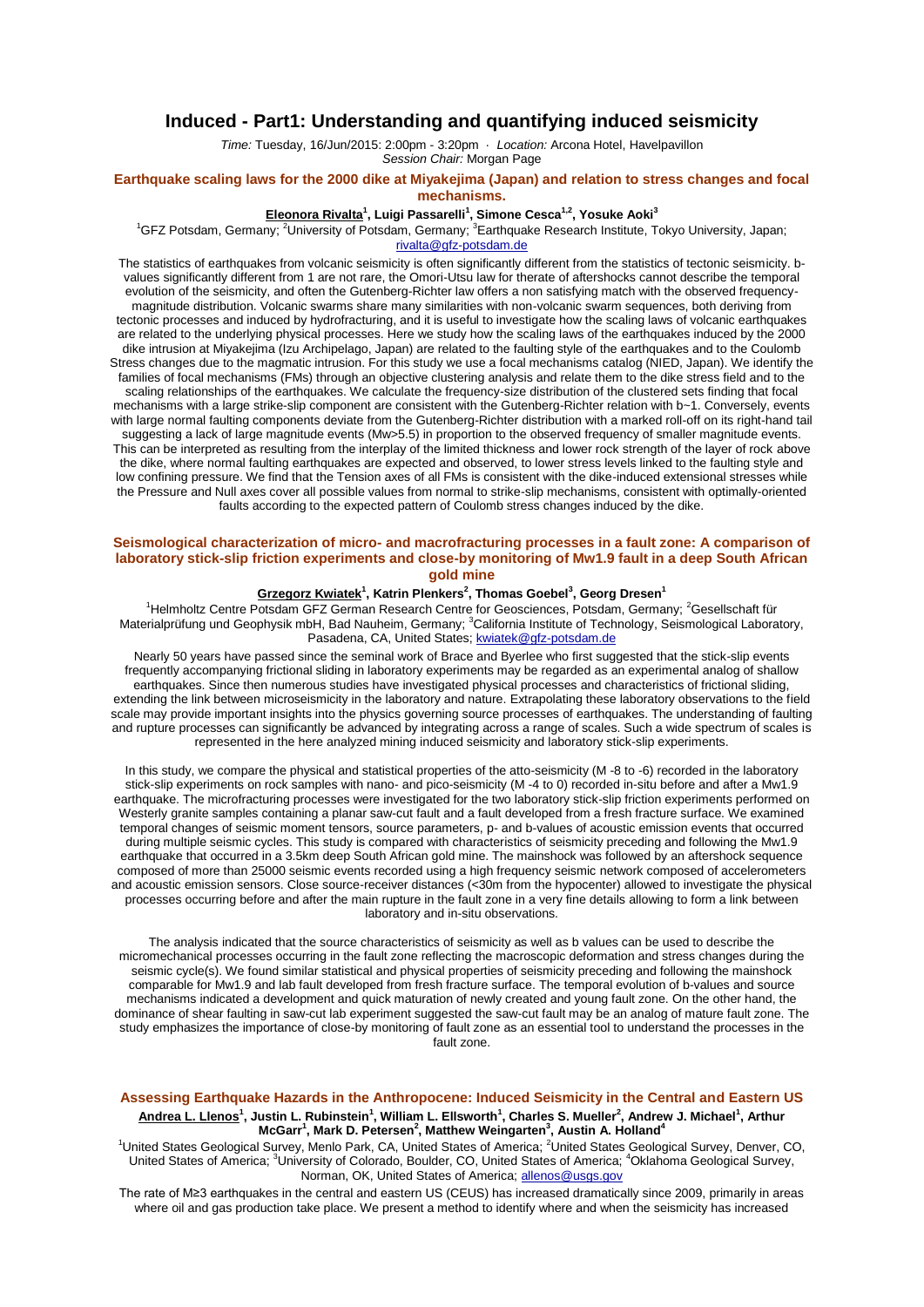significantly, based on using Poisson tests to identify where observed earthquake rates exceed those forecast by the 2008 National Seismic Hazard Map. We then apply this method to investigate the evolution of seismicity in Oklahoma, which is by far the greatest contributor to the CEUS seismicity increase. In 2013, seismicity expanded to the northern part of the state that contains the Mississippi Lime play, where the number of well completions rose greatly the year before the seismicity increase. This suggests a link to oil and gas production either directly or from the disposal of significant amounts of produced water within the play.

Quantifying the hazard due to these potentially induced earthquakes is a nontrivial task for a number of reasons. First, the earthquake rates are non-stationary and can potentially depend on economic factors, as seen by the seismicity increase following the drilling increase in northern Oklahoma. This makes it difficult to determine appropriate time windows into the past to estimate seismicity rates and time windows into the future over which to compute hazard. Second, induced earthquakes may have different clustering characteristics than natural earthquakes (e.g., Llenos and Michael, BSSA, 2013). In Oklahoma and other areas of suspected induced seismicity, we find that earthquakes since 2009 tend to be considerably more clustered in space and time than before 2009, which suggests that alternative declustering methods and/or a smaller spatial smoothing kernel may be more appropriate for induced seismicity. Also aftershocks may be a more important source of hazard in induced seismicity regions than in tectonic regions, where they are generally removed from consideration. Finally, induced earthquake sequences may have higher b-values (e.g., Bachmann et al., GJI, 2011) or a different Mmax (e.g., McGarr, JGR, 2014). While differences in reported magnitude types between various regional and national catalogs leave unclear whether there are significant changes in magnitude distribution in the CEUS, these parameters play a key role in extrapolating the Gutenberg-Richter distribution to higher magnitudes.

#### **A Ground Motion Discriminant for Injection-Induced Earthquakes**

#### **Susan E. Hough**

#### US Geological Survey, United States of America; hough@usgs.gov

Since 2009 there has been a sharp increase in observed seismicity rates in parts of the United States. A growing body of peerreviewed literature supports the conclusion that the increase is due to increased activities associated with fossil fuel extraction, specifically the injection of wastewater in deep wells. To characterize the hazard from induced earthquakes it is necessary to not only characterize their expected rates but also characterize ground motions produced by these events. Instrumental data are sparse for the central and eastern United States (CEUS). However, the USGS "Did You Feel It?" system now routinely produces spatially rich intensity data for felt events, yielding Community Decimal Intensity (CDI) values that have been shown to provide good proxies for ground motion parameters such as peak ground acceleration (e.g., Atkinson and Wald, 2007). Consideration of DYFI data from a set of moderate CEUS events reveals a distinct intensity signature of induced events, with relatively high intensities within approximately 10 km of the source, and significantly low intensities at greater distances. High near-field intensities can be explained as a source-depth effect. Low regional intensities suggest a depletion of energy between roughly 1- 8 Hz, which could conceivably reflect a path or source-depth effect, but can be explained readily by low stress drop. The observations bear out a suggestion made by Hanks and Johnston (1992), that intensity data provide a robust reflection of stress drop. I define an effective intensity magnitude, M\_IE, as the magnitude that best fits a set of observed intensity data, given a regional intensity-prediction equation determined from tectonic earthquakes. The difference between instrumentally determined Mw and M\_IE then provides an indication of stress drop relative to a regional average. Analyzing moderate events in California as well as the CEUS, I characterize the variability of Mw - M\_IE, and implied variability of stress drop, for tectonic events. These results can be compared to the degree of stress drop variability estimated from conventional analysis of waveform data, and suggest the variability of conventional stress drop estimates has been overestimated significantly due to epistemic uncertainty. I further suggest that consideration of well-constrained intensities can be useful as a discriminant to identify induced events. Analysis of 17 felt CEUS events that occurred between 2013 and Jan. 2015 identifies only two events that were likely tectonic.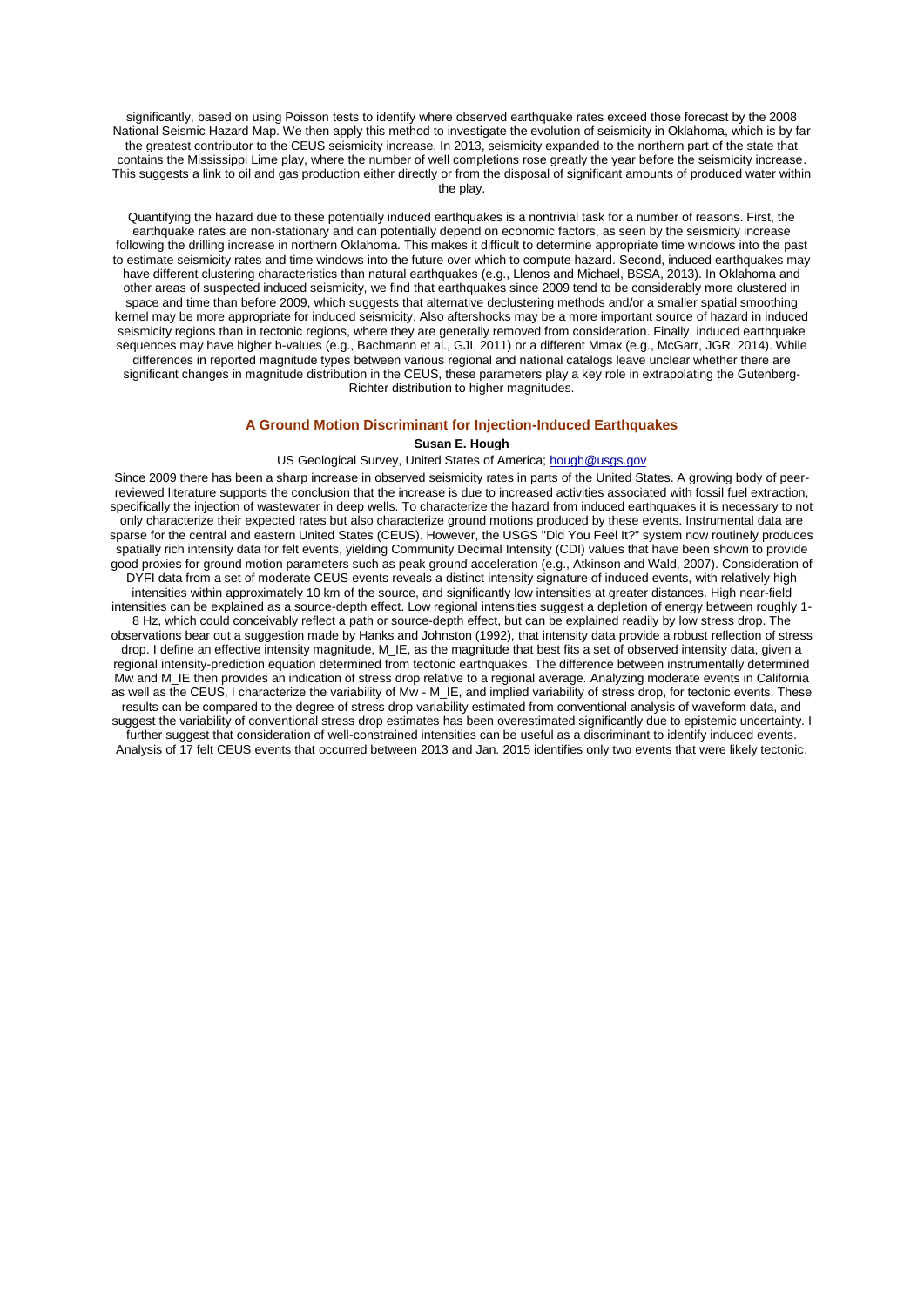## **Induced - Part2: Understanding and quantifying induced seismicity**

*Time:* Tuesday, 16/Jun/2015: 3:50pm - 5:10pm · *Location:* Arcona Hotel, Havelpavillon *Session Chair:* Morgan Page

### **Induced Aftershock Sequences and Swarms in Geothermal Systems**

**Robert Shcherbakov<sup>1</sup> , Donald L. Turcotte<sup>2</sup> , M. Burak Yikilmaz<sup>2</sup> , Louise H. Kellogg<sup>2</sup> , John B. Rundle<sup>2</sup>**

 $1$ Western University, Canada:  $2$ University of California, Davis, U.S.A.; rshcherb@uwo.ca

Many natural geothermal systems are associated with high seismic activity. This can be related to large scale injection of fluids to enhance geothermal recovery. Other factors, such as changes in the stress field and pore pressure, can also stimulate the occurrence of earthquakes. These systems are also prone to triggering of seismicity by the passage of seismic waves generated by large distant main shocks. In this particular study, we analyse clustering and triggering of seismicity at the Geysers geothermal field, California, due to the occurrence of relatively large local events as well as due to the occurrence of significant long distant main shocks. For the analysis we use the Northern California Earthquake Data Center Earthquake Catalog. The recent Mw 6.0 South Napa main shock triggered a ml 4.5 event and a subsequent swarm of seismic activity at The Geysers. We compare this sequence of events to several other earthquake sequences generated by local large events with magnitudes greater than 4.5 and sequences generated by several other long distant main shocks. We show that the rate of decay of the aftershock sequences generated by local large events in the first day after the main event follows the modified Omori law reasonably well. On the other hand, the swarms of activity triggered by large distant earthquakes cannot be described by the simple modified Omori law. In almost all cases the frequency-magnitude statistics of triggered sequences follow Gutenberg-Richter scaling to a good approximation with relatively large b-values. The analysis indicates that the seismicity triggered by relatively large local events can initiate sequences similar to regular aftershock sequences. In contrast, the distant main shocks trigger swarm like activity with faster decaying rates.

#### **Seismogenic Index, Bounds of Magnitude Probability and Triggered versus Induced Earthquakes**

**Serge A. Shapiro, Oliver Krüger O., Carsten Dinske C, Cornelius Langenbruch** Freie Universität Berlin, Germany; shapiro@geophysik.fu-berlin.de

Induced seismic hazard is a topic of significance in the shale-oil and gas industry. Its understanding is of a considerable importance for mining of deep geothermic energy. It is of significance for CO2 underground storage and possibly also for other types of geo-technological activities. Identifying parameters that control magnitudes and their statistics is a

key point for evaluating the seismic hazard of fluid injections.

Similarly to the tectonic seismicity, statistics of the induced seismicity can be rather well described by the Gutenberg-Richter frequency-magnitude distribution. We start with a model of point-like independent seismic events. This model describes well the statistics of numerous small-magnitude earthquakes. The model allows to formulate a simple description of the seismicity rate and to introduce parameters quantifying the seismo-tectonic state of a fluid-injection site in the frame of the Gutenberg-Richter distribution. One of such useful parameters is the seismogenic index. It helps to predict the probability of given-magnitude events.

However, the model of point-like events tends to overestimate the probability of significant magnitudes. Fluid-induced seismicity results from an activation of finite rock volumes. The finiteness of perturbed volumes influences frequency-magnitude statistics. We observe that induced large-magnitude events at geothermal and hydrocarbon reservoirs are frequently underrepresented in comparison with the Gutenberg-Richter law. This is an indication that the events are more probable on rupture surfaces contained within the stimulated volume.

We theoretically and numerically analyze this effect. We consider different possible scenarios of event triggering: rupture surfaces located completely within or intersecting only the stimulated volume, and derive lower and upper bounds of the probability to induce a given-magnitude event. The bounds depend strongly on the minimum principal size of the stimulated volume. We compare the bounds with data on seismicity induced by fluid injections in boreholes. Fitting the bounds to the frequency-magnitude distribution provides estimates of a largest expected induced magnitude and a characteristic stress drop, in addition to improved estimates of the Gutenberg-Richter a and b parameters.

The observed frequency-magnitude curves seem to follow mainly the lower bound. However, in some case studies there are individual large-magnitude events clearly deviating from this statistics. We propose that such events can be interpreted as triggered ones, in contrast to the absolute majority of the induced events following the lower bound.

## **Examples of induced/triggered seismicity in Italy: state of the art and perspectives**

#### **Thomas Braun1,2, Buttinelli Mauro<sup>2</sup> , Caciagli Marco1,3, Improta Luigi<sup>2</sup> , Piccinini Davide<sup>4</sup> , Saccorotti Gilberto<sup>4</sup> , Scrocca Davide<sup>5</sup>**

<sup>1</sup>Istituto Nazionale di Geofisica e Vulcanologia, Arezzo, Italy; <sup>2</sup>Istituto Nazionale di Geofisica e Vulcanologia, Roma, Italy; <sup>3</sup>lstituto Nazionale di Geofisica e Vulcanologia, Bologna, Italy; <sup>4</sup>lstituto Nazionale di Geofisica e Vulcanologia, Pisa, Italy; <sup>5</sup>CNR-IGAG, Roma, Italy; thomas.braun@ingv.it

The relationship between anthropic operations and seismic events has increasingly drawn the attention of the international scientific community during the last decades.

Especially in Italy and after the Emilia seismic sequence of May 2012, this topic sparked a new particular interest. Several round tables and ad-hoc commissions were set up in order to define the state-of-the-art of induced/triggered seismicity (ITS), in association with the publication of guidelines for its discrimination and monitoring. According to this, the following human activities have been defined as relevant for the generation of ITS: reservoir impoundments, geothermal production, hydrocarbons exploitation and mining.

Unfortunately a review of historical ITS-related earthquakes seems to be a difficult task due to the poor data quality from historical records. Despite this, some promising results were obtained by a re-evaluation of several hypothesized historical ITS-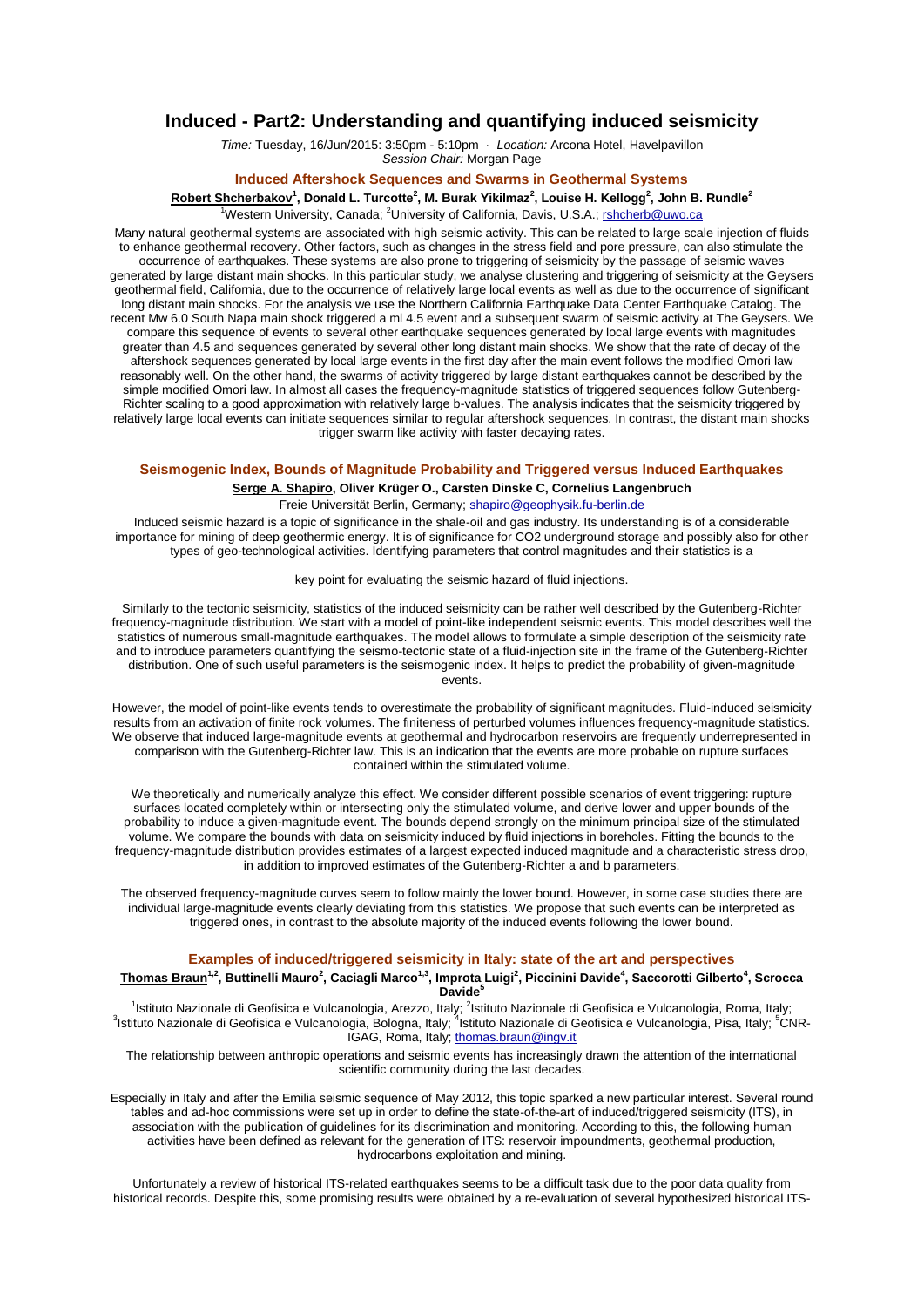#### related events.

Considering the high seismicity of the Italian peninsula, the evaluation of actual ITS requires new discrimination approaches and high resolution seismic monitoring facilities for a reliable distinction between anthropogenic and natural seismicity. In this context a close cooperation with the industrial companies for accessing the production data would be desirable, if not necessary.

This contribution presents an overview of the recent researches performed in the framework of INGV-projects and other ongoing activities.

# **Performance evaluation of models to forecast fluid-induced seismicity**

## **Flaminia Catalli, Sebastian Hainzl, Torsten Dahm**

## GFZ - Potsdam, Germany; flaminia.catalli@gfz-potsdam.de

A major challenge in geothermal projects is to model induced seismicity and forecast inacceptable levels of seismic hazard before harmful events occur. Understanding the behavior of induced seismicity in space, time and magnitude might also favor the acceptance of such alternative source of energy by local populations.

Some forecasting models, based on the assumption that earthquake triggering for fluid-induced seismicity is based on pore pressure diffusion, have already been applied and reproduced the main features of observed seismicity in different cases (e.g. Shapiro et al., 2010; Goertz-Allmann and Wiemer, 2012; Gishig and Wiemer, 2013; Hakimashemi et al., 2014).

Here we propose a comparative test of some of these models for induced seismicity, taking also into account for the possible influence of mutual earthquake interactions during and after the injection of fluids (e.g. Catalli et al., 2013). We use a set of common injection scenarios to model expected induced seismicity by using: 1) a geomechanical stochastic seed model (GSSM, Gishig and Wiemer, 2013); 2) an ETAS model (e.g. Bachmann et al., 2012), and 3) a rate-and-state model (Dieterich, 1994) based on Coulomb triggering. We aim to explain similarities and differences and to assess pro and contra of the examined approaches. The three methodologies are independent from the geomechanical model used for the reservoir and it allows also testing different kind of pore pressure models (e.g. fully coupled or not; in 2 or 3D; linear and non-linear).

The final task of our study is evaluating the performance of each model under different initial assumptions on the fluid flow trend and relative pressure diffusion; we aim to understand which model might be more robust and reliable in terms of predicting: 1) the number of events; 2) the spatio-temporal growth and pattern of the seismic event density around the well and at further distances; 3) the magnitudes distribution of triggered events.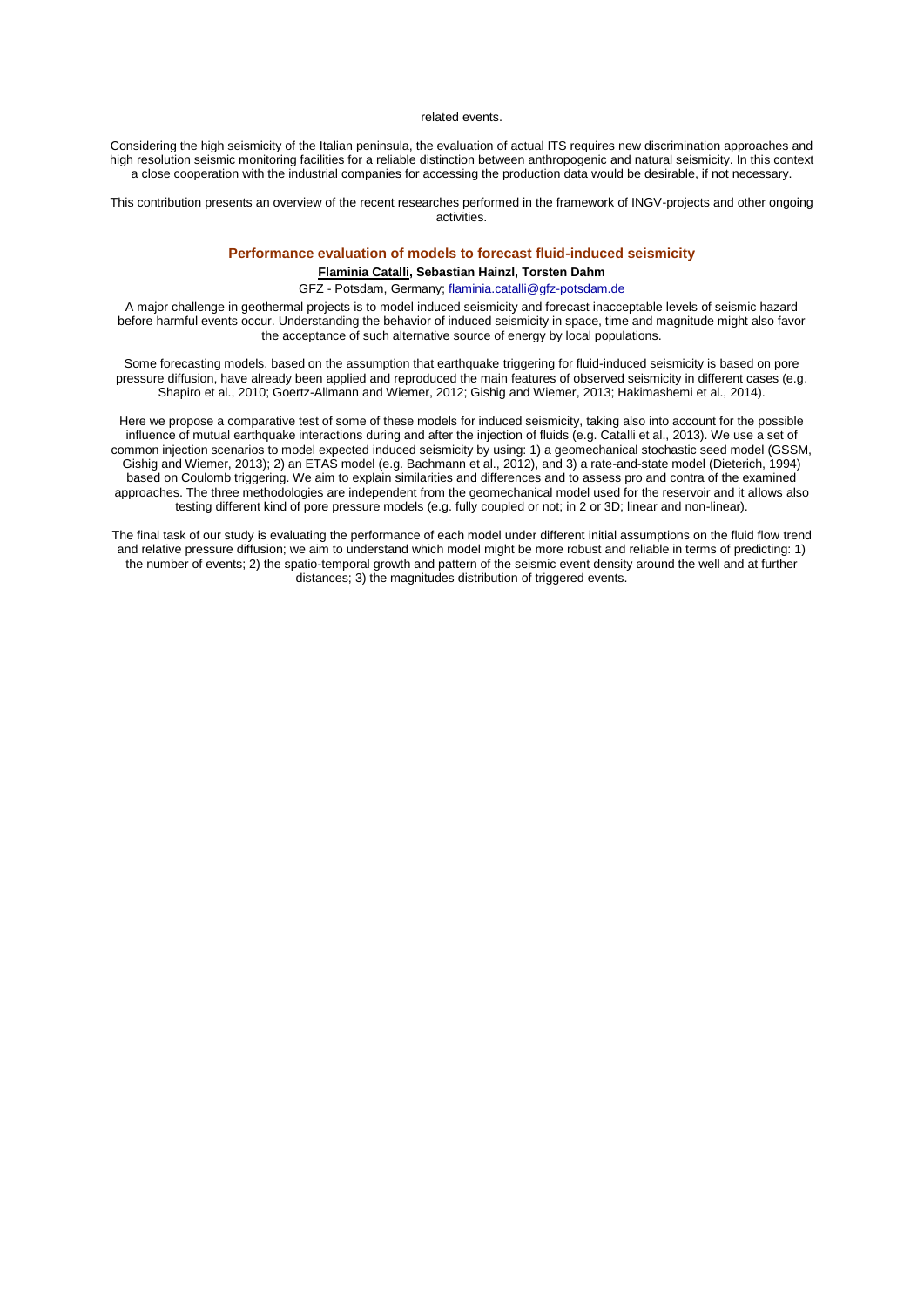# **Forcasting - Part1: New Perspectives in Probabilistic Earthquake Forecasting and Testing**

*Time:* Wednesday, 17/Jun/2015: 8:30am - 10:10am · *Location:* Arcona Hotel, Havelpavillon *Session Chair:* Matthew Gerstenberger

#### **Anomalous hiatus of California paleo-earthquakes?**

#### **David Diether Jackson**

#### UCLA, United States of America; david.d.jackson@ucla.edu

Many seismic hazard projects use earthquake rates estimated from paleoseismic data as a mainstay for estimating future earthquake probabilities. A prime example is the third Uniform California Earthquake Rupture Forecast (UCERF3), which relies on reported dates of observed paleo-seismic displacements at 31 sites on 13 named faults in California. However, there is a problem: recorded paleoseismic events ceased at about the beginning of the instrumental seismic era.

The reported event rates for the ensemble of 31 sites sums to about 0.1 per year. Allowing generously for occurrences of earthquakes that rupture multiple sites simultaneously, the event rate is on the order of 0.04 per year. Yet the most recent paleo-event date is 1910. Such a long open interval would be extremely unlikely for a Poisson process with that rate, which might be expected statewide even if individual faults ruptured in quasi-period events. Quasi-periodic behavior for the whole ensemble would make the discrepancy worse.

Possible explanations for the discrepancy include (1) extreme luck, (2) unexplained regional collaboration amongst faults, or (3) mistaken identification of near-surface displacements as evidence of large earthquakes. The first can be rejected with 99% confidence. There is no evidence for the second in the pre-1910 paleoseismic history nor in any theoretical models yet published. The third could explain the observed quiescence because mistaken identity would be prevented by instrumental seismic data.

## **Adaptive smoothing of seismicity in time, space and magnitude for long-term and short-term earthquake forecasts**

### **Agnès Helmstetter<sup>1</sup> , Maximilian Werner<sup>2</sup>**

<sup>1</sup>Institut des Sciences de la Terre, CNRS, University of Grenoble, France; <sup>2</sup>University of Bristol; agnes.helmstetter@ujfgrenoble.fr

We present new methods for long-term and short-term earthquake forecasting that employ space, time, and magnitude kernels to smooth seismicity. These forecasts are applied to Californian seismicity and compared with other models. Our models are purely statistical and rely on very few assumptions about seismicity. In particular, we do not use Omori–Utsu law. The magnitude distribution is either assumed to follow the Gutenberg–Richter law or is estimated non-parametrically with kernels. We employ adaptive kernels of variable bandwidths to estimate seismicity in space, time, and magnitude bins. For long-term forecasts, the long-term rate in each spatial cell is defined as the median value of the temporal history of the smoothed seismicity rate in this cell, circumventing the relatively subjective choice of a declustering algorithm. For short-term forecasts, we simply assume persistence, that is, a constant rate over short time windows. Our long-term forecast performs slightly better than our previous forecast based on spatially smoothing a declustered catalog. Our short-term forecasts are compared with those of the epidemic-type aftershock sequence (ETAS) model. Although our new methods are simpler and require fewer parameters than ETAS, the obtained probability gains are surprisingly close. Nonetheless, ETAS performs significantly better in most comparisons, and the kernel model with a Gutenberg–Richter law attains larger gains than the kernel model that nonparametrically estimates the magnitude distribution. Finally, we show that combining ETAS and kernel model forecasts, by simply averaging the expected rate in each bin, can provide greater predictive skill than ETAS or the kernel models can achieve individually.

#### **On the earthquake predictability of fault interaction models**

### **Warner Marzocchi, Daniele Melini**

Istituto Nazionale di Geofisica e Vulcanologia, Italy; warner.marzocchi@ingv.it

Space-time clustering is the most striking departure of large earthquakes occurrence process from randomness. These clusters are usually described ex-post by a physics-based model in which earthquakes are triggered by Coulomb stress changes induced by other surrounding earthquakes. Notwithstanding the popularity of this kind of modeling, its ex-ante skill in terms of earthquake predictability gain is still unknown. In this presentation we show that even in synthetic systems that are rooted on the physics of fault interaction using the Coulomb stress changes, such a kind of modeling often does not increase significantly earthquake predictability. Earthquake predictability of a fault may increase only when the Coulomb stress change induced by a nearby earthquake is much larger than the stress changes caused by earthquakes on other faults and by the intrinsic variability of the earthquake occurrence process.

## **Reviews on the pre- and post-seismicity of the Tohoku-Oki mega-earthquake, and future long-term forecasts**

#### **Yosihiko Ogata**

Earthquake Research Institute / The University of Tokyo, Japan; ogata@ism.ac.jp

It has been four years since the 2011 Tohoku-Oki earthquake of M9.0 occurred. The impact of this giant event is still very large on the current and future seismicity in and around Japan.

In this occasion, I would like to review my series of agendas related to this event reported at the Coordinating Committee of Earthquake Prediction (CCEP) of Japan that was held quarterly for every year. These agendas included the observed and analyzed characteristics of (1) seismicity anomalies before the event, (2) foreshock activity, (3) induced activities in the inland, (4) aftershock activity at some stages, and (5) future long-term forecasts in Japan.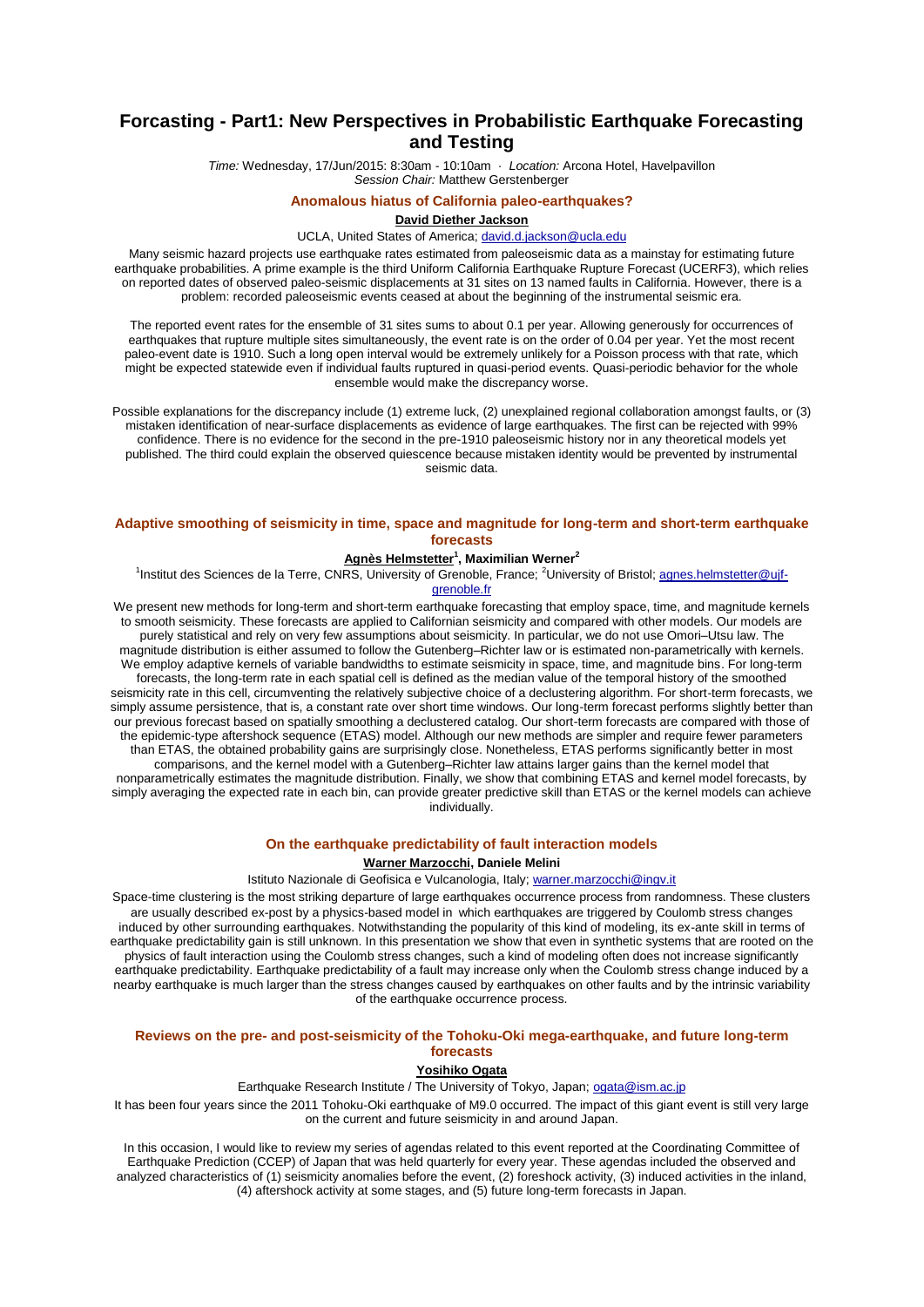If the time allows, these will be discussed in comparison with some global seismicity including 2006 Sumatra, 2010 Chili, and the NZ Darfield-Christchurch earthquakes

## **Toward automatic aftershock forecasting in Japan**

 $\frac{1}{2}$  Takahiro Omi $^1$ , Yosihiko Ogata $^2$ , Katsuhiko Shiomi $^3$ , Bogdan Enescu $^4$ , Kaoru Sawazaki $^3$ , Kazuyuki Aihara $^1$ 

<sup>1</sup>The University of Tokyo, Japan; <sup>2</sup>The Institute of Statistical Mathematics, Japan; <sup>3</sup>National Research Institute for Earth Science and Disaster Prevention, Japan; <sup>4</sup>University of Tsukuba, Japan; omi@sat.t.u-tokyo.ac.jp

Early aftershock forecasting is particularly difficult since a significant number of events that occur at short times after larger mainshocks are missing in earthquake catalogs. To overcome this difficulty, we have recently developed a statistical model of incompletely detected aftershocks and found that the model can be successfully applied to retrospective forecasting tests. At present, the forecasting method uses a revised catalog, which contains many manually reviewed events that are not available in real-time. For practical situations, it is desirable to undertake forecasts based on data available only in real-time. However, the forecasting based on the real-time records is challenging, since they are even more incomplete than the revised catalog data.

Here we address the predictability of aftershocks based on the Hi-net automatic hypocenter catalog by the National Research Institute for Earth Science and Disaster Prevention, Japan. We first retrospectively compare the early aftershock data between the Hi-net automatic catalog and the JMA compiled catalog to examine the relative incompleteness of real-time data. We then show aftershock forecasting results based on the Hi-net catalog and discuss the current possibilities and challenges of real-time aftershock forecasting.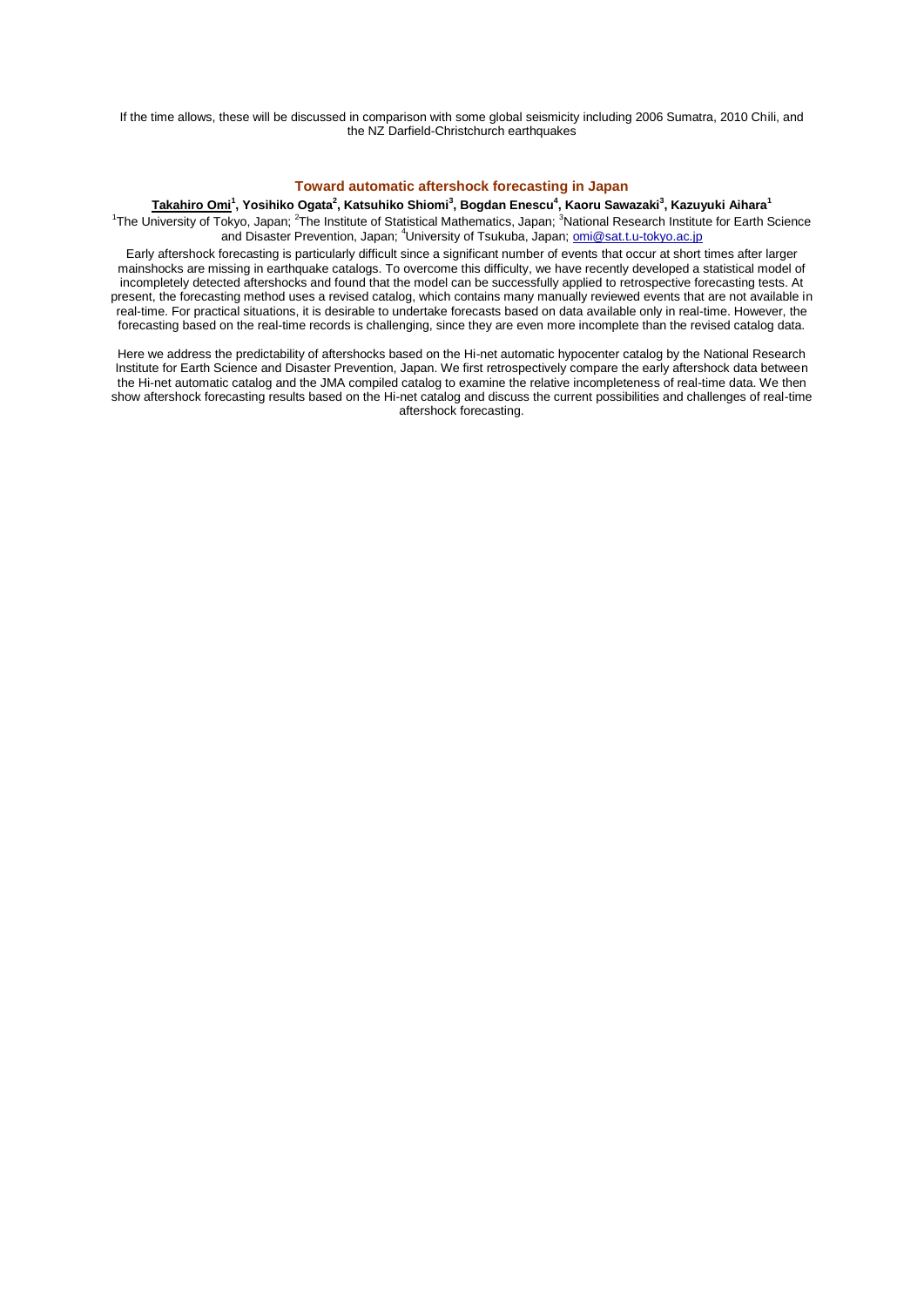# **Forcasting - Part2: New Perspectives in Probabilistic Earthquake Forecasting and Testing**

*Time:* Wednesday, 17/Jun/2015: 10:40am - 12:00pm · *Location:* Arcona Hotel, Havelpavillon *Session Chair:* Warner Marzocchi

## **GLOBAL EARTHQUAKE FORECAST**

#### **Yan Y. Kagan**

University of California Los Angeles (UCLA), United States of America; kagan@moho.ess.ucla.edu STOCHASTIC MODELS:

Earthquake processes are inherently multidimensional: in addition to

the origin time, 3-D locations, and the measures of size for each earthquake, the orientation of the rupture surface and its displacement requires for its representation either second-rank symmetric tensors or quaternions. Models based on the theory of stochastic multidimensional point processes were employed to approximate the earthquake occurrence pattern and evaluate its parameters. Even cursory inspection of seismological datasets suggests that earthquake occurrence as well as earthquake fault geometry are scale-invariant or fractal. Thus, the statistical distributions that control earthquake occurrence are power-law or stable (Levy-stable) distributions. These distributions, which, with the exception of the Gaussian law, have a power-law (heavy) tail, have recently become an object of intense mathematical investigation. Adequate mathematical and statistical techniques have only recently become available for analyzing fractal temporal, spatial, and tensor patterns of point process data generally and earthquake data in particular. The application of stable distributions to the analysis of seismicity and other geophysical phenomena would significantly increase our quantitative understanding of their fractal patterns.

#### STATISTICS:

Earthquake occurrence exhibits scale-invariant statistical properties: (a) We derived a negative-binomial distribution for earthquake numbers, which approximates observations much better than the Poisson distribution.

(b) Earthquake size distribution is a power-law (the Gutenberg-Richter relation for magnitudes or the Pareto distribution for seismic moment). Preservation of energy principle requires that the distribution should be limited on the high side; thus we use the generalized gamma or tapered Pareto distribution. The observational value of the distribution index is about 0.65. However, it can be shown that empirical evaluation is upward biased, and the index of 1/2, predicted by theoretical arguments, is likely to be its proper value. The corner (maximum) moment has a universal value for shallow earthquakes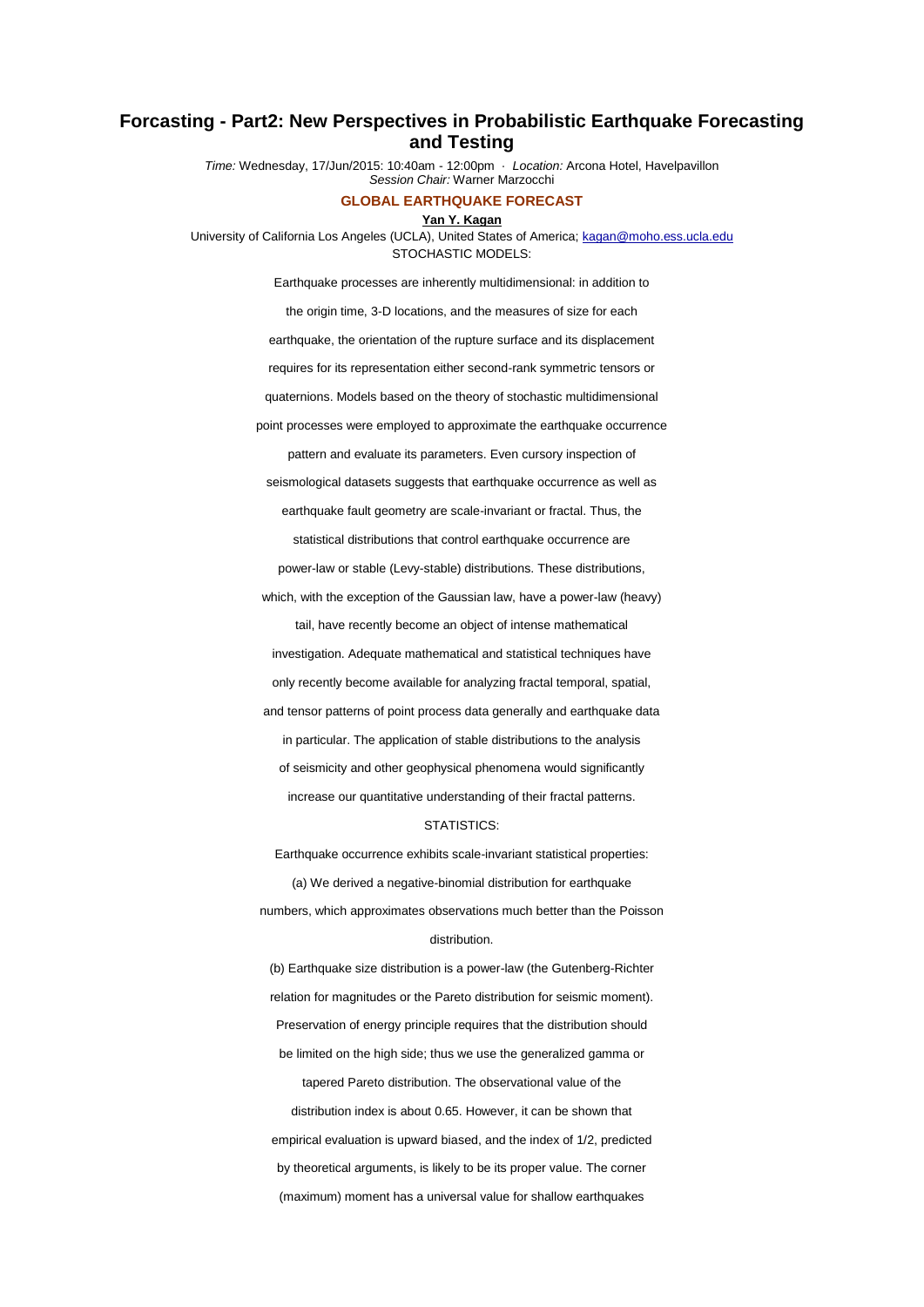occurring in subduction zones. We also determined the corner moment values for 5 or 8 other global tectonic zones.

(c) Earthquake occurrence has a power-law temporal decay of the rate of the aftershock and foreshock occurrence (Omori's law), with the index 0.5 for shallow earthquakes. The short-term clustering of large earthquakes is followed by a transition to the Poisson occurrence rate. In the subduction zones this transition occurs (depending on the deformation rate) after 7-15 years, whereas in active continents or plate-interiors the transition occurs after decades or even centuries. (d) The spatial distribution of earthquakes is fractal: the correlation dimension of earthquake hypocenters is equal to about 2.2 for shallow earthquakes.

(e) The stochastic 3-D disorientation of earthquake focal mechanisms is well approximated by the rotational Cauchy distribution.

#### FORECASTS:

Since 1977 on the basis of our studies, we have developed statistical short- and long-term earthquake forecasts to predict earthquake activity rate per unit area, time, magnitude and focal mechanism orientation. The forecasts are based on smoothed maps of past seismicity and assume spatial and temporal clustering. Our program forecasts earthquakes on a 0.1 degree grid for a global region 90N--90S latitude. For the long-term forecast we test two types of smoothing kernels based on the power-law and on the spherical Fisher distribution. We employ adaptive kernel smoothing which improves our forecast in seismically quiet areas. The forecast efficiency can be measured by likelihood scores expressed as the average probability gains per earthquake compared to the spatially or temporally uniform Poisson distribution. The other method uses the error diagram to display the forecasted point density and the point events. In our recent development we combined two forecasts from smoothed seismicity and geodetic strain rates into a hybrid forecast called GEAR1: a "Global Earthquake Activity Rate" model. GEAR1 gives the rate of shallow earthquakes of magnitudes 6 through 9 everywhere on Earth on 0.1 degree grid. It was constructed through a uniform and reproducible process to make testable earthquake forecasts. The log-linear mixing method with 60% weight on the Seismicity component and 40% weight on the Tectonics component produced the most successful hybrid predicting earthquakes for 2005-2012 period. GEAR1 was also retrospectively tested against the independent ISC-GEM seismic catalog (m>= 6.8 during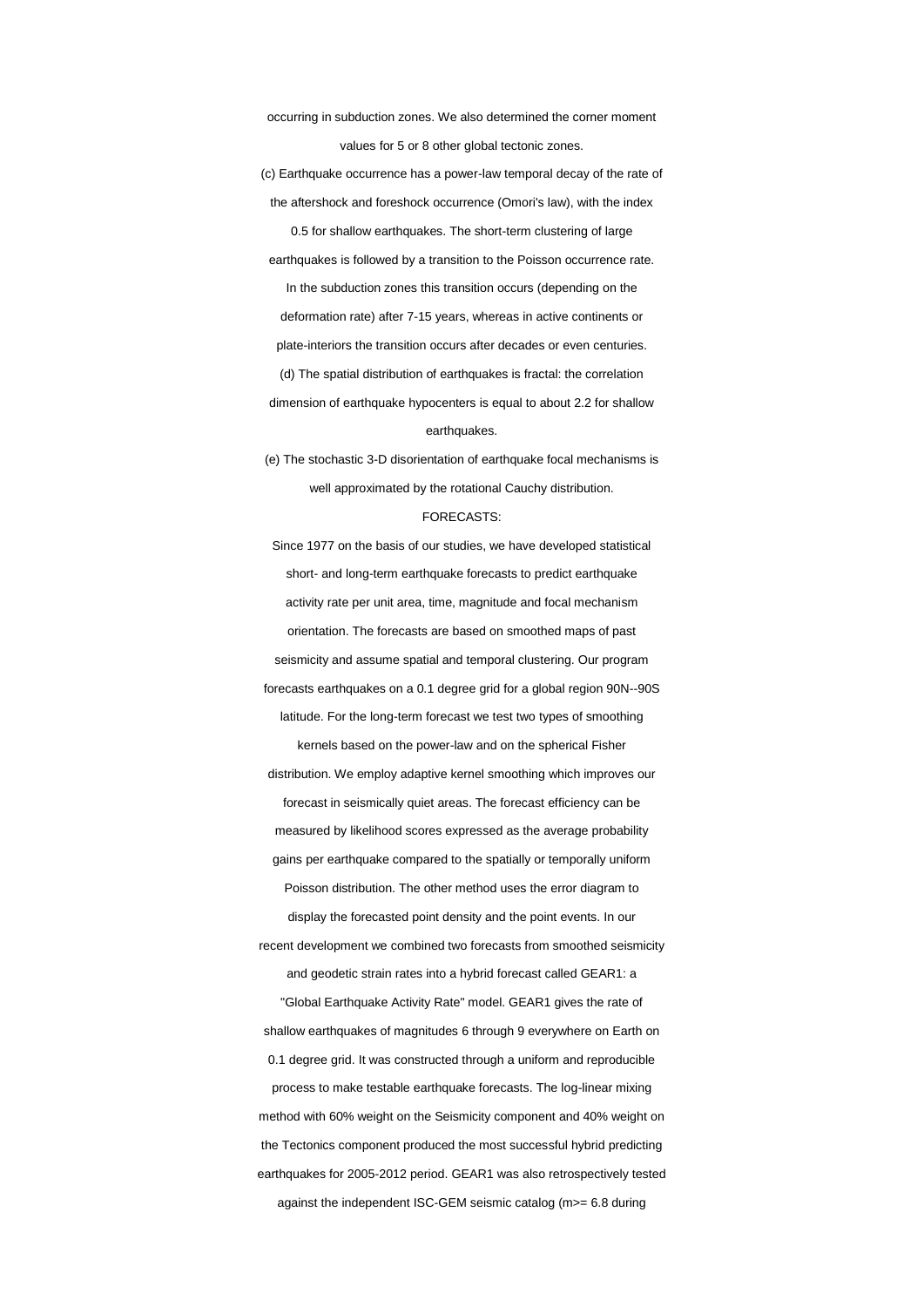1918-1976) with similar success.

## **Correlation-based evaluation for earthquake forecast Ken'ichiro Yamashina<sup>1</sup> , Hiroshi Tsuruoka<sup>2</sup> , Tetsuto Himeno<sup>3</sup>**

<sup>1</sup>Ex University of Tokyo, Japan; <sup>2</sup>University of Tokyo, Japan; <sup>3</sup>Seikei University, Japan; <u>yama\_3823@76.alumni.u-tokyo.ac.jp</u> The CSEP (Collaboratory for the Study of Earthquake Predictability) tests for earthquake forecasts will be useful to find effective forecast models. Here, L-, N- or S-test, for example, is currently applied to evaluate the performance of the models, assuming the Poisson distribution. However, considering the occurrence of fore- and aftershocks or earthquake swarms, it is evident that earthquakes do not necessarily occur independently with each other. Consequently, the Poisson-based evaluation may be unreasonable as long as all the correlated earthquakes are not excluded from forecast targets.

In fact, a distribution function of the numbers of earthquakes which occurred at a certain area over a certain time period can never be approximated by the Poisson distribution. Although the distribution has sometimes been fitted by the negative binomial distribution, it is questionable especially in the case that a rate of the occurrence is small. Accordingly, it is necessary to prove a reasonable distribution function which is applicable to the wide range of the rate and available to evaluate the forecast models.

In the case that the occurrence rate r is small, i.e.  $r\lt1$ , an inverse power law seems to be dominant. Considering this, a discrete function  $f(x) = c(x^2-a) \exp(-bx)$ , i.e. the Gamma distribution if it is defined continuously for  $x=0$  or greater, was proposed before (Yamashina et. al, JPGU annual meeting, 2012). Here, x=1, 2, 3, ..., and f(0) is determined as 1-(total of f(x)). Alternatively, a function  $f(x) = c (x^2-a) \exp(-b/x)$  is proposed to fit the distribution of the number of earthquakes. Here, x=1, 2, 3,  $\ldots$ , and  $f(0)=1$ -(total of  $f(x)$ ), simultaneously.

It is interesting and fortunate that the parameters of the function are strongly correlated with the occurrence rate, i.e. the average of the distribution. Consequently, referring to empirical relations between the average and values of parameters, it will be possible to obtain correlation-based likelihoods or evaluation of correlation-based L-, N-, or S-tests, if only several lines of the current computer program will be replaced.

### **Testing by hybridisation - a practical approach to testing earthquake forecasting models**

**David A. Rhoades, Annemarie Christophersen, Matthew C. Gerstenberger**

GNS Science, New Zealand; d.rhoades@gns.cri.nz

Statistical tests of earthquake forecasting models within the Collaboratory for the Study of Earthquake Predictability (CSEP) are predominantly of two types: consistency tests - which compare the distribution of target earthquakes with the distribution implied by the forecast; and ranking tests – which measure the extent to which one model outperforms another (i.e. the information or probability gain). Systematic fitting and ranking of hybrids offers a different, and we would argue, more practical approach to testing.

Given that presently available forecasting models on all time scales have low information value, consistency tests seem less relevant than ranking tests. Ranking tests also have limited relevance when the models to be compared are based on different data or ideas, but more relevant when one model is an elaboration of the other. For operational forecasting, it is desirable to bring all pertinent information together into a "best" current forecast. Systematic fitting and ranking of hybrid models provides a means of identifying the pertinent information and of combining it in an optimal way. Multiplicative hybrid models are easily fitted to gridded models of CSEP type. More importantly, they can also be used to incorporate the information from any gridded data correlated with earthquake occurrence, including alarm functions from proposed precursors, into an existing forecasting model. The key question when considering any new proposed type of forecasting information is: is the best current hybrid improved by including the new information in it? Recent experience with multiplicative hybrids in New Zealand and California will be used as illustrations.

## **Operational Earthquake Forecasting in New Zealand: Advances and challenges**

**Annemarie Christophersen, David A. Rhoades, David Harte, Matthew C. Gerstenberger** GNS Science, New Zealand; a.christophersen@gns.cri.nz

New Zealand straddles the plate boundary between the Pacific and the Australian plates and expects, as a rule of thumb, about one magnitude 7 or larger earthquake every 2.5 years. Prior to the Canterbury earthquake sequence that began with the Darfield event in September 2010, there had been no large and severely damaging earthquakes close to a major population centre for several decades. An active research community has developed earthquake forecast models for several decades and recently has tested them within the framework of the global Collaboratory for the Study of Earthquake Predictability (CSEP). However, there was no regular public dissemination of earthquake forecasting information, nor did the public show any particular interest in aftershock information. This changed with the occurrence of the Darfield earthquake and even more so with the M6.1 February 2011 Christchurch earthquake that occurred underneath Christchurch City and was classified as an aftershock of the Darfield earthquake. Since the Canterbury earthquake sequence a number of magnitude 6 and larger earthquakes occurred near the capital city, Wellington, in July and August 2013 and January 2014, as well as the Wilberforce earthquake in the South Island in January 2015. We briefly review the advances in operational forecasting in response to these events over the past few years. We highlight the challenges presented by uncertainty of earthquake catalogue data. In 2012, the data acquisition system to locate earthquakes and calculate magnitudes changed. We discuss our efforts to understand the effect of changes in earthquake magnitudes on our earthquake forecast models.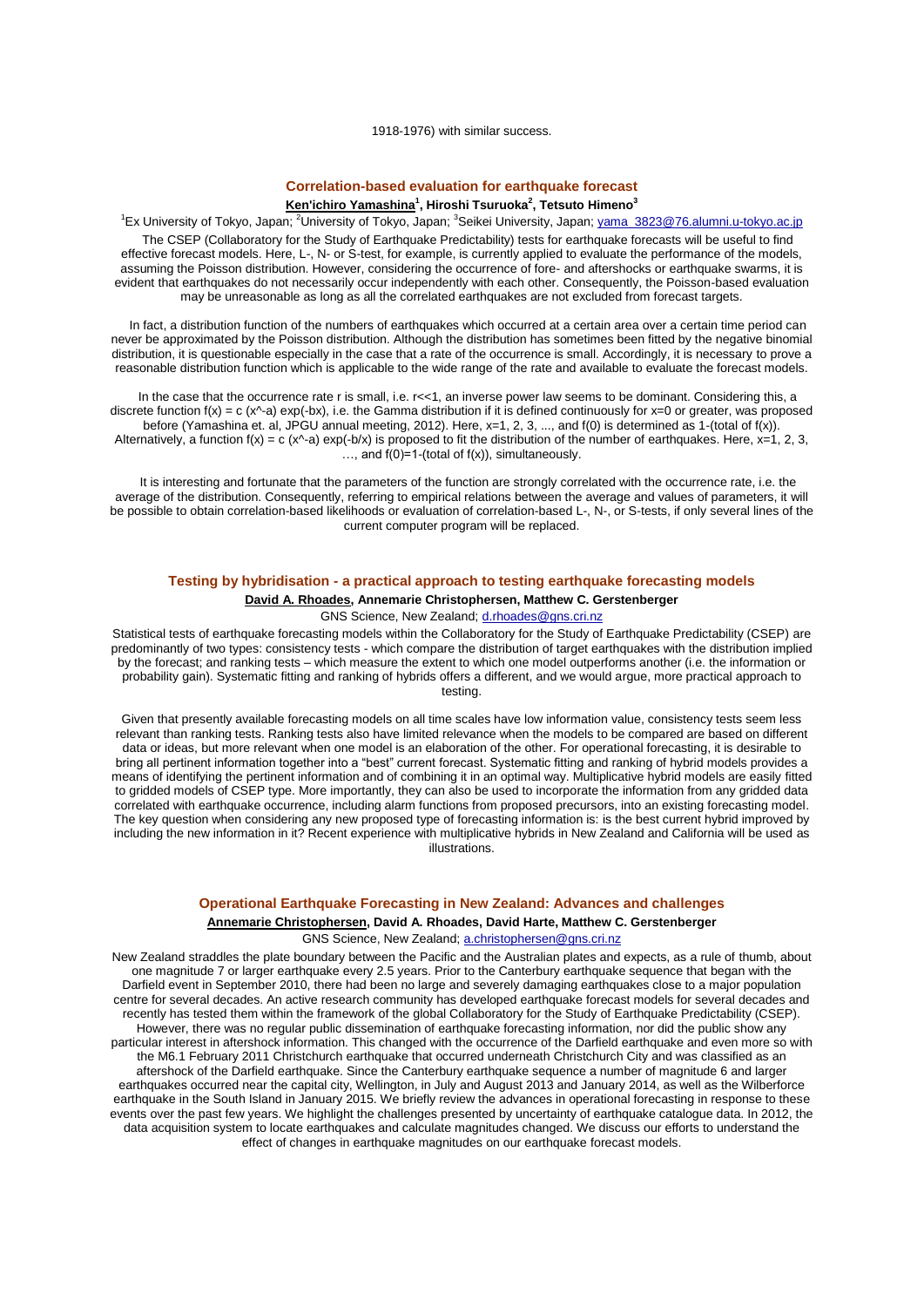# **Forcasting - Part3: New Perspectives in Probabilistic Earthquake Forecasting and Testing**

*Time:* Wednesday, 17/Jun/2015: 2:00pm - 3:00pm · *Location:* Arcona Hotel, Havelpavillon *Session Chair:* Stefan Wiemer

#### **Retrospective Evaluation of Time-Dependent Earthquake Forecast Models during the 2010-12 Canterbury, New Zealand, Earthquake Sequence**

**Maximilian Werner<sup>1</sup> , Matthew Gerstenberger<sup>2</sup> , Maria Liukis<sup>3</sup> , Warner Marzocchi<sup>4</sup> , David Rhoades<sup>2</sup> , Matteo Taroni<sup>4</sup> ,**   $J$ eremy Zechar $^5$ , Camilla Cattania $^6$ , Annemarie Christophersen $^2$ , Sebastian Hainzl $^6$ , Agnes Helmstetter $^7$ , Abigail **Jimenez<sup>8</sup> , Sandy Steacy<sup>9</sup> , Thomas Jordan<sup>3</sup>**

<sup>1</sup>University of Bristol, UK; <sup>2</sup>GNS Science, New Zealand; <sup>3</sup>SCEC, USC, USA; <sup>4</sup>INGV Rome, Italy; <sup>5</sup>ETH Zurich, Switzerland; <sup>6</sup>GFZ Potsdam, Germany; <sup>7</sup>ISTerre Grenoble, France; <sup>8</sup>University of Ulster, UK; <sup>9</sup>University of Adelaide, Australia; max.werner@bristol.ac.uk

With efforts underway in New Zealand, Italy and the US to deploy and improve Operational Earthquake Forecasting (OEF) systems, an objective evaluation of the predictive skills of candidate OEF models is crucial for transparent model choices as well as the credibility of disseminated information. For this purpose, the Collaboratory for the Study of Earthquake Predictability (CSEP) is conducting a retrospective evaluation of time-dependent forecast models during the complex and fatal 2010-12 Canterbury, New Zealand, earthquake cascade that provided a wealth of new data to assess progress in recent model development.

Fourteen models were developed by groups in New Zealand, Europe and the US. The models comprised statistical, physicsbased and hybrid models, presenting the opportunity to compare purely empirical models against those with a physical basis. The statistical group includes non-parametric kernel smoothing models and variants of the Epidemic-Type Aftershock Sequence (ETAS) model. The physics-based model group includes versions of the static Coulomb stress model together with Dieterich's rate-and-state friction formulation. Several newly developed hybrid models use components of the Coulomb model (e.g., the spatial pattern) within a statistical Omori-Utsu clustering formulation such as ETAS or STEP (Short-Term Earthquake Probabilities model).

We evaluated the forecasting prowess of the models from the time just after the Mw7.1 Darfield earthquake until February 2012 with several likelihood-based measures. To probe the relation between forecast skill and time horizon, we analyzed forecasts of three durations (1-year, 1-month and 1-day). Forecasts were updated immediately after the four strong earthquakes of the sequence (including the devastating February 2011 Christchurch quake) to mimic likely real-time scenarios.

To evaluate the effect of real-time input data on the quality of forecasts, CSEP collected two data sets as model input data for this experiment: a best-available data set comprising 394 target earthquakes greater than magnitude 3.95 from GeoNet as well as recent fault slip models from GNS scientists; and a near-real-time data set comprising the preliminary GeoNet earthquake catalog as captured by CSEP during the sequence and rapid fault slip models available within 10 days.

In stark contrast to previous rigorous comparisons between Coulomb stress models and statistical models, the information content of physical and hybrid model forecasts is greater or comparable to that of statistical model forecasts at all forecast horizons. Differences are greatest for 1-yr horizons, where three variants of the Coulomb model and a Coulomb/STEP hybrid model outperform a reference ETAS model by a probability gain per earthquake of about 7. The influence of near-real-time data on forecast skill is complex and model-dependent: the effect varies from insignificant to substantial but does not necessarily degrade quality. Our results offer some encouragement for a physical basis in OEF and suggest that some of the recent physics-based and hybrid model development has added informative components.

## **Five-year Japanese earthquake predictability experiment with multiple runs since 2009 including the 2011 Tohoku-oki earthquake**

#### **Naoshi Hirata<sup>1</sup> , Hiroshi Tsuruoka<sup>1</sup> , Danijel Schorlemmer<sup>2</sup>**

<sup>1</sup>Earthquake Research Institute, The University of Tokyo, Japan; <sup>2</sup>German Research Centre for Geosciences, GFZ, German; hirata@eri.u-tokyo.ac.jp, tsuru@eri.u-tokyo.ac.jp, ds@gfz-potsdam.de

It is 5 years since we have established the Japanese testing center for the Study of Earthquake Predictability (CSEP) in Earthquake Research Institute, the University of Tokyo. During the period of testing, in 2011 March, Tohoku-oki earthquake with M9.0 occurred and seismic activity changed very much in entire part of Japanese Islands.

The testing experiment consists of 12 categories, with 4 testing classes with different periods (1 day, 3 months, 1 year and 3 years) and 3 testing regions called "AllJapan," "Mainland," and "Kanto." Starting from 91 models in September 2009, a total of 160 models, as of January 2015, are currently under testing in the CSEP Japan official suite with collaboration of CSEP Testing Center at the Southern California Earthquake Center (SCEC) (Nanjo et al., 2011; Tsuruoka et al., 2012). For 3-month and oneyear testing experiments, more than 15 runs of fully prospective experiments have been completed. Probability gains of tested models with respective to a spatially uniform probability model show that some models have always better performances in regions of AllJapan and Kanto, but the best model varies runs by runs for the region of Mainland.

In the testing period including the 2011 Tohoku-oki earthquake, a model which has wider spatial smoothing radius of 100km shows larger probability gain than those with a narrow smoothing while in other periods a small smoothing radius of 10 km shows better performance. Probability gains of models for 3-month and 1-year test class for each model are almost same although a magnitude of target events is different: M>=4 for 3-month, M>=5 for 1-year. A model of HISTETAS5PA (Ogata, 2011) shows best performance for one-day class and a region of AllJapan before the 2011 Tohoku-oki event but after the event ETAS (Zhuang, 2011) is better than HISTETAS5PA.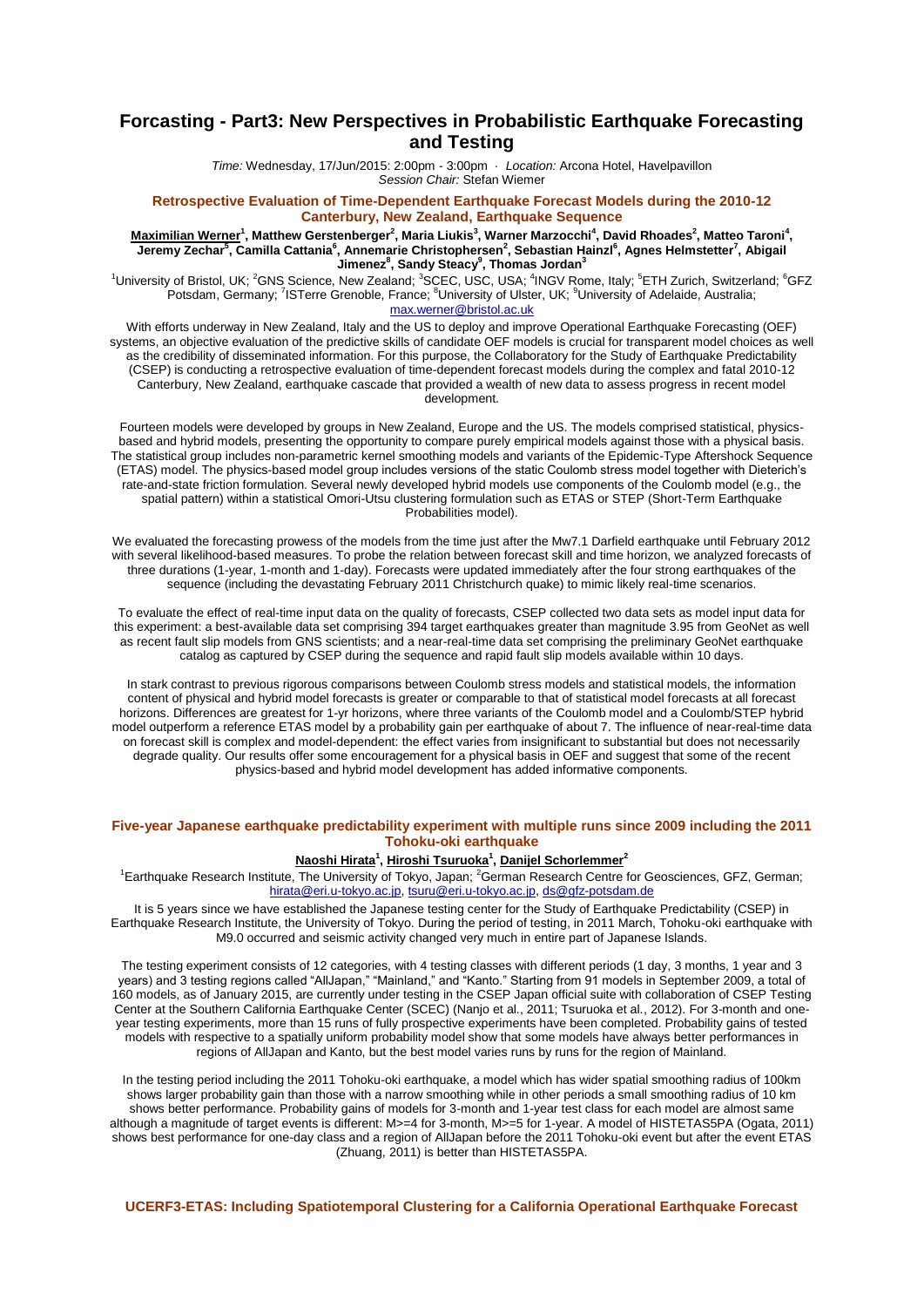## **Edward H. Field & other WGCEP participants**

## USGS, Golden, United States of America; field@usgs.gov

The Working Group on California Earthquake Probabilities (WGCEP) has been developing the third Uniform California Earthquake Rupture Forecast (UCERF3). With the long-term, time-dependent model published, which relaxes segmentation, includes multi-fault ruptures, and incorporates elastic rebound, we have now turned our attention to including spatiotemporal clustering. Recongnizing that triggered events can be large and damaging, the ultimate goal is to deploy an Operational Earthquake Forecast (OEF) for California, now listed as one of the USGS's strategic-action priorities (http://pubs.usgs.gov/of/2012/1088; page 32). This presentation will demonstrate progress thus far, wherein we have added an Epidemic Type Aftershock Sequence (ETAS) component to UCERF3 (UCERF3-ETAS). Notably, our model represents a merging of ETAS with finite-fault based forecasts, as well as the inclusion of elastic rebound (both firsts, as far as we are aware). In fact, inclusion of elastic-rebound turns out to be critical in terms of replicating spatiotemporal clustering statistics (otherwise ~85% of large triggered events re-rupture the same fault, which we don't see in nature). This presentation will also outline efficient loss calculations and additional steps needed for taking UCERF3-ETAS operational.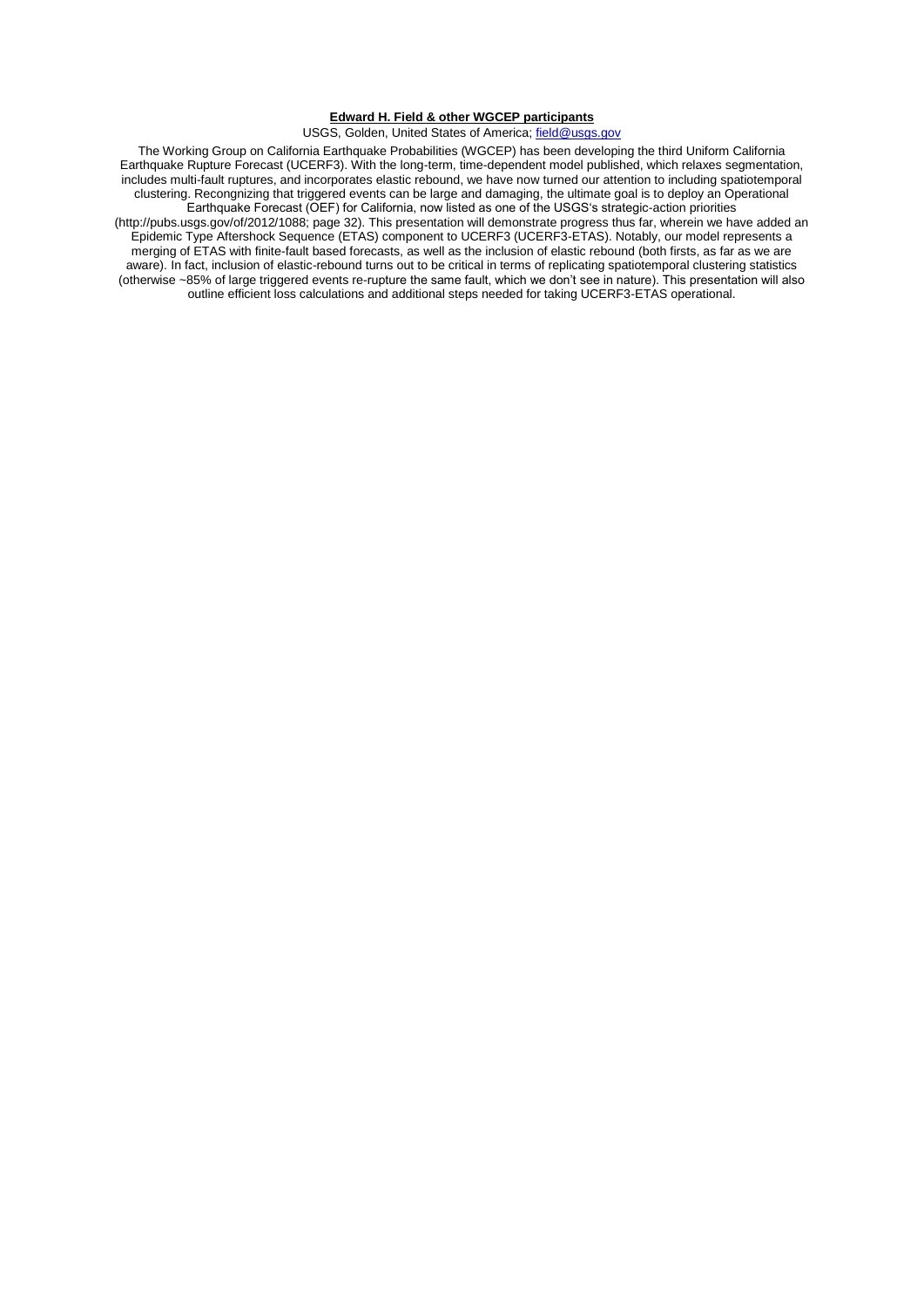## **Poster 2: Poster session B (& Coffee)**

*Time:* Wednesday, 17/Jun/2015: 3:00pm - 5:00pm · *Location:* Arcona Hotel, Havelpavillon *Session Chair:* Sebastian Hainzl

### **A parimutuel gambling perspective to compare probabilistic seismicity forecasts and deterministic eartquake predictions**

## **J. Douglas Zechar<sup>1</sup> , Marc Rierola<sup>1</sup> , Jiancang Zhuang<sup>2</sup>**

<sup>1</sup>Swiss Seismological Service, Zürich, Switzerland; <sup>2</sup>Institute of Statistical Mathematics, Tokyo, Japan;

jeremy.zechar@sed.ethz.ch

Using analogies to gaming, we consider the problem of comparing multiple probabilistic seismicity forecasts and the problem of assessing binary earthquake predictions. To measure relative model performance, we suggest a parimutuel gambling perspective which addresses shortcomings of other methods such as likelihood ratio, information gain and Molchan diagrams. We describe two variants of the parimutuel approach for a set of forecasts: head-to-head, in which forecasts are compared in pairs, and round table, in which all forecasts are compared simultaneously. For illustration, we compare the 5-yr forecasts of the Regional Earthquake Likelihood Models experiment for M4.95+ seismicity in California, and we present a retrospective assessment of the M8 earthquake predictions at the global scale.

## **A Potential Promising Approach to Extract Ionospheric Anomaly Related to Earthquake from DEMETER Satellite Data**

#### **Yongxian Zhang<sup>1</sup> , Caiyun Xia<sup>2</sup> , Turson Nilupar<sup>3</sup> , Xiaotao Zhang<sup>1</sup> , Yongjia Wu<sup>1</sup>**

<sup>1</sup>China Earthquake Networks Center, China, People's Republic of; <sup>2</sup>Institute of Earthquake Science, China Earthquake Administration, China, People's Republic of; <sup>3</sup>Earthquake Administration of Xinjiang Uygur Autonomous Region, China, People's Republic of, yxzh@seis.ac.cn

There has been a lot of research work on the ionospheric anomaly related to earthquake from the DEMETER satellite data, including the fatal destructive Wenchuan M8.0 earthquake. Due to the large spatial dispersion and long revisiting period of the observation data, most of the research results by direct-vision method showed that the obvious ionospheric anomaly often occurred several days before the coming earthquake, which is profitless for earthquake preparedness. In addition, ionospheric contents fluctuate violently with space weather, hence the difficulty to extract the ionospheric anomaly related to earthquake. In order to overcome the shortcomings of large spatial dispersion and long revisiting period due to the single satellite observation, the continuous simulated spatial and temporal variation of the ionospheric contents were constructed by smoothing interpolation on the original data. Then the PI (Pattern Informatics) Method (Rundle et al., 2002) that has been successfully applied to extract seismic anomaly was modified and applied to extract the ionospheric anomaly from the simulated spatial and temporal data before Wenchuan M8.0 and some other strong earthquakes. The results by MPI (Modified Pattern Informatics) method show that the abnormal disturbance of the ionosphere usually occurred about a month before the forth coming large earthquakes. The comparison among MPI method and other methods shows that MPI method is more practical for earthquake forecasting because the abnormal disturbance detected by other methods appears only a few hours to a few days before an earthquake and leaves very short time for response. The preliminary research results show that the MPI method might be a potential promising approach to extract the ionospheric anomaly related to earthquake from satellite observation data.

## **Aftershock Statistics of Injection-Induced Earthquakes in the Central U.S.**

### **Morgan Page, Susan Hough**

U.S. Geological Survey, United States of America; pagem@caltech.edu

In the last decade, deep injection of wastewater from oil and natural gas production has led to a dramatic increase in earthquakes in the central U.S. Oklahoma in particular has a rate of M≥3 earthquakes that currently exceeds that of California. Like tectonic earthquakes, injection-induced earthquakes can produce vigorous aftershock sequences. We examine the statistics of aftershock sequences for both induced and tectonic earthquakes. Our analysis provides evidence that, at short distances (<20 km) from the mainshock, induced earthquakes have enhanced aftershock triggering relative to tectonic earthquakes.

## **Applying clustering model and Gutenberg-Richter's Law to Forecast Large Aftershocks Peter Shebalin<sup>1</sup> , Sergey Baranov<sup>2</sup>**

<sup>1</sup>International Institute of Earthquake Prediction Theory and Mathematical Geophysics of RAS, Russia; <sup>2</sup>Geophysical Survey of RAS, Russian Federation; p.n.shebalin@gmail.com, bars.vl@gmail.com

Forecasting aftershock activity is an important task of seismology. In contrast to mainshock, genesis of aftershocks is more determinate process which is similar to microfracturing in brittle rock. Due to the progress of fracture mechanics and statistical seismology many clustering models for short-term forecasting were suggested. However, correct forecasting of large aftershocks in an operational mode is rarely achieved.

The problem of aftershock forecasting consists of two subtasks: 1) applying the Reasenberg-Jones approach to combine aftershock clustering models with Gutenberg-Richter law; 2) forecasting an area where large aftershocks will occur.

For the specific task of forecasting aftershocks we estimate parameters of clustering model and transfer the estimated values to the future time for estimating the number of aftershocks with different magnitudes using Gutenberg-Richter's law. To take into account the power-law temporal decay of aftershocks with an exponent being close to 1 a geometric progression of the forecast time intervals with the beginning and the end multiplied by a factor at each step was used. We try different schemes of the "learning" intervals after the main shocks to achieve better results. At each step the model was corrected to take into account well-known change of the b-value, lower catalog completeness right after the main shock and other factors. For measuring the forecast quality we apply slightly modified L-test and S-test, which had been used in the CSEP experiment. L- and S- tests were also used for the optimization of the forecasting schemes (the choice of the operational learning intervals). In this research we use the simplest clustering model of Omori-Utsu.

Another subtask is to forecast the large aftershocks area. As far as we know this subtask was never considered in terms of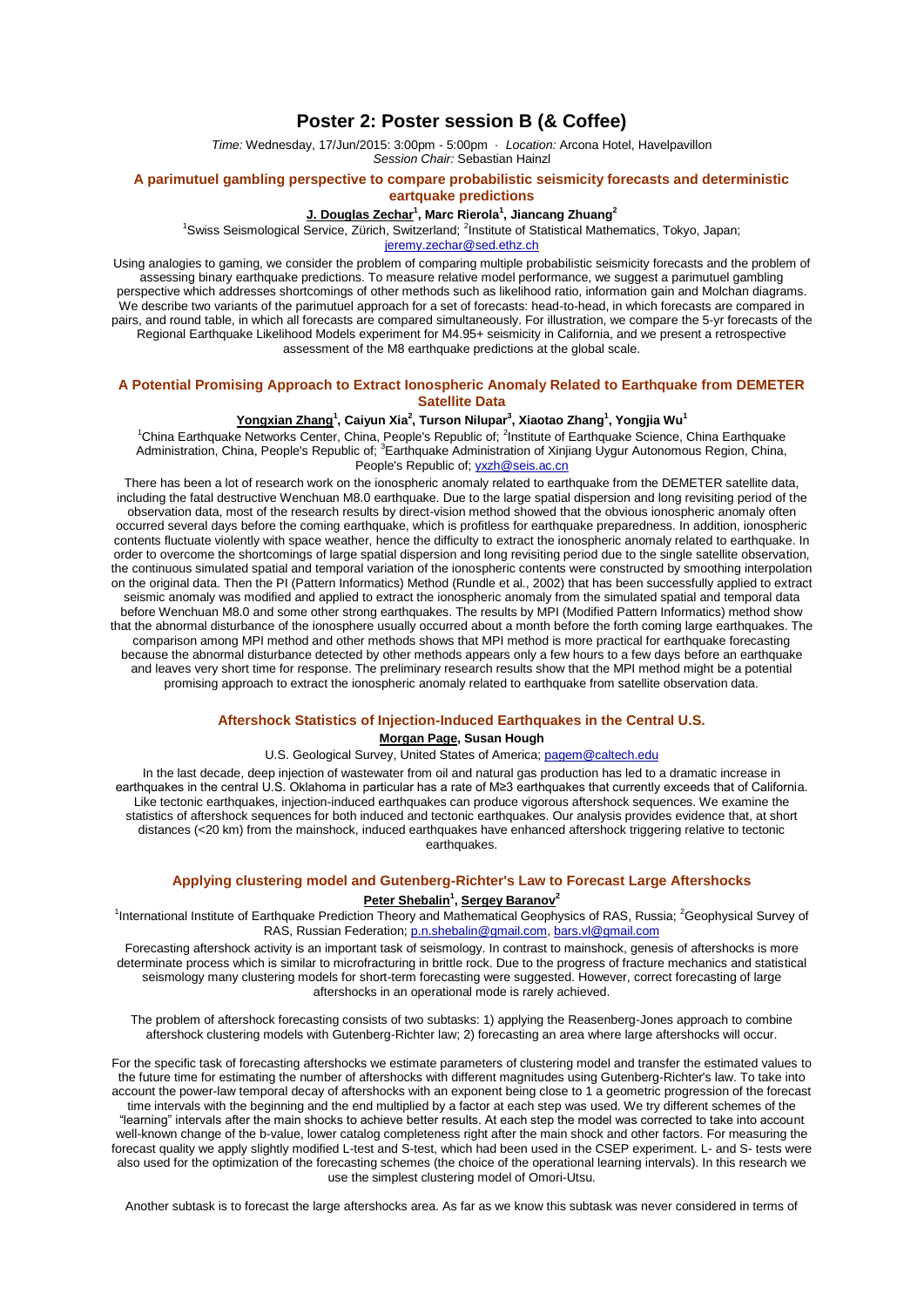operational forecasting. There are some different declustering methodologies for separating aftershocks from "independent" events based on retrospective processing catalog of seismicity. The distribution of the aftershocks distances from the mainshock fault was discussed in many previous studies. In this research we study an effect of spatial spreading of the aftershock area in terms of operational aftershock forecasting. Here we present results we achieved during the study.

We suggest simple mnemonic rules to forecast the number of large aftershocks using the number of aftershocks that occurred during first hours after the main shock.

This research was supported by Russian Foundation of Basic Research (Projects 13-05-00158 and 13-05-00541).

#### **Communicating time-varying seismic risk during an earthquake sequence**

**Marcus Herrmann, J. Douglas Zechar, Stefan Wiemer**

ETH Zürich, Switzerland; marcus.herrmann@sed.ethz.ch

When an earthquake occurs, people suddenly want advice on how to cope with the situation. The 2009 L'Aquila sequence highlighted the importance of public communication and pushed the use of scientific methods to drive alternative risk mitigation strategies. For instance, van Stiphout et al. (2010) suggested a new approach for objective short-term evacuation decisions: probabilistic risk forecasting combined with a cost-benefit analysis. In the present work, we apply this approach to a scenario earthquake sequence that simulated a repeat of the 1356 Basel earthquake, one of the most damaging events in central Europe. We translate probabilistic aftershock forecasts into seismic hazard and subsequently into time-varying seismic risk, which provides an indication of the socio-economic impact. Compared with van Stiphout et al. (2010), we use an advanced aftershock forecasting model and more detailed settlement data to allow us spatial forecasts and district-wise decision-making; we also consider a different vulnerability method, which correlates hazard levels with expected damage states based on a mechanical approach. We quantify the risk forecast in terms of human loss: one minute after the M6.6 mainshock, for instance, the probability for an individual to die within the next 24 is 4 orders of magnitude higher than the long-term average; but the absolute value remains far below one per mille. The final cost-benefit analysis adds value beyond making probabilistic forecasts: it provides objective statements that justify evacuation decisions. To deliver supportive information in a simple form, we propose a warning approach in terms of alarm levels. Our results do not justify evacuations prior to the M6.6 mainshock, but in certain districts afterwards. The ability to forecast the short-term seismic risk at any time—and with sufficient data anywhere—is the first step of personal decision-making and raising risk awareness among the public.

References

van Stiphout, T., S. Wiemer, and W. Marzocchi (2010), Are short-term evacuations warranted? Case of the 2009 L'Aquila earthquake, Geophys. Res. Lett., 37, L06306, doi:10.1029/2009GL042352.

## **Computationally Efficient Earthquake Detection with Continuous Seismic Waveform Data**

## **Clara Yoon, Ossian O'Reilly, Karianne Bergen, Gregory Beroza**

Department of Geophysics, Stanford University, United States of America; ceyoon@stanford.edu

Cross-correlating continuous seismic data streams with waveform templates has proven to be a sensitive, discriminating detector of similar seismic signals; however, template matching requires a priori knowledge of the signals we wish to detect. Detection of unknown repeating sources is possible with autocorrelation, which searches for similar waveforms within all pairs of short overlapping windows from continuous data. Unfortunately, naïve application of autocorrelation scales quadratically with time, which limits its use to short duration time series.

We developed an efficient approach to find similar seismic waveforms that avoids comparing most dissimilar signals by first developing compact, discriminative "fingerprints" of waveforms, and then assigning signals to sub-groups (buckets) using locality-sensitive hash functions (LSH). The probability that two signals enter the same bucket increases monotonically with similarity. LSH trades space for speed, requiring near-linear storage, yet yielding near-constant query time - thus avoiding nearly all of the unproductive pair-wise computation of autocorrelation. To improve detection sensitivity and reduce the likelihood of false detections, our method incorporates multiple channels of continuous data from stations in a distributed seismic network.

Our computationally efficient approach detects uncataloged earthquakes 40 times faster than autocorrelation when applied to one day of continuous data from five stations in the Northern California Seismic Network, while finding about the same total number of events. This increases to ~150 times faster for one week of continuous data. Based on observed scaling, we expect a speedup of ~10,000 times for one year of continuous data. This method will be especially useful as we look forward to processing months to years of continuous waveform data, because we can potentially find unknown seismic sources that repeat infrequently in time.

## **Continuous Time Random Walk (CTRW) approach on modeling anomalous (pore-pressure?) diffusion in the 2001 Agios Ioanis (West Corinth rift) earthquake swarm sequence.**

## **Georgios Michas<sup>1</sup> , Filippos Vallianatos1,2, Peter Sammonds<sup>1</sup>**

<sup>1</sup>University College London, United Kingdom; <sup>2</sup>Technological Educational Institute of Crete, Greece; georgios.michas.10@ucl.ac.uk

Induced seismicity is frequently observed in the Earth's crust as response to stress perturbations. Characteristic cases can be drawn from earthquake swarm sequences that have in many cases been associated to pore-pressure perturbations caused by fluid diffusion phenomena in the Earth's crust. In a critically stressed crust such phenomena are known to decrease the effective normal stress along pre-existing cracks and trigger earthquakes. Earthquake swarm sequences are typically characterized by strong variations and clustering effects in time and space and can neither be described by a dominant earthquake nor by any simple scaling relation, as the Omori scaling known for aftershock sequences. Here we study such a sequence that occurred on 2001 at the SW part of Corinth rift (central Greece) and its possible relation to pore-pressure diffusion (Agios Ioanis earthquake swarm, Pacchiani and Lyon-Caen, 2010). We consider earthquakes as a point process in time and space and study their spatiotemporal evolution in terms of Continuous Time Random Walk (CTRW) theory that presents joint probability density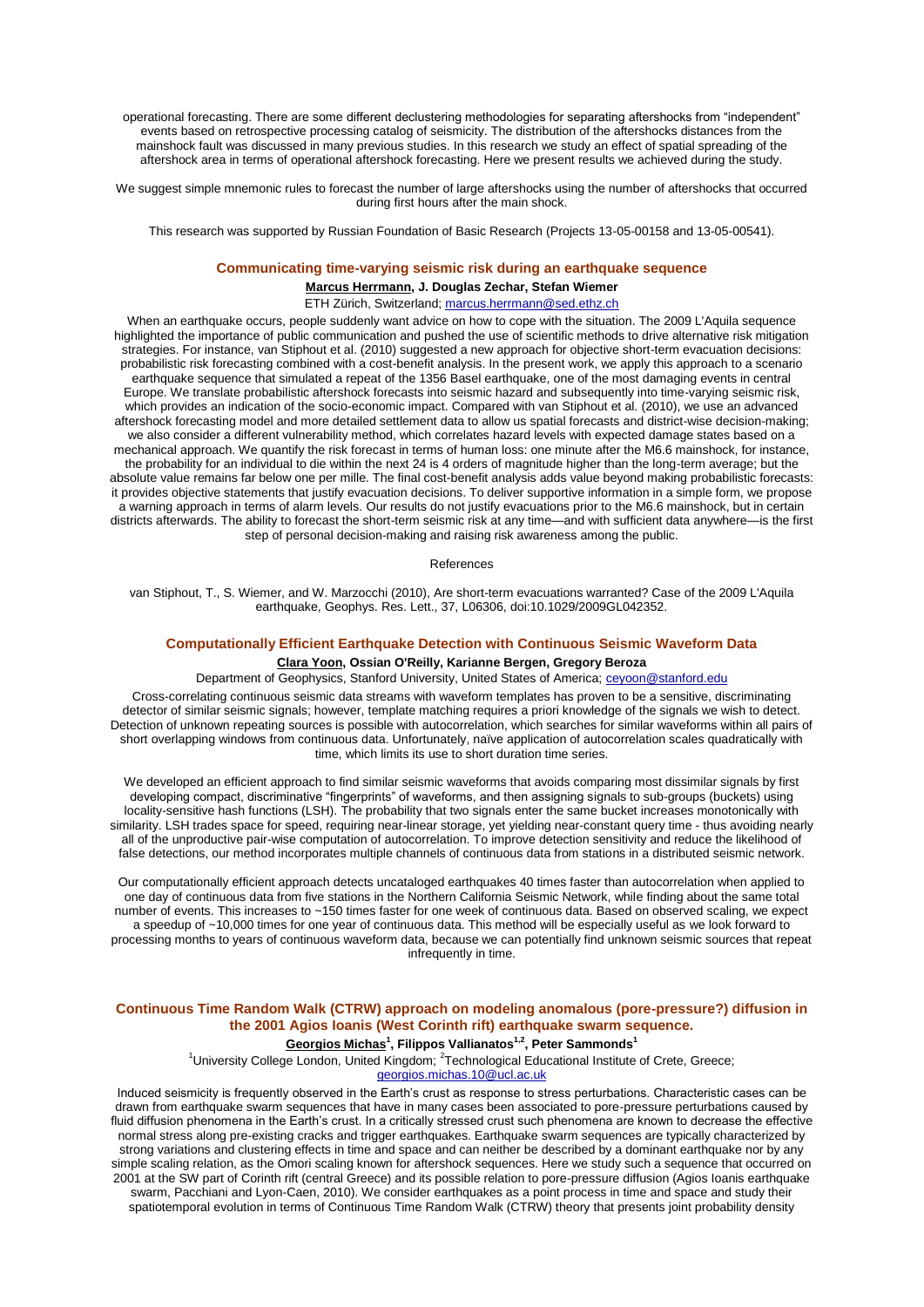functions of inter-event times and jumps between the successive earthquakes. The spatiotemporal analysis of seismicity indicates a correlated anomalous diffusion process that migrates slowly with time. Inter-event times exhibit a broad probability distribution while jump lengths a finite variance, properties that correspond to the subdiffusive regime in terms of CTRW theory (Metzler and Klafter, 2000). In normal (Brownian) diffusion the mean squared displacement of seismicity, in regard to an initial point in time and space, will be linearly time dependent. In our case we get a power-law time dependency of the mean squared displacement that grows slower than time, indicating the anomalous (subdiffusive) process. In addition, we show that the fractional diffusion equation can be used to model the propagation of the earthquake activity with time. While other mechanisms may be plausible, the results are accordant to the hypothesis of a slow pore-pressure diffusion process as the triggering mechanism of the earthquake swarm sequence.

References

Metzler, R., Klafter, J. (2000). The random walk's guide to anomalous diffusion: a fractional dynamics approach. Physics Reports, 339, 1-77.

Pacchiani, F. and Lyon-Caen, H. (2010). Geometry and spatio-temporal evolution of the 2001 Agios Ioanis earthquake swarm (Corinth rift, Greece), Geophys. J. Int., 180, 59–72.

## **CSEP-based Test Bench for Assessing Induced Seismicity Models**

**Eszter Kiraly<sup>1</sup> , J. Douglas Zechar<sup>1</sup> , Valentin Gischig<sup>2</sup> , Dimitrios Karvounis<sup>1</sup> , Joseph Doetsch<sup>2</sup> , Stefan Wiemer<sup>1</sup>** 1<br>Swiss Seismological Service, Switzerland: <sup>2</sup>Swiss Competence Center on Supply of Electricity, Switzerland: eszter.kiraly@sed.ethz.ch

Monitoring and controlling induced seismicity in deep geothermal systems are important elements of reservoir creation and circulation phases. We propose near real-time induced seismicity modeling and forecasting to improve existing traffic light systems. A CSEP-based test bench environment for induced seismicity is being built to find the most suitable model (or model combination) for forecasting induced micro-seismicity and unexpected events in geothermal reservoirs.

In this study, we consider the Basel 2006 dataset and generate forecasts with two types of models: (1) a hydro-geomechanical stochastic seed model based on pore pressure diffusion with irreversible permeability enhancement (HySei model); and (2) four variants of a 3D "Shapiro" model which combine estimates of the seismogenic index with a spatial forecast based on kernelsmoothed seismicity and temporal weighting (SiS model). For both model groups, hydraulic and seismic parameters are calibrated against data from a learning period (starting at the beginning of injection) every six hours. We examine three different forecast time horizons: 6-hour, 1-day and 3-day intervals. We explore the forecast skills of the models using metrics developed by the CSEP community: consistency tests and pairwise ranking of the models.

#### **Development of Seismicity Analysis software: TSEIS – ETAS module implementation -**

## **Hiroshi Tsuruoka, Yoshihiko Ogata**

Univ. Tokyo, Japan; tsuru@eri.u-tokyo.ac.jp

We usually discuss on seismic activity by selecting with region, time, depth and magnitude etc. to earthquake catalogues. So, there are many seismicity analysis tools to search, filter or analyze earthquake catalogues by using graphical user interfaces. We are developing such a tool named TSEIS on running multi platforms for 10-years. TSEIS software has many functions such as focal mechanism plotting or error plotting. In this report, we implemented ETAS analysis function to this software. In japan, earthquake predictability study of CSEP started on November 1st, 2009. It is very important to compare with real seismicity with ETAS forecasted results.

ETAS algorithm implemented to TSEIS according to the package of SASeis2006 (Ogata, 2006). ETAS analysis is non-linear inversion method. It is very important to set initial parameter values in order to start analysis. We set proper values of parameters and run a process until a solution converges automatically. Especially, we can set a time parameters by using GUI plotting M-T diagram, we can run ETAS analysis with very simple and easy procedure. In the future, we are continuing to develop TSEIS and ETAS soft wares.

## **Ensemble Model Earthquake Forecasts during the 2010-12 Canterbury, New Zealand, Earthquake Sequence**

### **Matteo Taroni<sup>1</sup> , Warner Marzocchi<sup>1</sup> , Maximilian Werner<sup>2</sup> , Jeremy D. Zechar<sup>3</sup>**

<sup>1</sup>INGV, Italy; <sup>2</sup>University of Bristol, UK; <sup>3</sup>ETH, Zurich, Switzerland; matteo.taroni@ingv.it

Ensemble models provide at least two advantages for earthquake forecasting. Firstly, they circumvent the question of which model to choose for operational purposes by objectively and transparently merging all available ones. And secondly, the optimally merged model may provide better forecasts than any single model. In addition, complimentary or inconsistent models, hypotheses and input data sets can easily be combined according to defined rules. Our purpose here is to investigate ensemble modeling techniques in the context of the 2010-12 Canterbury, New Zealand, earthquake sequence, for which over a dozen time-dependent earthquake forecast models have been developed that are currently under evaluation by the Collaboratory for the Study of Earthquake Predictability (CSEP). The models include recently refined and developed physics-based Coulomb stress models as well as new statistical models and hybrid models that employ physics-based components within a statistical framework. Here, we explore ensemble modeling techniques to create optimal forecasts by merging all available model forecasts. The mixing of the models is determined by a dynamic, weighted average over all forecasts, where the weights are determined according to a continually updated measure of past predictive skill. The ensemble model thus changes from day to day, giving greater weight to more informative models. We compare several methods for assembling ensemble models in terms of their predictive skills during the sequence and compare the optimal models with the individual best models.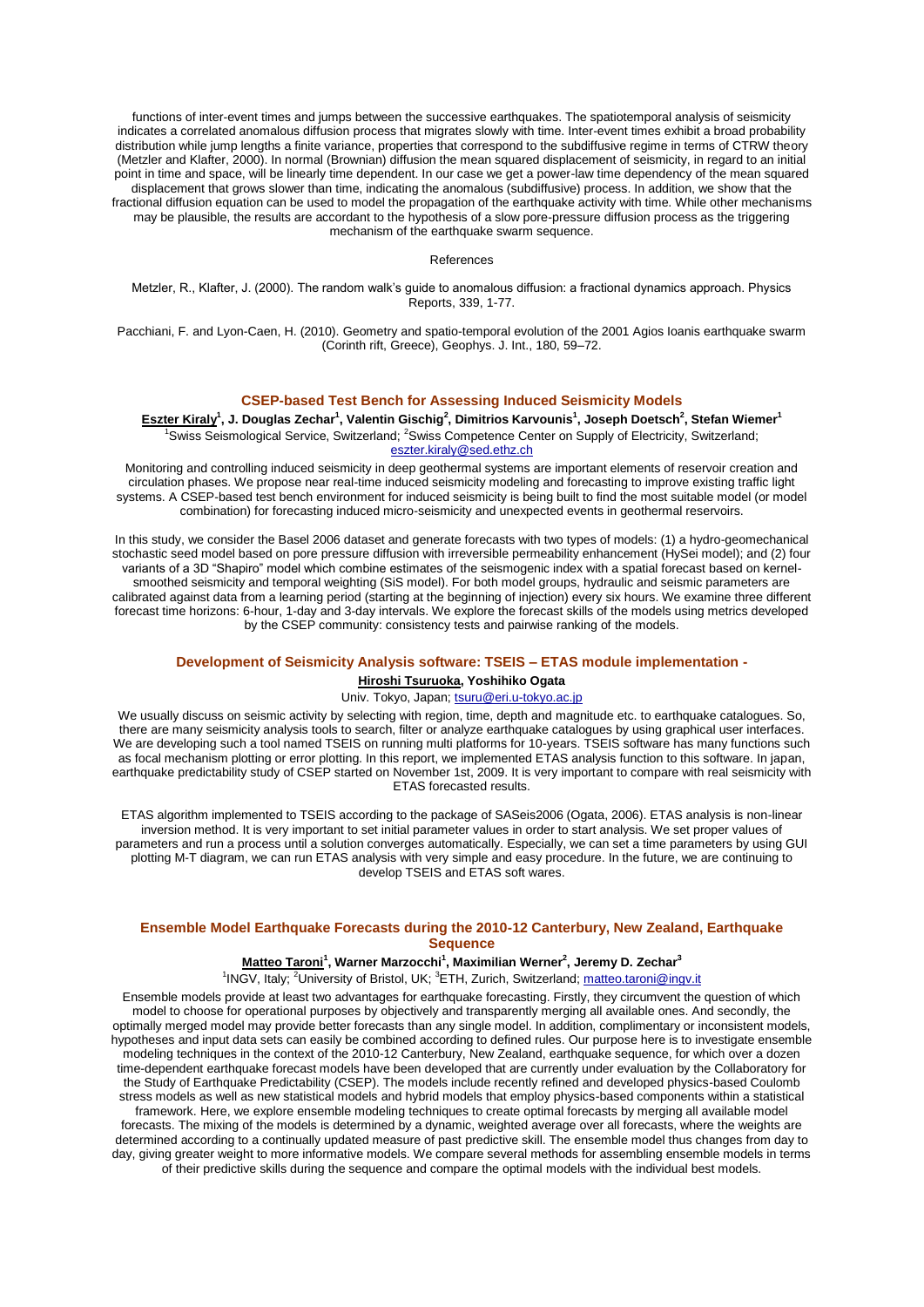## **Forward Induced Seismic Hazard Assessment – FISHA Application to the seismicity catalogue generated by a discrete element hydromechanical model**

### **Amir Hossein Hakimhashemi, Jeoung Seok Yoon, Arno Zang, Oliver Heidbach, Gottfried Grünthal** GFZ German Research Centre for Geosciences, Germany; hakim@gfz-potsdam.de

The Forward Induced Seismic Hazard Assessment – FISHA (Hakimhashemi et al. 2014a,b) is a general workflow which links the output of geomechanical-numerical models, either in terms of seismicity catalogue (Hakimhashemi et al. 2014a) or in the form of spatiotemporal changes in the stress field (Hakimhashemi et al. 2014b), to a time-dependent probabilistic seismic hazard assessment in terms of the potential time-dependent occurrence rate of the Seismic Events of Economic Concern – SEECo. SEECo refer to the seismic events of low to moderate magnitudes which may not be destructive but can cause economic losses due to damage to the infrastructure (Grünthal, 2014).

In this study FISHA is applied to a synthetic seismicity catalogue that results from a fluid injection model (Yoon et al. 2013). The model uses the Particle Flow Code 2D (PFC2D, Itasca) to simulate fluid injection in a granitic geothermal reservoir with an inclined through-going fault zone and subjected to different stress regimes (Yoon et al. poster presented in the workshop). The resulting synthetic induced seismicity catalogues include the occurrence time, the coordinated hypocenter as well as the moment magnitude for the events. These are used to calibrate the magnitude completeness Mc, as well as the parameters of the frequency-magnitude relation, i.e. a and b. Using these parameters, time-dependent occurrence rate of SEECo is computed for different stages of the injection and the potential hazard associated with occurrence of SEECo are addressed. Finally the results according to different stages of the injection are analyzed and compared in order to assess the risks associated with SEECo for different stages of the fluid injection.

#### References:

Grünthal, G. (2014): Induced seismicity related to geothermal projects versus natural tectonic earthquakes and other types of induced seismic events in Central Europe. Geothermics, 52, p. 22-35.

Hakimhashemi A., Yoon J.-S., Heidbach O., Zang A., Grünthal G. (2014a): Forward induced seismic hazard assessment: application to a synthetic seismicity catalogue from hydraulic stimulation modelling. Journal of Seismology, 18, 3, p. 671-680.

Hakimhashemi A., Schoenball M., Heidbach O., Zang A., Grünthal G. (2014b): Forward modelling of seismicity rate changes in georeservoirs with a hybrid geomechanical–statistical prototype model. - Geothermics, 52, p. 185-194.

Yoon, J.-S., Hakimhashemi, A., Zang, A., Zimmermann, G. (2013): Particle Based Discrete Element Modeling of Hydraulic Stimulation of Geothermal Reservoirs, Induced Seismicity and Fault Zone Deformation. - Journal of Korean Society for Rock Mechanics, 23, 6, p. 493-505.

## **Improvement of aftershock models based on Coulomb stress interactions and rate-state dependent friction�**

### **Camilla Cattania<sup>1</sup> , Sebastian Hainzl<sup>1</sup> , Lifeng Wang<sup>2</sup> , Frank Roth<sup>1</sup> , Bogdan Enescu3,4**

<sup>1</sup>GFZ, Germany; <sup>2</sup>China Earthquake Networks Center, Beijing, China; <sup>3</sup>Earth Evolution Sciences Department, Faculty of Life and Environmental Sciences, University of Tsukuba, Tsukuba, Japan; <sup>4</sup> Institute of Statistical Mathematics, Tokyo, Japan; camcat@gfz-potsdam.de

The clustering properties of earthquakes have proved the most effective tool to forecast seismicity in the short and medium term (hours to months), and efforts are being made to extend the scope of these models to operational earthquake forecasting. The goal of the work presented here is to improve short/medium term physics-based earthquake forecasts.

Physical models of triggered seismicity are based on the redistribution of stresses in the crust: observations indicate a qualitatively good agreement between positive Coulomb stress changes and the location of aftershocks. Stress calculations can be coupled with the rate-and-state constitutive law proposed by Dieterich, which considers the frictional response of a population of faults and allows to calculate changes in seismicity rate. These models are known as Coulomb-Rate-and-State (CRS) models. In spite of the success of the Coulomb hypothesis, in the past CRS models performed poorly in comparison to statistical ones. In this work, we address some of the issues of CRS models, and in particular these questions: (1) how can we realistically model the uncertainties and heterogeneity of the mainshock stress field, and how does heterogeneity affect the distribution of aftershocks in space and time? (2) what is the role of time dependent stresses in the postseismic phase (afterslip and stresses from previous aftershocks)?

We focus on the aftershock sequences following the Mw 6.0 Parkfield and the Mw 9.0 Tohoku earthquakes, and quantify model performance using the log-likelihood fit to the seismic catalog. We find that a dramatic improvement in model performance is obtained by accounting for aleatoric and epistemic uncertainties in the stress field. Including stresses from aftershocks also leads to a performance improvement, while the effect of afterslip is more subtle and difficult to assess, especially in the near field region where slip model uncertainties are largest.

## **Insights from applying a statistical medium-term forecast model to physics based synthetic catalogues Annemarie Christophersen<sup>1</sup> , David A. Rhoades<sup>1</sup> , Harmony V. Colella<sup>2</sup>**

<sup>1</sup>GNS Science, New Zealand; <sup>2</sup>Arizona State University, School of Earth and Space Exploration; a.christophersen@gns.cri.nz The EEPAS (Every earthquake a precursor according to scale) model is a medium-term earthquake forecasting model and currently the only model that fills the gap between long-term renewal earthquake models and short-term clustering models. The EEPAS model is based on the precursory scale increase phenomenon Ψ, which manifests itself as an increase in the magnitude and rate of minor earthquakes before most major earthquakes. The onset of the Ψ –phenomenon occurs with a precursor time that, in active seismic regions, ranges from months to decades before the major event. The precursory time seems to depend on the earthquake magnitude, and perhaps on other factors, such as strain rate.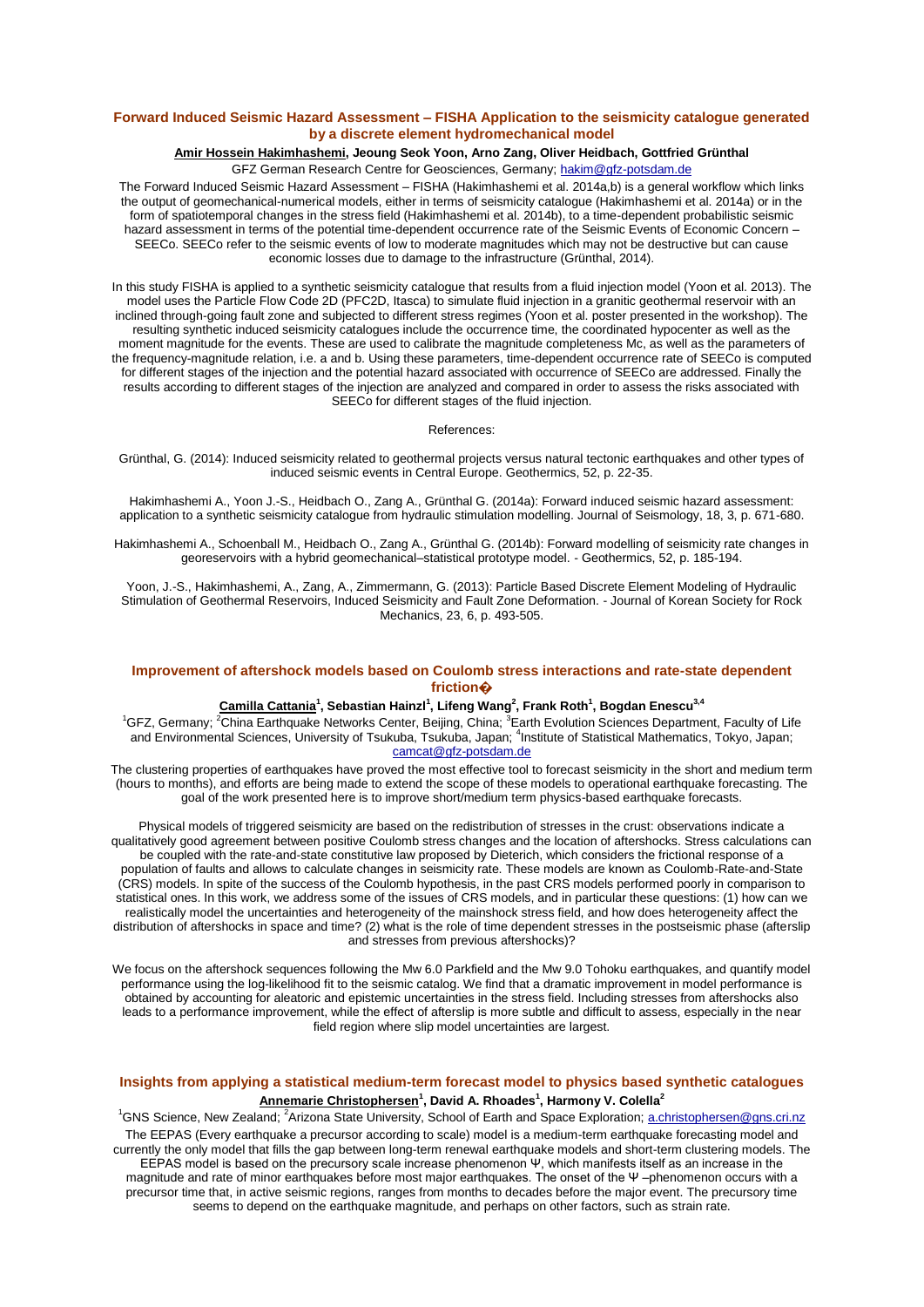The 2010 M7.1 Darfield, New Zealand earthquake occurred in a region of low geodetic strain rate, and without an observable precursory scale increase. Is the Darfield earthquake a rare exception to the Ψ-phenomenon, or is the historical earthquake catalogue is not long enough to detect it?

To investigate this question we use the earthquake simulator, RSQSim, in which the strain rate is represented by the slip rate on faults. A fault network representative of the crustal faults in the Wellington region was employed to generate seismicity catalogues, where the slip rates are systematically reduced by ¼ . Initial results, where the EEPAS model is fit to simulated catalogues, indicate that the precursor time is inversely proportional to the slip rate. Results support the hypothesis that the New Zealand earthquake catalogue is not sufficiently long to observe the Ψ-phenomenon for the Darfield earthquake.

## **Italian and Japanese Ground Motion Prediction Equations (GMPEs): Accounting for epistemic uncertainty through ensemble modeling**

#### **Pamela Roselli<sup>1</sup> , Warner Marzocchi<sup>1</sup> , Licia Faenza<sup>2</sup>**

<sup>1</sup>Istituto Nazionale di Geofisicae Vulcanologia, Rome, Italy; <sup>2</sup>Istituto Nazionale di Geofisicae Vulcanologia, Bologna, Italy; pamela.roselli@ingv.it

The Ground Motion Prediction Equations (GMPEs) are meant to describe source-site propagation of seismic waves and contribute to Probabilistic Seismic Hazard Analysis (PSHA). GMPEs are presently the largest sources of aleatory variability and epistemic uncertainty. So, it is essential for PSHA a proper definition of the 'right' model in order to minimize this source of uncertainty. In this work, we describe a probabilistic method to rank GMPEs according to their forecasting performances. This ranking is useful to assign objective weights to GMPEs, and to build an ensemble model (EGMPE). We analyze in detail the probabilistic procedure for building EGMPE and we evaluate and compare the EGMPE forecasting performances with respect to the performances of each single GMPE and we quantify the impact of EGMPEs in the hazard analysis. Finally this procedure is applied to two quite different datasets, in terms of quality of data and tectonic environments (Italy and Japan), in order to explore the stability of the results as a function of these components.

#### **Lessons from the establishment of the Operational Earthquake Forecast System in Italy**

## **Anna Maria Lombardi**

Istituto Nazionale di Geofisica e Vulcanologia, Italy; annamaria.lombardi@ingv.it

The first official Operational Earthquake Forecast (OEF) system has been developed in Italy by the new-born Hazard Seismic Center of the Istituto Nazionale di Geofisica e Vulcanologia. The establishment of this system was a unique opportunity to broaden and partially revise the knowledge about the earthquake occurrence modeling, the forecast strategies and the integration of seismic attenuation laws. The main goal of this talk is to share the key lessons learned from this experience and to discuss the potential implications for the interpretation of the system outputs.

#### **Modelling of induced seismicity and frequency-magnitude relation in multi-stage hydraulic stimulation of crystalline geothermal reservoir**

#### **Jeoung Seok Yoon<sup>1</sup> , Arno Zang<sup>1</sup> , Günter Zimmermann<sup>2</sup> , Ove Stephansson<sup>1</sup>**

<sup>1</sup>Section 2.6 Seismic Hazard and Stress Field, GFZ German Research Centre for Geosciences, Germany; <sup>2</sup>Section 4.1 Reservoir Technologies, GFZ German Research Centre for Geosciences, Germany; jsyoon@gfz-potsdam.de

We present a numerical tool that is capable of modelling multi-stage hydraulic stimulation experiments including the process of seismic energy release as a failure process in the model formulation. The migration of viscous fluid is pressure driven and the failure of discontinuities (joints and faults) radiates seismic energy which is then converted to seismicity with magnitudes and fault plane solutions. The modelled rock mass is granitic with permeability ranging between 0.1 and 0.001 mD and the initial stress conditions represents depths of 5 km. We present the model results of five stages of hydraulic stimulation with a focus on the generated seismicity catalogue rather than the details of the hydro-mechanical implications of the results. In particular, we investigate the evolution of the frequency-magnitude distribution of the induced seismicity, i.e. Gutenberg-Richter a and b values. Preliminary results show that later stage stimulation tends to produce more induced seismicity with larger magnitude which attributes to accumulated effect of stress shadowing. Spatio-temporal variations of the a and b values are investigated to see their correlations to occurrence of large magnitude seismicity. Statistical interpretation of the Gutenberg-Richter parameters changing in time and space from this study is addressed in terms of occurrence probability of large magnitude seismicity in the paper by Hakimhashemi et al. in this workshop.

## **Multivariate Poisson hidden Markov Models: The case study of the North Aegean Sea, Western Greece Katerina Orfanogiannaki1,2, Dimitris Karlis<sup>2</sup> , Gerassimos Papadopoulos<sup>1</sup>**

<sup>1</sup>Institute of Geodynamics, National Observatory of Athens, Greece; <sup>2</sup>Department of Statistics, Athens University of Economics and Business; kath\_orf@noa.gr

Discrete valued hidden Markov Models (HMMs) are used to model time series of event counts in several scientific fields like genetics, engineering, seismology and finance. In its general form the model consists of two parts: the observation sequence and an unobserved sequence of hidden states that underlies the data and consist a Markov chain. Each state is characterized by a specific distribution and the progress of the hidden process from state to state is controlled by a transition probability matrix. We extend the theory of HMMs to the multivariate case by assuming different multivariate distributions to describe each state of the model. At first the known multivariate Poisson distribution (MPHMMs) is considered and then copula based multivariate distributions are used to allow for full flexibility. Two copula families have been selected the Frank (HMMC-Frank) with 1 copula parameter and hence assuming similar correlation for each pair and the FGM (HMMC-FGM) that has 3

parameters allowing for more flexible structure. An EM type algorithm has been constructed to estimate the parameters of both models.

Using the extended models we monitor the development of earthquake occurrences in time, in 3 seismogenic regions of North Aegean Sea, Greece simultaneously and we estimate the correlation between the time series having a measure of the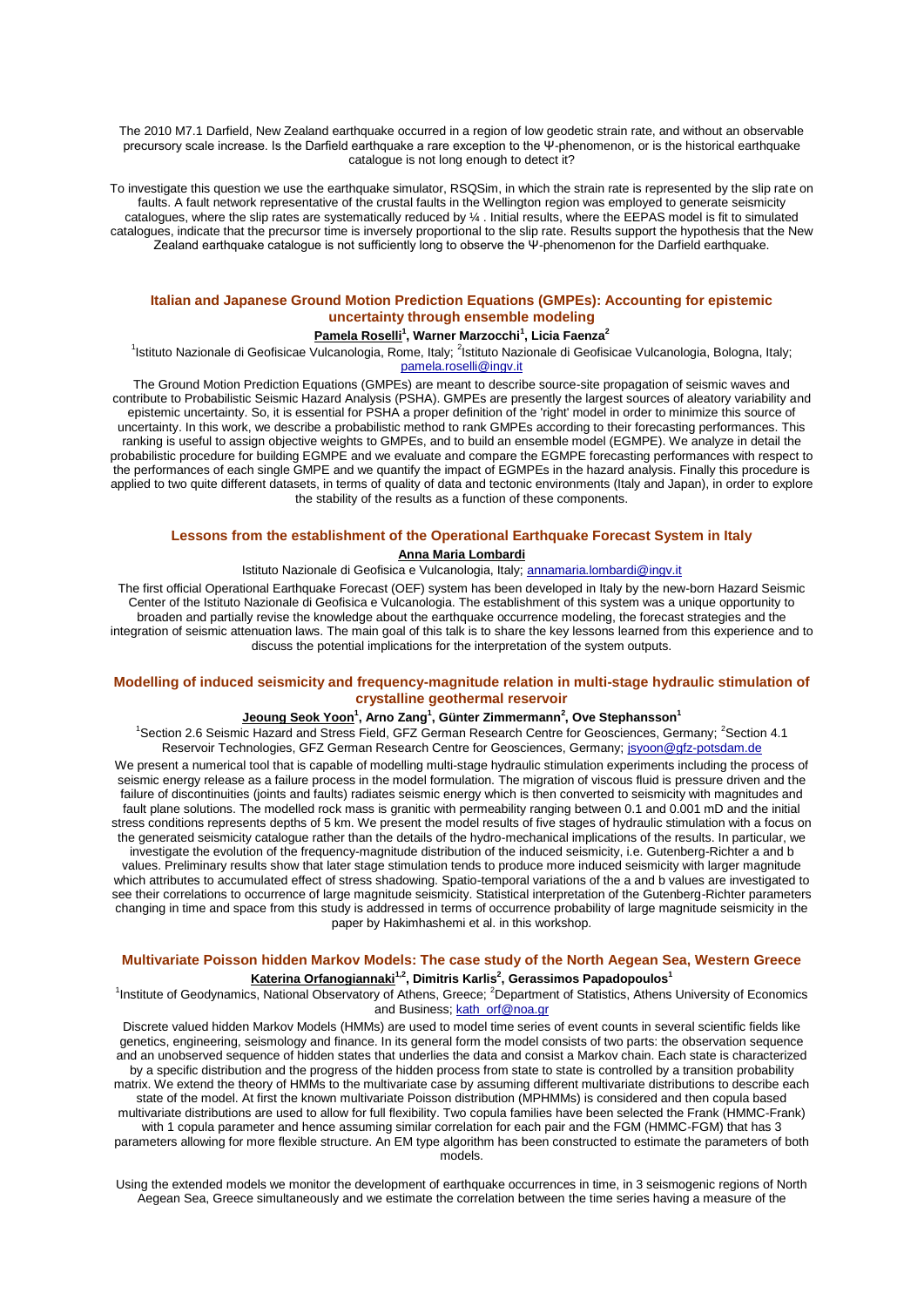interaction between them. It is evident that the 3 regions interact with a time difference of a few months. In most cases though it's only from one time point to the next. This migration of seismic activity from one region to the other is captured by the model as jump to states of increased seismicity. The active states are also associated with intense seismic activity individually to the 3 regions. So the model captures not only the interactions between the 3 regions but also the individual features of the 3 time series. Comparisons with different models are also considered.

## **On the convolution of stochastic processes for modelling strong earthquake occurrences: a multirupture model driven by a self-correcting model**

## **Renata Rotondi, Elisa Varini**

CNR - Institute of Applied Mathematics and Information Technology, Italy; reni@mi.imati.cnr.it

Two widely noted features of earthquake generation are the following:

- earthquakes tend to occur in clusters, sometimes, but not only, referred to as "swarms", "foreshocks activity" and "aftershocks activity";

- the fault ruptures that generate earthquakes decrease the amount of strain present at the locations along the fault where rupture occurs.

Two different classes of models: self-exciting models and self-correcting models correspond respectively to the two features and have been widely studied separately in the literature.

Models that try to capture both these diametrically opposed features should reconcile contrasting trends. The simplest solution would be to mix stochastic models of the two classes: trigger and strain-release models (Schoenberg and Bolt, 2000); in this way, since it is unknown who belongs to what (which events are triggered and which trigger), each event is meant to be generated by both models and the normalized estimate of the conditional intensities λi/(λ1+λ2), i=1,2, indicates the percentage of events belonging to each class. The large difference between the scales, at which the triggering and strain-release mechanisms appear to operate, may be a misleading element. To overcome this issue we can assume that the different behaviours correspond to different phases of the seismic activity and the dynamics of their activation times is driven by an unobserved pure jump Markov process; in this perspective a seismic sequence can be considered as a realization of a series of three marked point processes: Poisson, stress release and trigger models (Varini, 2005, Varini and Rotondi, 2006). The comparison on simulated datasets shows that about 70% of the events are correctly classified but the model is hardly able to fit the abrupt changes of state.

This leads to think that it is more reasonable to assume that the different behavioural trends (models) are superimposed rather than consecutive. In this perspective we consider a sequence of strong earthquakes {ti, Mi}, i=1,…,n, where ti indicates the occurrence time and Mi the magnitude. Among these events we distinguish the leaders, with higher magnitude (exceeding a fixed threshold) from the subordinates, with lower magnitude. The leaders follow a stress release model; conditioned on their occurrence, the remaining events constitute a set of ordered times of minor ruptures occurring in the time interval between two consecutive leader-events. In other words, the events of I level (leaders) match the elastic rebound theory, while the events of II level (subordinates) depend on the previous ones and take charge of the other trends.

A preliminary application to data from an Italian seismogenic source is shown.

#### References

Schoenberg F., Bolt B. (2000) "Short-term exciting, long-term correcting models for earthquake catalogs", BSSA, 90, 4, 849- 858.

Varini E., Rotondi R. (2006) "Reconciling short- and long-term seismic modelling", International School of Geophysics, 26th Workshop on Earthquake and Shaking Probabilities: Helping Society to Make the Right Choice, Erice (Sicily), 18-24 October 2006

Varini E. (2005) Sequential estimation methods in continuous-time state-space models, PhD Thesis, Institute of Quantitative Methods, Bocconi University, Milano, Italy

#### **Optimal short-term earthquake forecasts based on ULF seismo-magnetic data**

#### **Peng Han<sup>1</sup> , Katsumi Hattori<sup>1</sup> , Jiancang Zhuang<sup>2</sup>**

<sup>1</sup>Chiba University, Japan; <sup>2</sup>Institute of Statistical Mathematics, Tokyo, Japan; hanpeng407@gmail.com

Our previous statistical studies have indicated that the ULF seismo-magnetic phenomena contain precursory information and can be useful in short-term forecasting of sizable earthquakes. In practice, for given series of precursory signals and related earthquake events, the efficiency of forecast is a function of the leading time of alarms (Δ) and the length of alarm window (L). To find out the best prediction strategies, Molchan's error diagram has been employed. The same as our previous study, we utilized geomagnetic data and earthquake events registered in Kakioka (KAK), Japan during 2001-2010. Ratios of observed energy to modeled background are applied to indentify precursory signals. A modified area skill score, which measures the area between actual prediction curve and random prediction line, is introduced to assess the efficiency of different prediction strategies. The results indicate that ULF magnetic data of KAK contains higher precursory information when Δ is around 1 or 2 weeks and L is less than 2 weeks; the optimal strategy of short-term forecasts is: Δ =8 days, L =1 day. The methodology proposed in this study could help to evaluate and find the optimal policy of other different measurements for short-term earthquake forecasting. The best combination of all available observations may provide better forecasting results and is worth further study.

**Probabilistic, non-linear relocation of the 1980-2014 Southern Californian seismicity**

**Yavor Kamer<sup>1</sup> , Guy Ouillon<sup>2</sup> , Edi Kissling<sup>1</sup> , Didier Sornette<sup>1</sup>**

<sup>1</sup>ETHZ, Switzerland; <sup>2</sup>Lithophyse, France; <u>yaver.kamer@gmail.com</u>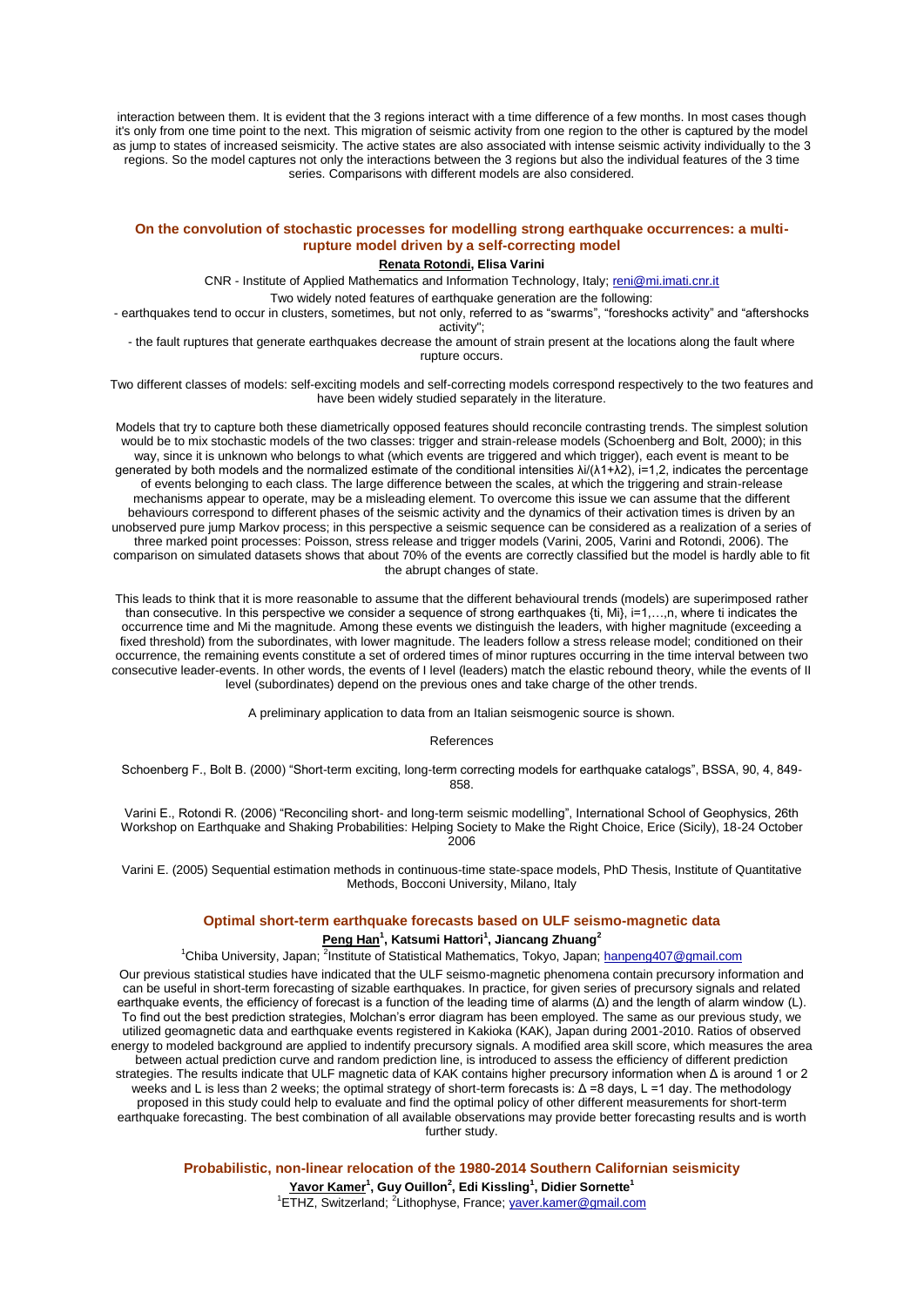Earthquake catalogs are the single most essential element in the study of earthquake phenomena within seismology. They provide the origin time, location and magnitude information that constitute the basis for earthquake interaction analysis as well as for earthquake forecasting models based on physics and statistics. The information quality of earthquake catalogs has been improving together with the detection capabilities of the seismic networks. Smaller and smaller earthquakes are being detected and the location accuracy continues to improve as the coverage and density of seismic stations increases. Additionally, new relocation techniques, such as the double difference methods, have been introduced to further constrain the initially determined hypocenters. These techniques work under the assumption that waveform similarity is an indicator of a common source point. Cross-correlation coefficients of individual waveforms and proximity of initial hypocenters are used to cluster events that are then relocated jointly to reduce the arrival time residuals. The resulting catalogs feature linear structures (streaks) of tightly grouped hypocenters that are often associated with fault geometries.

Apart from being dependent on several parameter choices, studies have demonstrated that double-difference methods result in biased relocations in the presence of velocity model errors. In our analysis of the Southern Californian seismicity catalog (relocated with a double difference method), we observe that the majority of events are displaced far beyond their initially reported location error margins. Furthermore, multifractal analysis of the relocated catalog indicates the presence of a scaling break at 2.5km that coincides with the minimum distance criterion used in the initial clustering of events.

These observations, together with the inevitable need for a consistent catalog, have motivated us to locate the Southern Californian seismicity using the state of the art probabilistic and non-linear method NonLinLoc. For this purpose, we obtained all individual waveforms from the Southern California Earthquake Data Center (SCEDC). We use only the P picks in order not to introduce the velocity model errors of the S phase, which is harder to detect and thus less constrained. To assess the picking time uncertainty associated with each pick and to detect possible biases, we re-pick all the ~20 million waveforms using an automatic broadband picker (FilterPicker). This automatic picker is trained for each station to account for the different site conditions. Using a subset of the best quality picks and the most well recorded earthquakes, we then conduct a joint inversion using the Velest software to obtain a minimum 1D velocity model and station corrections. With this 1D velocity model and the obtained picks, we use the NonLinLoc software to obtain realistic location distributions for each event. To account for the velocity model error, we repeat the location procedure several times by perturbing the velocity values. We compare the resulting catalog with the current state of the art catalogs obtained using double difference methods.

## **Relationship between skewness and kurtosis for characterizing seismic excitations in Corinth Gulf (Greece)**

#### **Maria Mesimeri<sup>1</sup> , Vassilios Karakostas<sup>1</sup> , Eleftheria Papadimitriou<sup>1</sup> , George Tsaklidis<sup>2</sup>**

<sup>1</sup>Geophysics Department,Aristotle University of Thessaloniki, Greece; <sup>2</sup>Department of Statistics and Operational Research, Aristotle University of Thessaloniki,Greece; mmesimer@geo.auth.gr

Seismic excitations occur as mainshock-aftershock sequences (MS-AS) associated with a strong event called mainshock, or as earthquake swarms when a distinctive main event is absent. In regions, as our study area, where seismicity is manifested with a large number of small in magnitude events is important to distinguish MS-AS from earthquake swarms for providing information on the physical process of earthquake generation and seismic hazard assessment. For this purpose, a highly accurate local earthquake catalog was compiled and an effort was made for clusters identification after establishing certain criteria on spatiotemporal properties of seismicity. The skewness and kurtosis of moment release history were calculated for each cluster considering the normalized time of every event in a cluster since the starting time of the cluster and its seismic moment. For MS-AS we found large positive values for skewness and kurtosis contrary to earthquake swarms that exhibit negative to lower positive values of skenweness and lower positive values of kurtosis. The parabolic relationship that is derived between skewness and kurtosis is examined along with its symmetry as an additional indication for distinguishing MS-AS from earthquake swarms.

## **Retrospective forecast of ETAS model with daily parameters estimate**

#### **Giuseppe Falcone<sup>1</sup> , Maura Murru<sup>1</sup> , Rodolfo Console1,2, Warner Marzocchi<sup>1</sup> , Jiancang Zhuang<sup>3</sup>**

<sup>1</sup>Istituto Nazionale di Geofisica e Vulcanologia, Italy; <sup>2</sup>Center of Integrated Geomorphology for the Mediterranean Area, Italy; <sup>3</sup>The Institute of Statistical Mathematics, Japan; giuseppe.falcone@ingv.it

After the 2011 Tohoku-Oki earthquake the Collaboratory for the Study of Earthquake Predictability in Japan provided an appropriate test for the five 1-day models submitted. Of all the models only one was able to predict the number of events that really happened. This result was verified using both the catalog in real time and the revised one.

The main cause of the underestimation of the forecasted events was due to fixed model parameters during the test. The absence in the learning catalog of an event similar to the Tohoku-Oki and the magnitude of the mainshock, which drastically changed the seismicity in the area, make the learning parameters not suitable to describe the real seismicity. In this work we present a retrospective ETAS (Epidemic Type of Aftershock Sequence) model based on the daily updated parameters before and during the sequence. We present the evolution of the parameters during the last two seismic sequences in Italy: the 2009 L'Aquila and the 2012 Reggio Emilia. The performance of this model is compared with that of similar models where the parameters remain fixed during the test time.

### **Seismic Hazard Assessment in Corinth Gulf (Greece) via a Moment Release Model**

## **Ourania Mangira, Georgios Tsaklidis, Eleftheria Papadimitriou, Irene Votsi**

Aristotle University of Thessaloniki (AUTH), Greece; ouraniamg@gmail.com

The linked stress release model is based on the deterministic increase of stress within a region and its stochastic dissipation due to earthquakes. Stress transfer and interaction are observed between different regions. In order to study the long-term probabilistic seismic hazard of the Corinth Gulf, an area that accommodates high seismicity, the whole area is divided into two distinct subregions, namely Western Gulf of Corinth and Eastern Gulf of Corinth, based on their seismotectonic features. We review the genesis of the simple and the linked stress release model and we propose a new version of the linked stress release model, where interaction between the two subregions is studied through moment transfer. Point process theory is applied by means of the conditional intensity function. In the model proposed, the conditional intensity function has the form of the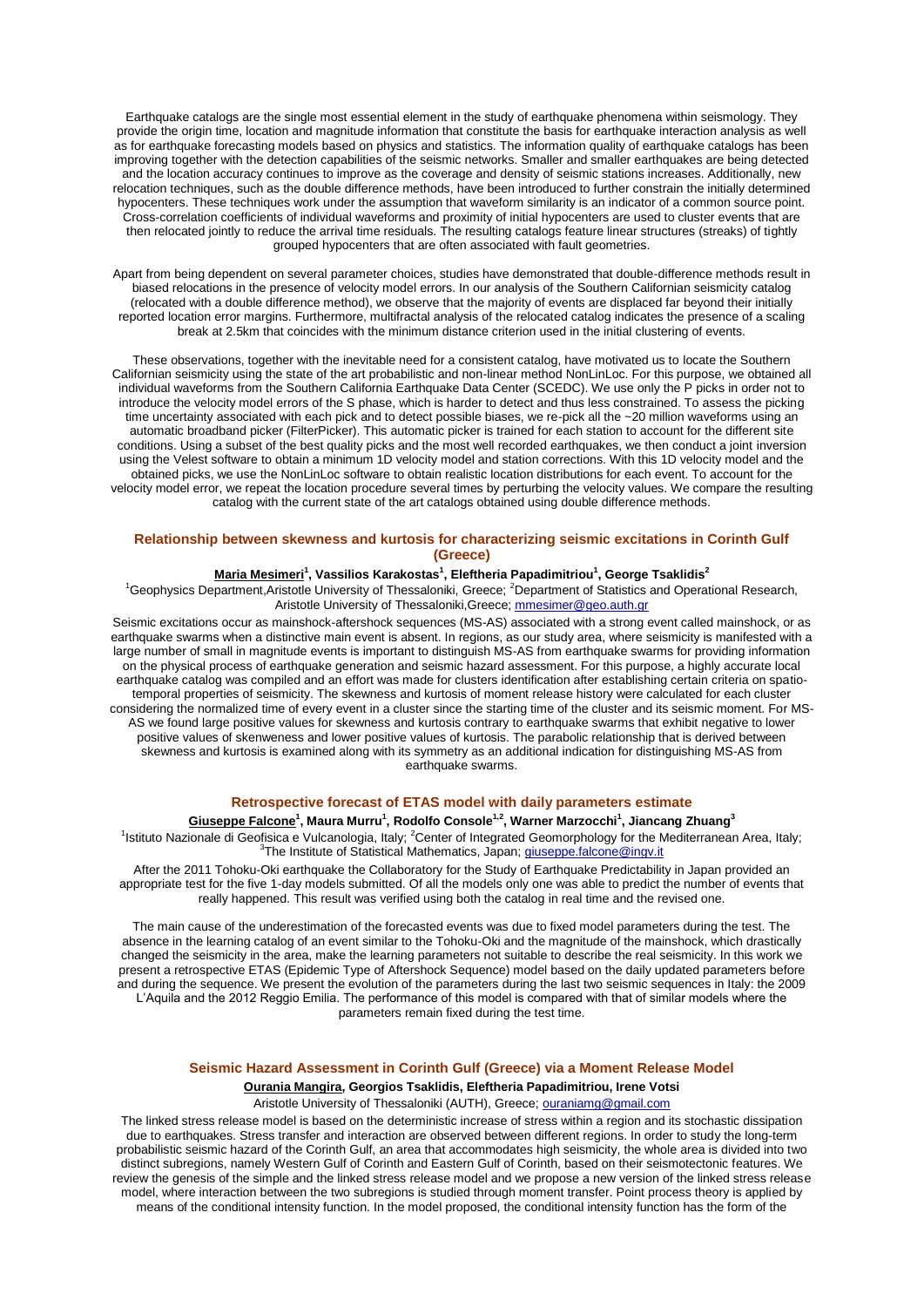exponential distribution. The results demonstrate that the moment release model fits adequately the dataset and evidence the existence of interaction between the two subregions. We then apply the "original" linked stress release model and compare the results between the two models. Finally, we examine the application of a moment release model where the hazard function for the interevent times between successive events is that of Weibull function.

## **Seismic Parameters Variations for Iran and Its Vicinity**

### **Mona Salamat, Mehdi Zare**

International Institute of Earthquake Engineering and Seismology, Iran, Islamic Republic of; salamat.mona@gmail.com This article concerning the spatial evaluation of seismic parameters along Iran and its vicinity. For this purpose, the composite earthquake catalogue has been collected from different national and international earthquake banks which data set spanned nearly 213 years (1800-2013). The seismicity of the whole area and its neighboring region were divided into 87 nodes at equal square area of 2° lat. x 2° long. Seismicity data in each square is combined to calculate seismic activity. In the first step, earthquake catalogue was de-clustered by Gardner & Knopoff (1974) method and in the next step; each sub region was evaluated for its completeness. Based on completeness test of STEPP (1972), the catalogue was separated into complete and extreme parts. Using Kijko & Sellevol (1989) which applied information in the complete and extreme parts of the catalogue, seismic parameters b-value, λ and maximum expected magnitude Mmax were estimated. Spatial variation of these hazard parameters were assembled in each region and final results were shown in the form of contours.

## **Seismicity properties revealed by stochastic means: Application in Corinth Gulf and Mygdonia Basin (Greece) seismic zones**

#### **Charikleia Gkarlaouni<sup>1</sup> , Stanislaw Lasocki<sup>2</sup> , Eleftheria Papadimitriou 1**

<sup>1</sup>Geophysics Department, Aristotle University of Thessaloniki, Greece; <sup>2</sup>Institute of Geophysics, Polish Academy of Sciences, Warszawa, Poland; hara.gkarlaouni@gmail.com

Seismicity parameters are estimated from a wide range of methodologies and techniques, and are engaged to decipher properties of seismogenesis and seismotectonics in a specific area. For revealing the hidden characteristics of the seismicity process, descriptive analysis tools are lately reinforced with the adoption of stochastic means. For this purpose the variation and distribution of parameters expressing time, space and size characteristics of the seismic process are treated as independent time series and are investigated by stochastic means. This kind of analysis is performed for two seismogenic units of the extensional back arc Aegean region, namely the Corinth rift and Mygdonian graben. The analysis revealed a significant long memory content in the seismic process, especially for the lapse time between consecutive events of recent micro seismicity and moderate earthquakes. When data sets of strong earthquakes were examined, both from historical and instrumental catalogs, a different pattern of dependence was observed. The heterogeneity and the evolution incorporating in the seismicity properties of both areas does not possess a totally random behavior, but rather exhibits a strong dependency between past and future events with a fluctuating degree through time. Temporal and spatial variations of the Hurst exponent seemed to be associated with seismicity bursts. The significance of the memory content lies in the better understanding of the way the seismogenic sources activate, interact and influence the strong events occurrence. (This work is co–financed by the European Union (European Social Fund – ESF) and Greek national funds through the Operational Program "Education and Lifelong Learning" of the National Strategic Reference Framework (NSRF) – Research Funding Program: Heracleitus II. Investing in knowledge society through the European Social Fund.

## **Seismicity simulation in Ordos region of China based on the fault interactions and hazard assessment Xin Jin, Shiyong Zhou**

School of Earth and Space sciences, Peking University, China, People's Republic of; jinxinkid@126.com, zsy@pku.edu.cn Seismicity over 10000 years in Ordos region of China has been simulated based on the mechanical synthetic seismicity model we developed. There are 26 faults in Ordos region. We developed the model Zhou built in 2008, so that it can simulate a model more fault cells. So we can simulate earthquakes of lower magnitude in this region. Histogram of the inter event time of simulated strong earthquake with Ms≥6.5 for the whole region is very close to Poisson model. We illustrate the distribution of intervals for Ms≥6.5 of each fault to see the seismicity of each fault. We use some weight coefficients determined by attenuation relationship of the region to simulate the hazard of one point in the region. In this way, we can assess the seismic hazard of each city in the region and build an earthquake hazard map of this region. Our result can be used to calculate the coupons and principal payments of catastrophe bonds. I would like to express my gratitude to Shiyong Zhou, my supervisor, for his model and all the suggestion he gave me. I also wish to thank Zengping Wen for the attenuation relationship model and Gareth Peters, Lucas Tian for the CAT bond model.

#### **Short-term earthquake risk assessment considering time-dependent b-values**

## **Laura Gulia, Thessa Tormann, Stefan Wiemer, Marcus Herrmann**

Swiss Seismological Service, ETH, Zurich, Switzerland; lgulia@ethz.ch

Laboratory experiments highlight a systematic b-value decrease during the stress increase period before the main event. Many large natural events showed a precursory decrease in the b-value. Short-term forecast models currently consider the generic probability that an event can trigger subsequent seismicity in the near field. While the probability gain of a stationary Poissonian background is substantial, selected case studies have shown through cost-benefit analysis that the absolute probability remains too low to warrant actions.

We here analyze the probability gain of estimating forecasting model parameter values in real-time and then generating forecasts calibrated on the seismicity evolution (changes in the seismicity rates and b-value). We first present the case study of L'Aquila: by translating changes in earthquake probability into time-varying hazard and risk, we show that the precursory b-value decrease in the weeks preceding the mainshock results in an additional probability increase of a M6.3 event by a factor of 30- 50—surpassing the cost-benefit threshold for short-term evacuation. This case study, along with similar findings for the M2011 M9 Japan megathrust events, suggests that short term forecast models which consider temporal changes in b-values should be systematically evaluated. We are currently performing this evaluation using data from a wide range of well monitored sequences.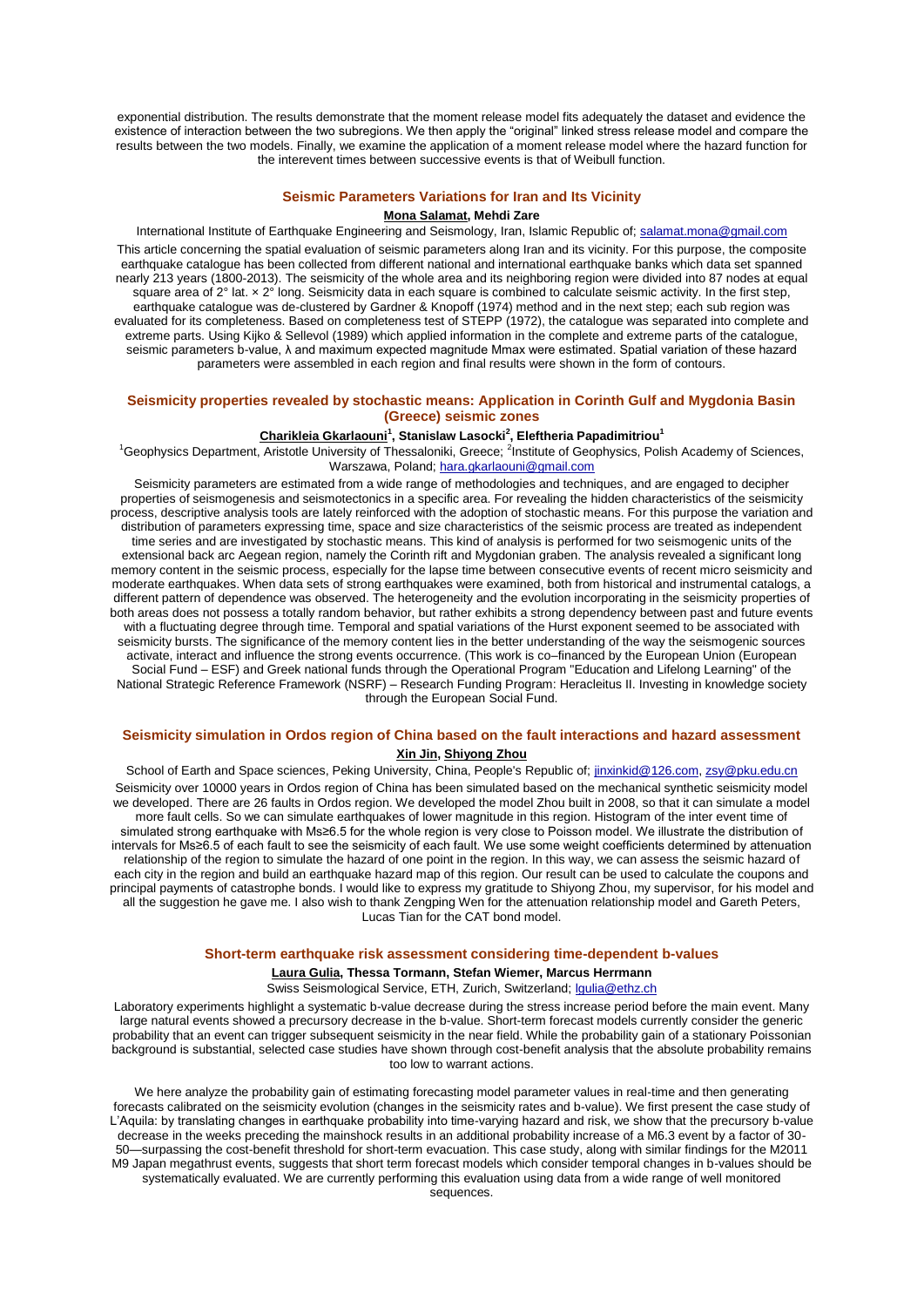## **Spatial Analysis of Earthquake Frequency-Magnitude Distribution at Geothermal Region in the South of Bandung, West Java, Indonesia**

### **Dicky Ahmad Zaky<sup>1</sup> , Andri Dian Nugraha<sup>1</sup> , Mohammad Rachmat Sule<sup>1</sup> , Philippe Jousset<sup>2</sup>**

<sup>1</sup>Faculty of Mining and Petroleum Engineering, Bandung Institute of Technology, Indonesia; <sup>2</sup>Helmholtz Centre Potsdam GFZ German Research Center for Geoscience, Germany; d.ahmad.zaky@gmail.com

High geothermal potential lies on the Quaternary volcanic complex in the south of Bandung. Seismic network with 48 stations in total was setup within these geothermal regions. During 8 months of recording, we manually identified more than 600 local earthquakes with more than 4752 P-wave and 4589 S-wave arrival time phases. Result from Joint hypocenter and 1D velocity inversion shows 3 seismic clusters which is correspond with Mt. Kencana, Wayang Windu and Darajat geothermal field. Local magnitude (Ml) was determined by general inverse calculation, involving simultaneous determination of magnitude, stations correction and two constant express variation of amplitude as function of distance. Automatic coda duration estimation is also performed to facilitate the calculation of duration magnitude (Md). The Ml calculation result show that the values are in the range of 0.12 to 2.9. We performed a spatial analysis of earthquake frequency-magnitude distribution for the whole data set. High bvalues ~1.1+/- 0.09 and ~1.02 +/- 0.07 are associated with the Darajat and Wayang Windu seismic clusters, respectively Lower b-values (~0.838 +/- 0.08) are associated with Mt. Kencana cluster. We interpret the low b-values as a result of higher stress condition due to tectonic stresses, whereas higher b-values observed in Darajat and Wayang Windu clusters are interpreted as resulting from lower stress condition due to hot fluid in the geothermal production areas. Those results suggest that the Mt. Kencana cluster does not involve hot fluids.

### **Spatiotemporal variations of faulting regimes and source parameters of induced seismicity at The Geysers geothermal field**

#### **Patricia Martínez-Garzón<sup>1</sup> , Grzegorz Kwiatek<sup>1</sup> , Hiroki Sone<sup>1</sup> , Marco Bohnhoff<sup>1</sup> , Georg Dresen<sup>1</sup> , Craig Hartline<sup>2</sup>** <sup>1</sup>GFZ Potsdam, Germany; <sup>2</sup>Calpine Corporation, Middletown, California; patricia@gfz-potsdam.de

Spatial, kinematical and magnitude characteristics of induced seismicity occurring at different fluid-injection rates are investigated using a high-resolution hypocenter catalog of a prominent cluster of induced seismicity at the northwestern part of The Geysers geothermal field, California.

Studying the characteristics of this seismicity cluster, we find that during peak-injections seismicity occurs at greater distances from the injection well, mainly aligned with the orientation of the maximum horizontal stress. In contrast, during lower injection rates seismicity concentrates closer to the injection well. Analysis of focal mechanisms and stress field shows that during high injection rates the percentage of strike-slip and/or thrust faulting events increases, the orientation of the principal stress axis moves aproximately 20° and the seismic moment released by the strike-slip events is higher on average than that of normal faulting events. The b value decreases during peak-injections, suggesting the increase in differential stresses at the reservoir during these periods.

It is here suggested that the observed differences in the seismicity characteristics at different injection rates could be related to variable influence of physical mechanisms inducing seismicity. Prior to peak-injections, the seismicity might be predominantly connected with the thermal fracturing of the reservoir rock given the high encountered reservoir temperatures. However, during peak injections, the limited pore pressure increase around the open hole section (~1MPa) may play a significant role. By estimating the reservoir permeability and the characteristic diffusion lengths of the heat and the pressure, we confirm that the pore pressure reaches significantly greater distances from the injection well than the heat diffusion.

#### **Statistical properties of microearthquakes induced by hydraulic fracturing**

#### **Samira Maghsoudi1,2, Jörn Davidsen<sup>2</sup> , David Eaton<sup>1</sup>**

<sup>1</sup>Department of Geoscience, University of Calgary, Canada; <sup>2</sup>Department of Physics and Astronomy; samira.maghsoudi@ucalgary.ca

Permeability-enhancing treatments such as hydraulic fracturing induce microseismic events with reported magnitudes in the range of -3.0 to -0.5 though significantly larger earthquakes up to magnitude 4.4 have been reported very recently as well. Essentially the diffusion of pore pressure is responsible for the initial activation of seismicity in hydraulic fracturing. Understanding the specific primary and secondary triggering mechanisms in hydraulic fracturing could potentially help us learn more about subsequent properties such as stress, strength of faults and rupture initiation and propagation. Knowledge of the underlying physical mechanisms behind triggering can lead to significant progress in earthquake hazard assessment and forecasting. There is a growing interest in understanding risks and hazard associated with hydraulic fracturing earthquakes, especially in the areas where earthquake large enough to be felt were rare. In order to estimate the probability of further large and potentially damaging events during and after stimulation, the seismic hazard associated with hydraulic fracturing needs to be studied. Analyzing and forecasting the seismicity during hydraulic fracturing is an important step towards time-dependent seismic hazard assessments. Here, we present results on the statistical characteristics of microseismic catalogues in order to identify more specific details about fracture mechanics during hydraulic fracturing treatments. We also investigate possible options for more reliable seismic hazard assessment in hydraulic fracturing based on statistical methods used to forecast seismic aftershock sequences such as Epidemic Type Aftershock Model. Combining statistical and physical models, the ultimate goal is to determine the evolution of microseismicity, including forecasts for seismicity rates and expected intensities.

#### **The medium-term seismic hazard model for Italy**

**Licia Faenza<sup>1</sup> , Warner Marzocchi<sup>2</sup> , Pamela Roselli<sup>3</sup> , Giuseppe Falcone<sup>4</sup> , Matteo Taroni<sup>5</sup>**

<sup>1</sup>INGV, Italy; <sup>2</sup>INGV, Italy; <sup>3</sup>INGV, Italy; <sup>4</sup>INGV, Italy; <sup>5</sup>INGV, Italy; licia.faenza@ingv.it

The aim of this project is the quantification of the seismic hazard in the medium-term for Italy within the INGV Seismic Hazard Center (Centro di Pericolosità Sismica – CPS). The medium-term models represent the transition between short-term models, characterized by Omori-Ustu cluster occurrence, and the long-term ones that are mainly based on time-independent processes. In the first case, the forecasting time window is of a few days / weeks, whereas in the latter case the time window is usually tens of years. The long-term model constitutes the basic ingredient for the seismic hazard estimates and it is related to the definition of the national seismic code. The medium-term models fill the gap between these two time intervals with time windows ranging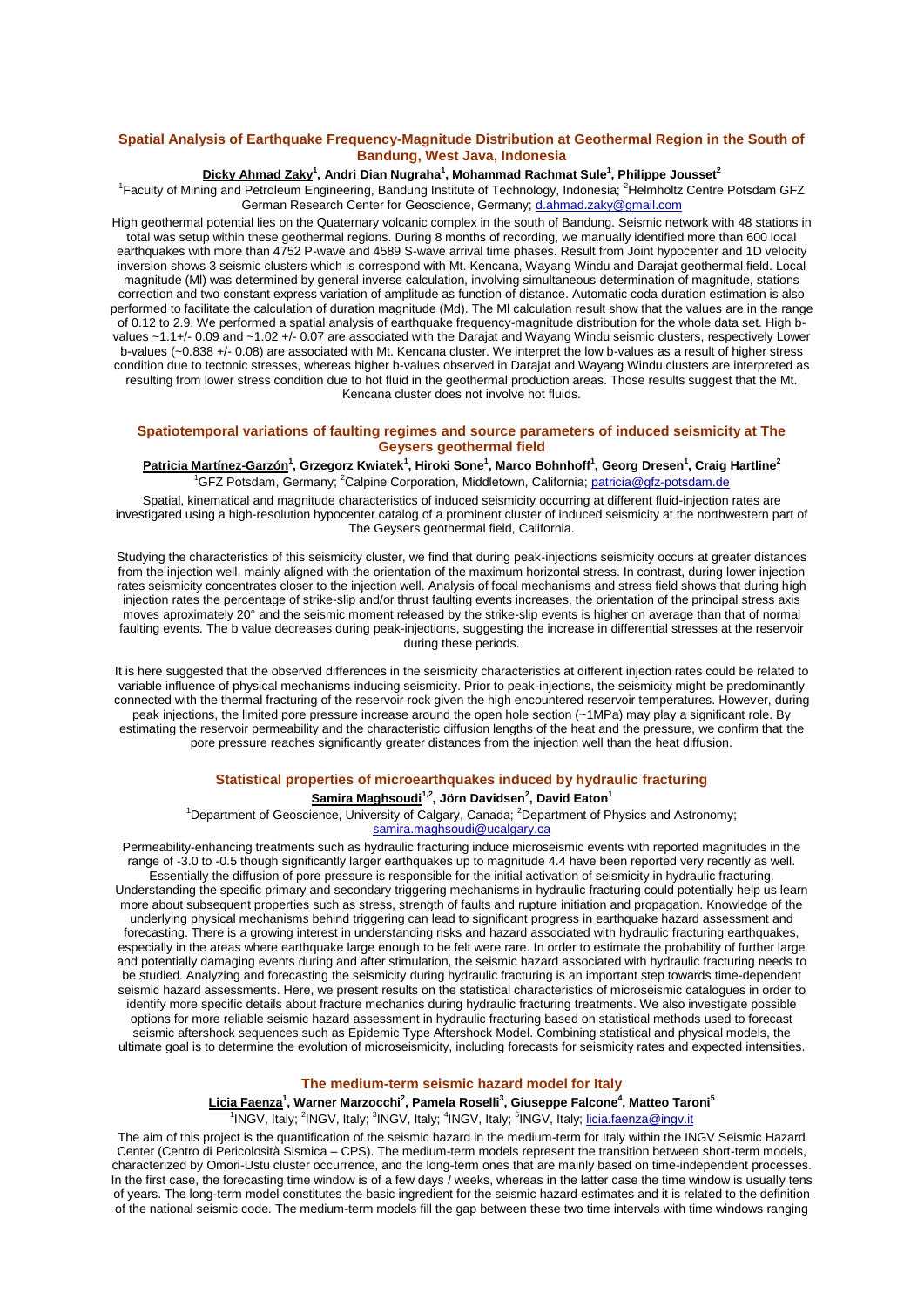from a few months (e.g., six months) to a few years (e.g., 5 years). Besides the pure scientific aspects we also explore the needs of a wide range of potentially interested stakeholders, such as citizens, the media, decision makers of civil protection or municipalities, and the formats that may satisfy these needs.

At this early stage, we rely exclusively on models subjected to EU CSEP Testing Center. The choice to use only these models is motivated by the need to have models already reviewed and accepted by the scientific community and with homogeneous data input and output. This last aspect is crucial to be able to compare and combine the results of the various models.

Our strategy consists in the weighting different hazard models in order to create an ensemble model. Noteworthy, the ensemble model is meant to describe the aleatory variability and the epistemic uncertainty in a consistent way. In particular, we describe in detail how this ensemble model is built merging different models of earthquake rate and GMPEs. Finally, we discuss some examples showing the forecasting performances of the ensemble model with respect to each single model.

## **The simplest probabilistic model for spatial forecasting of earthquake locations Álvaro González**

Universidad de Zaragoza, Spain; Alvaro.Gonzalez@unizar.es

Earthquakes usually occur at, or close to, the locations of past earthquakes, reflecting the underlying geometry of the fault system which generates them.

The limits of such a fact are debated, though, particularly when just the few largest earthquakes are regarded. The largest earthquakes in slowly-deforming continental interiors might not typically occur at the same sites, and great earthquakes along plate boundaries might fill the gap between previous ones, rather than overlapping with them.

There is no agreement either about how to properly extrapolate past earthquake locations to estimate spatial probabilities of future ones (the most frequent procedures being uniform-probability seismogenic zones, and power-law or Gaussian smoothing kernels).

This work defines, and successfully tests, a probabilistic spatial forecast for earthquake locations, which is arguably the simplest, most parsimonious one (beyond a uniform probability model). It also sheds light on how many past earthquakes are required for calculating meaningful spatial probabilities of future ones.

Namely, the procedure simply assumes that the next earthquake in a series will follow the same spatial distribution of past earthquakes in the region considered. Instead of proposing a parametrized smoothing kernel, it uses the empirical distribution function of nearest-neighbour distances between earthquakes. In particular, the following statement should hold: "If a percentage p of n previous epicentres (with n→∞) have their respective nearest-neighbours at a distance ≤ d, then, conversely, with probability p the next epicentre will occur at a distance ≤ d from its nearest one."

This allows calculating, after each earthquake, a spatial probability map for the next earthquake. The map is then tested against the location of this new event. And the procedure is repeated, updating the map after each earthquake in a complete catalogue.

Such maps have been tested in real time during more than five years in the Southern California Earthquake Centre, under the Collaboratory for the Study of Earthquake Predictability (cseptesting.org). The maps are automatically updated daily, and tested reproducibly, for California, NW and SW Pacific, and worldwide seismicity. The procedure was also tested retrospectively, using tens of thousands of relocated earthquakes in Southern California and the whole Earth.

The tests are remarkably successful for all the regions analysed. That is, the percentage of earthquakes occurring in the areas above each probability threshold is very similar to the expected one. The maps improve with time, delineating high-probability areas with increasing precision as new earthquakes happen.

It is observed that typically at least a few hundred past earthquakes are required for the map to achieve the desired forecasting skill. Such behaviour results from the complex spatial distribution of seismicity, and can be reproduced using simulated distributions of points (fractal or multifractal). This explains why meaningless spatial probabilities may result if only the few largest earthquakes are taken into account. It is thus argued that small earthquakes should be regarded with equal weight as the larger ones for better delineating the spatial distribution of seismicity.

#### **Understanding completeness of the New Zealand prehistorical earthquake record: Do we forecast too many events on too few faults?**

#### **Matthew Gerstenberger<sup>1</sup> , Andy Nicol<sup>2</sup> , Russ Van Dissen<sup>1</sup> , Mark Stirling<sup>1</sup> , Will Ries<sup>1</sup>**

<sup>1</sup>GNS Science, New Zealand; <sup>2</sup>University of Canterbury, New Zealand; m.gerstenberger@gns.cri.nz

Moderate to large magnitude earthquakes in the Canterbury (2010‐2011) and Cook Strait (2013) sequences caused significant damage, yet ruptured active faults that were not previously known to exist. These earthquakes fuel questions about how many unmapped active faults have the potential to generate future damaging earthquakes and how best to accommodate these in the New Zealand National Seismic Hazard Model (NSHM). Historical moderate to large magnitude earthquakes since 1840 have been analysed to estimate the likelihood of rupture occurring on hidden active faults that are not explicitly accounted for in the NSHM. We consider 105 shallow earthquakes (≤25 km focal depth) with magnitudes Mw 5‐8.2 that were located onshore or ruptured faults that extend onshore (e.g., Napier 1931 Mw 7.8 earthquake). Given the relatively short duration of the historical record and the rates of seismicity over this time interval, the number of earthquakes considered is small and only permit firstorder conclusions. About half of all historical earthquakes Mw ≥ 7.0 ruptured active faults that based on today's state of knowledge would have been mapped. For the most part, the remaining 50% of historical events on 'unmapped' active faults either did not displace the ground surface or were located in areas where the rates of erosion/burial exceed fault‐slip rates. Incompleteness of active faults in the NSHM is greatest for earthquake sources with long recurrence intervals of ≥10 kyr. Historical earthquakes of Mw ≥ 6.5 on faults with recurrence intervals of ≥10 kyr are about 10 times more frequent than predictions based on NSHM fault sources with the same magnitude and recurrence interval ranges. Several hundred additional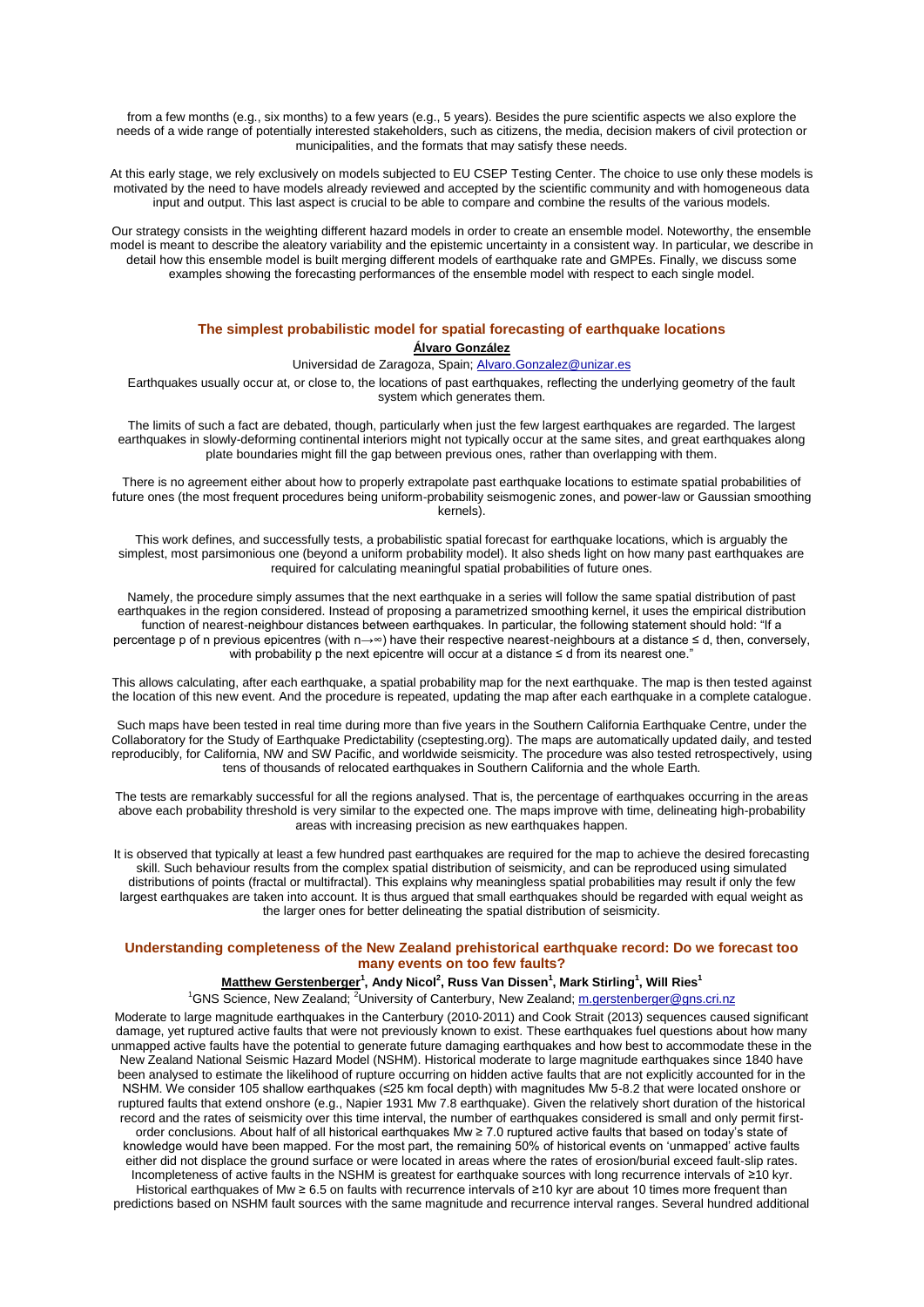unmapped active faults capable of generating Mw ≥ 6.5 earthquakes with recurrence intervals of ≥10 kyr are necessary to reconcile the historical earthquake catalogue and NSHM earthquake

sources. These inferred unmapped active faults are capable of generating earthquakes up to magnitude Mw ~7.8 and, in many cases, will be located in low strain rate areas where they are expected to make an important contribution to the seismic hazard.

## **A pattern recognition algorithm for early characterization of seismic clusters in Italy Stefania Gentili<sup>1</sup> , Rita Di Giovambattista<sup>2</sup>**

<sup>1</sup>Istituto Nazionale di Oceanografia e di Geofisica Sperimentale - OGS, Italy; <sup>2</sup>Istituto Nazionale di Geofisica e Vulcanologia -INGV, Italy; sgentili@inogs.it

In this study, we propose an analysis of the earthquake clusters occurred in Italy from 1960 to 2014. In particular, given a strong earthquake of magnitude M, we are interested to identify statistical clues to forecast whether a subsequent strong earthquake will follow. The reasons for this study are essentially two:

1. From the theoretical point of view, this information can be useful for a deeper understanding of the statistical properties of the earthquake clusters and/or to infer a physical model of the process leading or not to a swarm.

2. From the practical point of view, a large aftershock following a main shock can cause significant damages on already weakened buildings and infrastructures: a deeper knowledge of the post-main shock sequence can be important from the civil protection point of view.

Vorobieva et al. (1993) and Vorobieva (1999) proposed the subdivision of strong earthquakes into two classes: if given a main shock of magnitude M, the subsequent earthquake inside a given space and time window has magnitude ≥M-1 the strong earthquake is of type A, otherwise is of type B. We extend this concept to clusters: clusters of type A include at least one event of type A, clusters of type B otherwise.

We propose a pattern recognition approach to characterize clusters of type A or B. The analysis has been done using decision trees as classifiers and k-fold cross validation to evaluate performances. Vorobieva proposed a method to classify mainshocks as of type A or B using a time window starting 10 days after the mainshock. However, our analysis suggest that the 74% of strongest aftershocks in clusters of type A occur within 10 days from the mainshock. We propose to use some of the features of the Vorobieva method using a shorter time lapse.

In addition, we propose a set of original features to characterize a different behavior in several seismic parameters for clusters of type A or type B. In particular, we investigate the temporal evolution of the radiated energy, the spatio-temporal distribution of the immediate foreshocks including a detailed analysis of the dimension and shape of the region of preparation of the strong earthquake, the spatio-temporal evolution of the aftershocks occurring within a few days.

Finally, we examine the spatial distribution of the two types of clusters inside the Italian territory.

# **Spatial Variation on Earthquake Recurrence Time Distribution in Japan**

#### **Shunichi Nomura**

Tokyo Institute of Technology, Japan; nomura@is.titech.ac.jp

Large earthquakes often occur repeatedly in the same region of plate boundaries or active faults. These earthquakes recur by a cyclic mechanism where stress at a hypocenter is accumulated by tectonic forces until an earthquake occurs and releases the accumulated stress to a basal level. Therefore, renewal processes, point processes in which intervals between consecutive events are independent and identically distributed, are frequently used to model this repeating earthquake mechanism and forecast the next earthquakes. However, one of the difficulties in applying recurrent earthquake models is the scarcity of the historical data. Most studied fault segments have few, or only one observed earthquake that often have poorly constrained historic and/or radiocarbon ages. The maximum likelihood estimate from such a small data set can have a large bias and error, which tends to yield high probability for the next event in a very short time span when the recurrence intervals have similar lengths.

On the other hand, recurrence intervals at a fault depend on the long-term slip rate caused by the tectonic motion in average. In addition, recurrence times are also fluctuated by nearby earthquakes or fault activities which encourage or discourage surrounding seismicity. These factors have spatial trends due to the heterogeneity of tectonic motion and seismicity. Thus, this talk introduces a spatial structure on the key parameters of renewal processes for recurrent earthquakes and estimates it by using spatial statistics. Spatial variation of mean and variance parameters of recurrence times are estimated in Bayesian framework and the next earthquakes are forecasted by the Bayesian predictive distributions. The proposal model is applied for recurrent earthquake catalog in Japan and its result is compared with the current forecast evaluated by the The Headquarters for Earthquake Research Promotion of Japan.